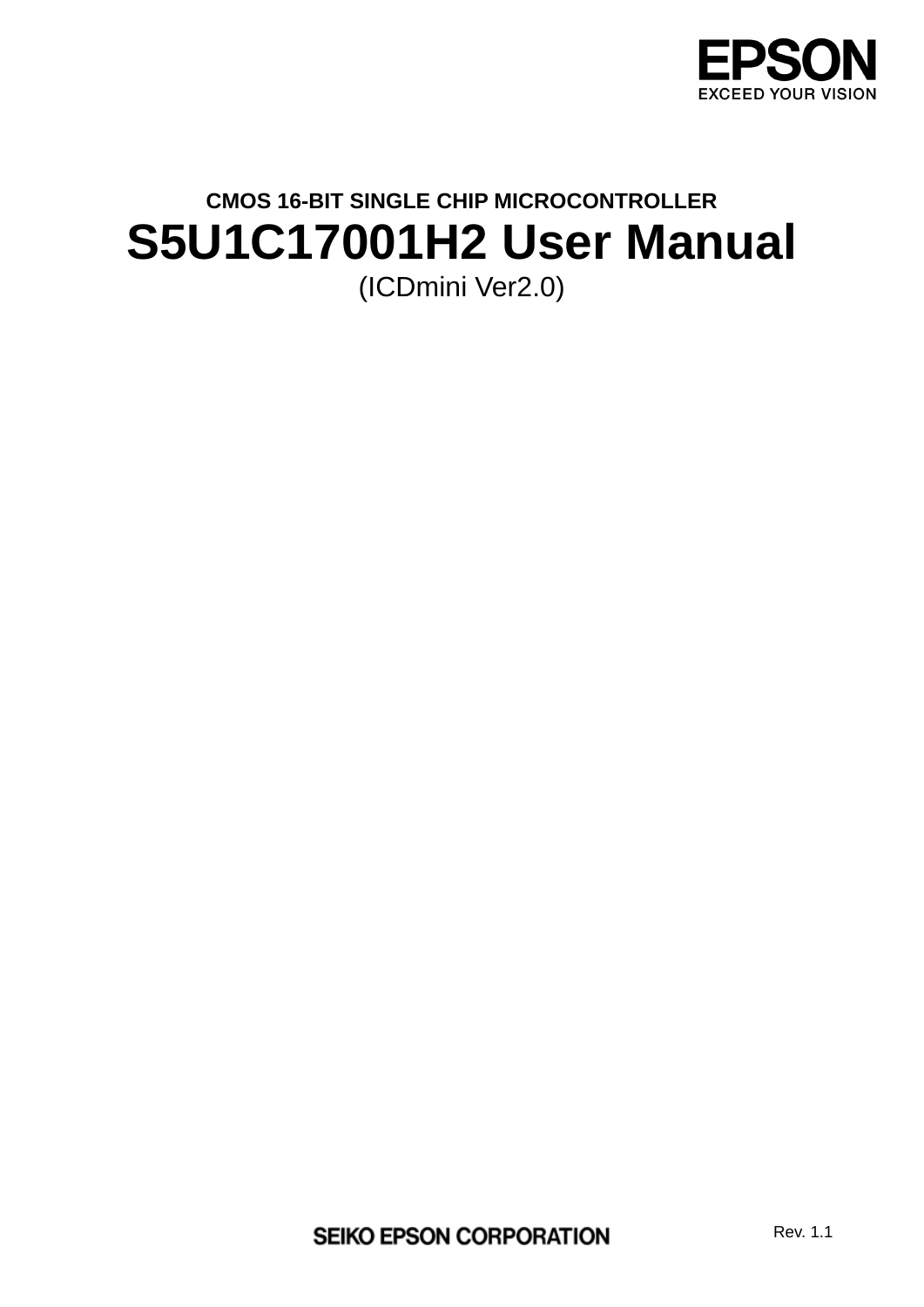### Evaluation board/kit and Development tool important notice

- 1. This evaluation board/kit or development tool is designed for use for engineering evaluation, demonstration, or development purposes only. Do not use it for other purpose. It is not intended to meet the requirement of design for finished product.
- 2. This evaluation board/kit or development tool is intended for use by an electronics engineer, and it is not the product for consumer. The user should use this goods properly and safely. Seiko Epson dose not assume any responsibility and liability of any kind of damage and/or fire coursed by usage of it. User should cease to use it when any abnormal issue occurs even during proper and safe use.
- 3. The part used for this evaluation board/kit or development tool is changed without any notice.

### **NOTICE**

No part of this material may be reproduced or duplicated in any form or by any means without the written permission of Seiko Epson. Seiko Epson reserves the right to make changes to this material without notice. Seiko Epson does not assume any liability of any kind arising out of any inaccuracies contained in this material or due to its application or use in any product or circuit and, further, there is no representation that this material is applicable to products requiring high level reliability, such as, medical products. Moreover, no license to any intellectual property rights is granted by implication or otherwise, and there is no representation or warranty that anything made in accordance with this material will be free from any patent or copyright infringement of a third party. This material or portions thereof may contain technology or the subject relating to strategic products under the control of the Foreign Exchange and Foreign Trade Law of Japan and may require an export license from the Ministry of Economy, Trade and Industry or other approval from another government agency.

All brands or product names mentioned herein are trademarks and/or registered trademarks of their respective companies.

©SEIKO EPSON CORPORATION 2011, All rights reserved.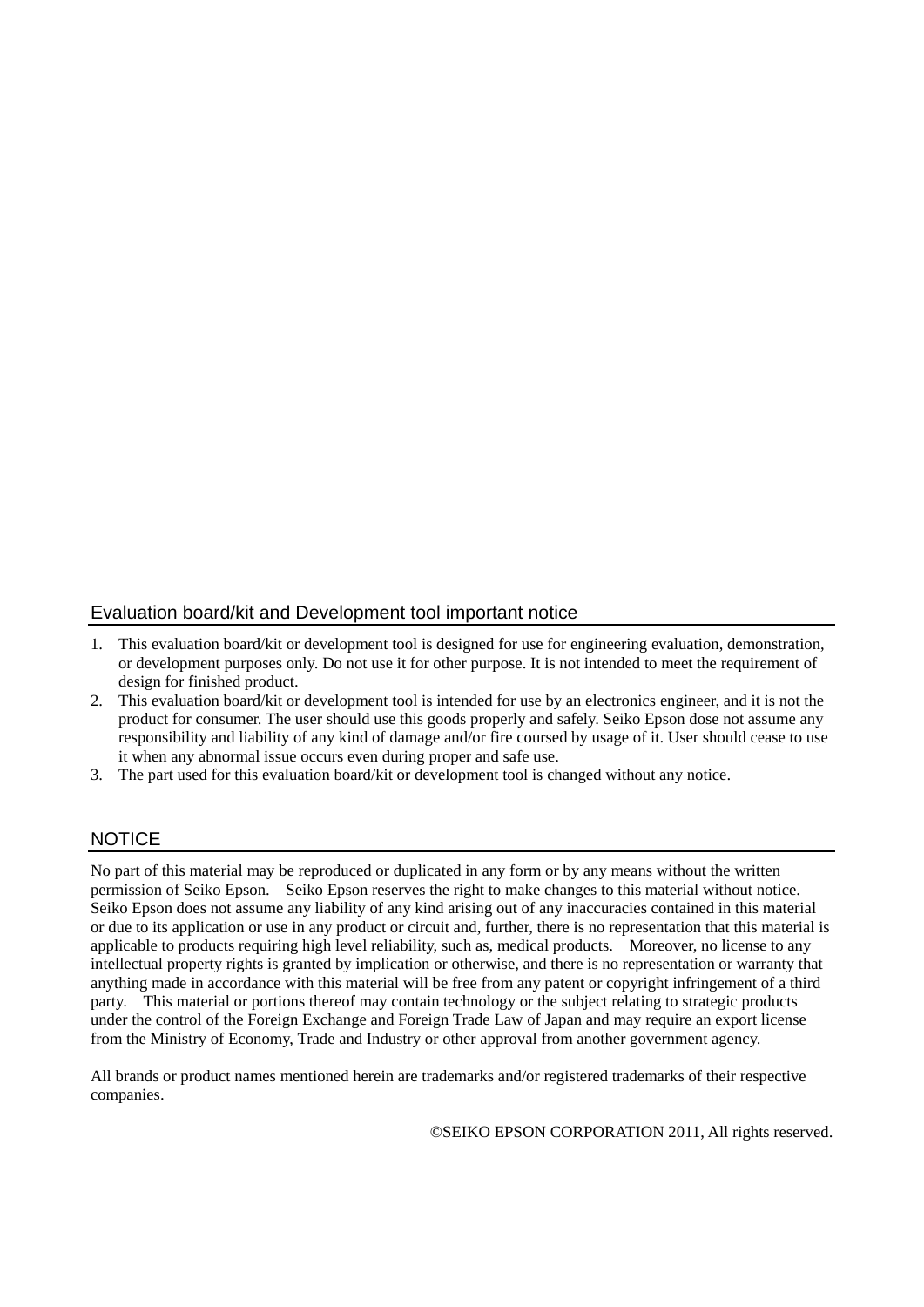### **Configuration of product number**



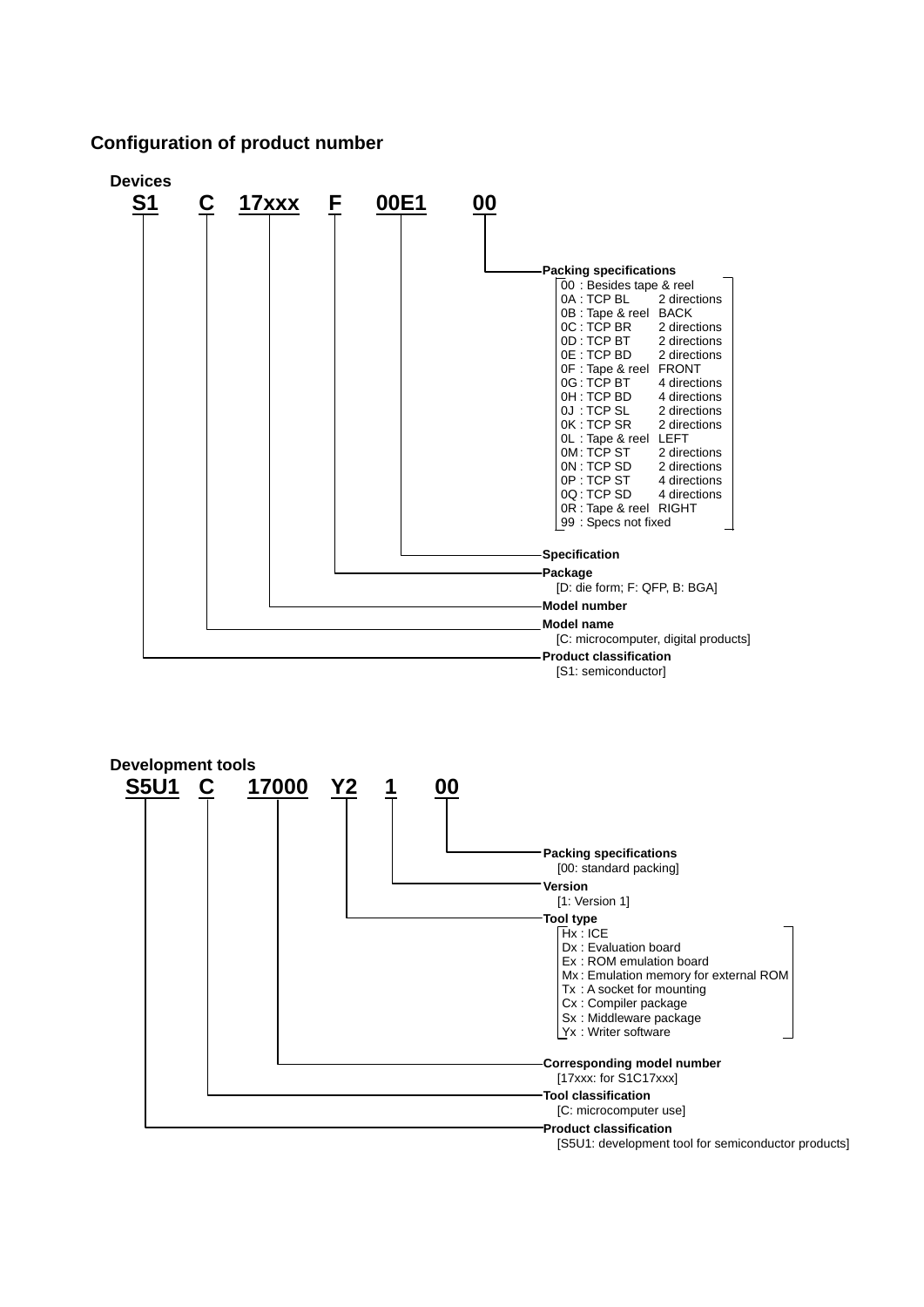# **Table of Contents**

| 1.  |                    |  |
|-----|--------------------|--|
| 1.1 |                    |  |
| 1.2 |                    |  |
| 2.  |                    |  |
|     |                    |  |
| 3.  |                    |  |
| 3.1 |                    |  |
|     | 3.1.1              |  |
|     | 3.1.2<br>3.1.3     |  |
|     | 3.1.4              |  |
|     | 3.1.5              |  |
|     | 3.1.6              |  |
|     | 3.1.7              |  |
|     |                    |  |
|     | 3.2.1              |  |
|     | 3.3                |  |
|     |                    |  |
|     | 3.3.1.1            |  |
|     | 3.3.1.2            |  |
|     | 3.3.2              |  |
|     |                    |  |
|     |                    |  |
|     | 4.1.1              |  |
|     | 4.1.1.1            |  |
|     | 4.1.2              |  |
|     | 4.1.2.1            |  |
|     | 4.1.2.2<br>4.1.2.3 |  |
|     |                    |  |
|     | 4.2.1              |  |
|     | 4.2.2              |  |
|     |                    |  |
|     |                    |  |
|     |                    |  |
| 5.2 |                    |  |
|     | 5.2.1              |  |
|     | 5.2.2              |  |
| 5.3 |                    |  |
| 5.4 |                    |  |
|     |                    |  |
| 6.1 |                    |  |
|     | 6.1.1              |  |
|     | 6.1.1.1            |  |
|     | 6.1.1.2            |  |
|     | 6.1.2              |  |
|     | 6.1.2.1            |  |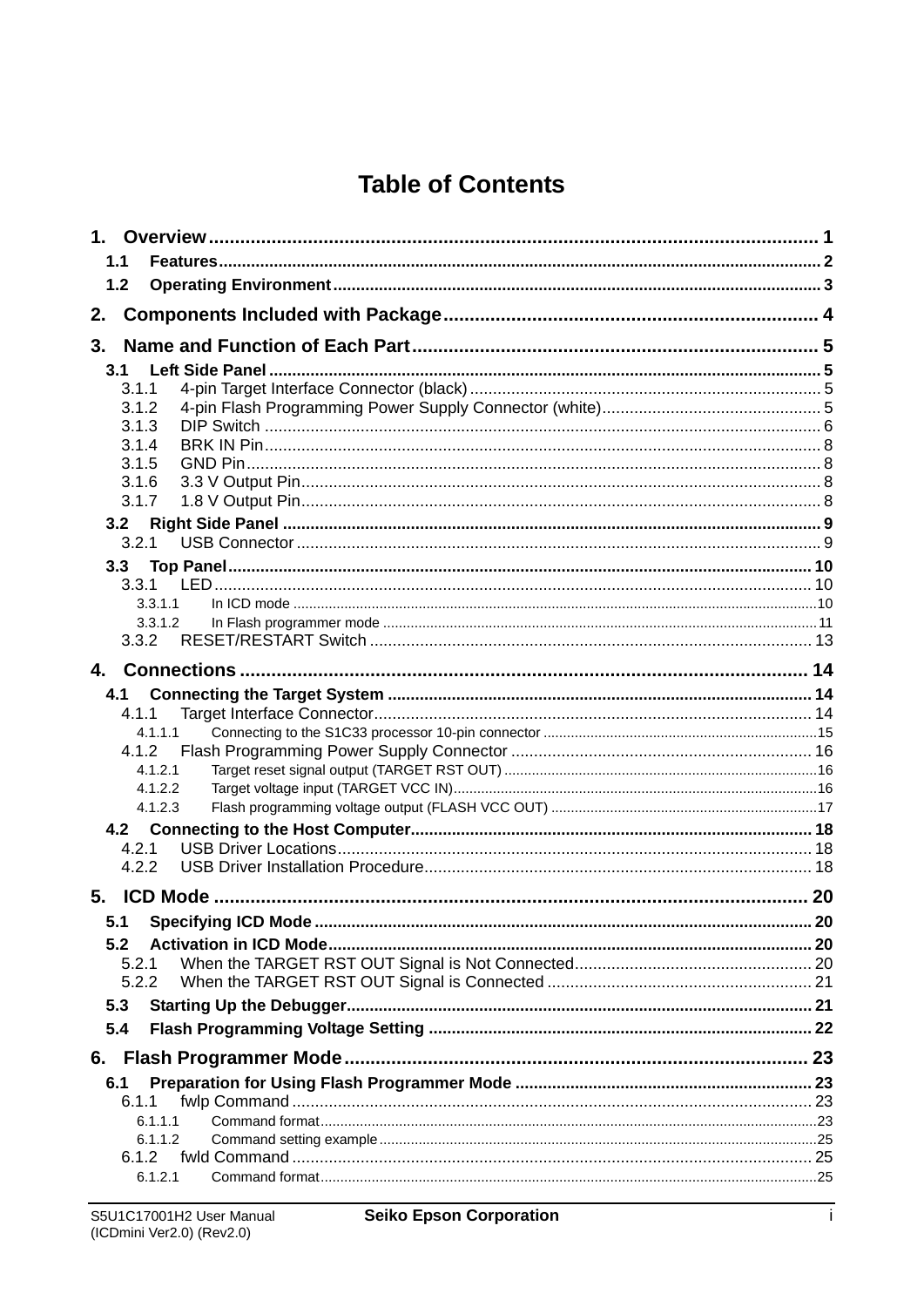| 6.2 |  |  |
|-----|--|--|
| 7.  |  |  |
| 8.  |  |  |
| 8.1 |  |  |
| 8.2 |  |  |
| 8.3 |  |  |
| 8.4 |  |  |
| 9.  |  |  |
|     |  |  |
|     |  |  |
|     |  |  |
|     |  |  |
|     |  |  |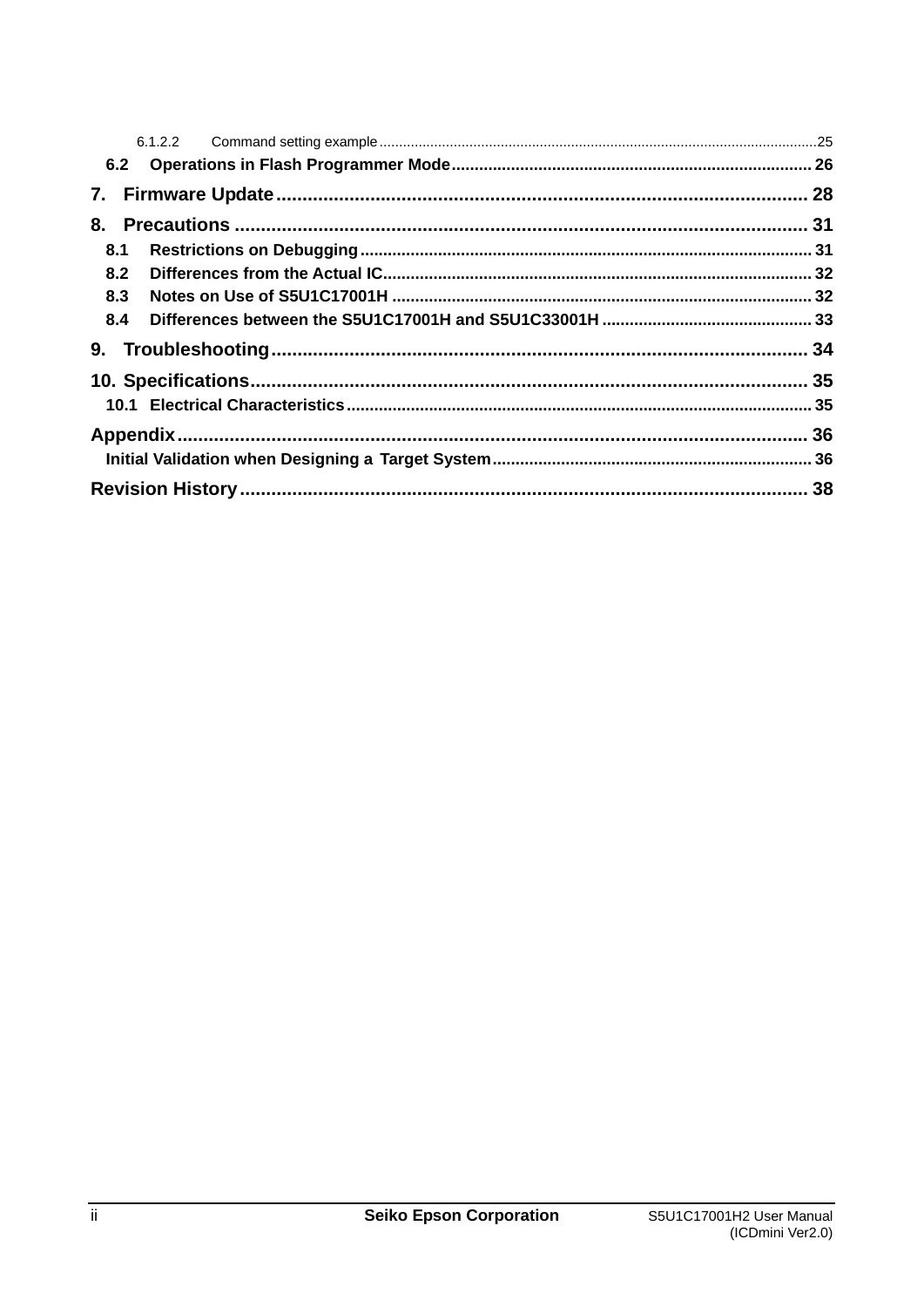# **Explanation of Terms (various modes)**

### **S5U1C17001H (ICDmini)**

| <b>ICD mode</b>                                     | Flash programmer mode                                  |
|-----------------------------------------------------|--------------------------------------------------------|
| This mode is for debugging the target system.       | This mode is for programming the target system without |
| Debugging requires a host computer and the debugger | using a host computer.                                 |
| gdb (included in the S5U1C17001C S1C17 Family C     | Before programming can be performed, the program to    |
| Compiler Package).                                  | be written must be saved to the S5U1C17001H (ICDmini)  |
|                                                     | in ICD mode.                                           |

### **Debugger gdb (included in the S5U1C17001C S1C17 Family C Compiler Package)**

| <b>Connect mode</b>                                  |                                                        |  |
|------------------------------------------------------|--------------------------------------------------------|--|
| Simulator (SIM) mode                                 | <b>ICD Mini mode</b>                                   |  |
| The simulator mode simulates the target program      | This is the mode to debug the target program using the |  |
| execution on the host computer memory and no other   | S5U1C17001H (ICDmini) or S5U1C17002H (ICD board).      |  |
| tools are not required. However, the debug functions | The program will be executed on the target system. The |  |
| depending on the ICD cannot be used.                 | S5U1C17001H (ICDmini) must be used in this mode.       |  |

### **Target (S1C17xxx)**

| Normal mode                                               | Debug mode                                                 |
|-----------------------------------------------------------|------------------------------------------------------------|
| The normal mode is the normal state while the target      | In this mode, the target system accepts the control by the |
| system is executing the user program.                     | debugger (gdb).                                            |
| The target enters debug mode by one of the conditions     | Various debugging operations, such as display and          |
| shown below.                                              | rewriting the registers/memory, can be performed.          |
| • When a beak condition set by the debugger (gdb) has     | The target enters this mode when executing the startup     |
| met                                                       | sequence after connecting it to the S5U1C17001H            |
| • When the break button on the gdb window is clicked      | (ICDmini).                                                 |
| while the debugger (gdb) is connected to the target       |                                                            |
| • When a low level signal is input to the DSIO pin of the |                                                            |
| target system                                             |                                                            |
| When the CPU executes the brk instruction                 |                                                            |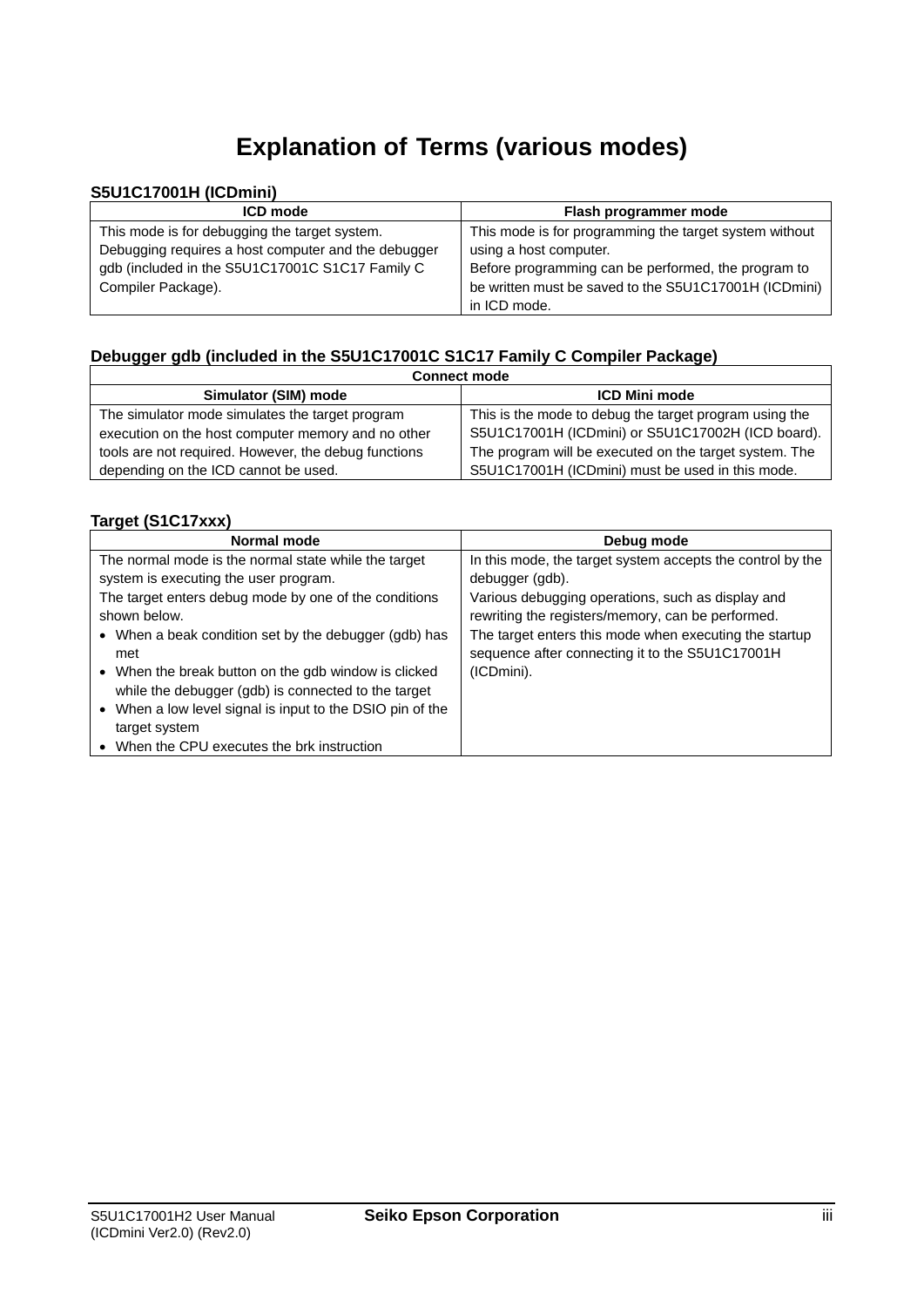### <span id="page-6-0"></span>**1. Overview**

The S5U1C17001H (ICDmini) is a hardware tool (emulator) that allows software to be efficiently developed for the S1C17 Family of 16-bit processors and S1C33 Family of 32-bit processors. The S5U1C17001H is used to connect the S1C17 or S1C33 processor on the target system to the debugger (gdb). It provides a development environment for S1C17 and S1C33 Family software together with a debugger. It can also be used as a Flash programmer to program the Flash memory built into the processor on the target system.

This manual primarily explains how to use the S5U1C17001H. For details on the debugger (gdb) functions and commands, refer to the "S5U1C17001C Manual (C Compiler Package for S1C17 Family)" or "S5U1C33001C Manual (C Compiler Package for S1C33 Family)."



Figure 1.1 S5U1C17001H External View

Note: Do not open the case as it may cause a malfunction.

This manual applies to the following.

- S5U1C17001H2100 (ICDmini ver2.0)
- S5U1C17001H S1C17 firmware ver3.2, S1C33 firmware ver1.5\*1
- \*1: Products may be shipped installed with later versions than those indicated above, due to subsequent version upgrades.

### Precautions before using the S5U1C17001H

Please read the sections shown below before getting started with the S5U1C17001H.

These sections, especially (2) and (3), describe the answers to frequently asked questions.

- (1) Chapter 2, Components Included with Package Make sure all of the listed items are included with your package.
- (2) Section 4.2, Connecting to the Host Computer Install the USB driver before the S5U1C17001H can be used.
- (3) Section 4.1, Connecting the Target System Please pay particular attention to the Notes.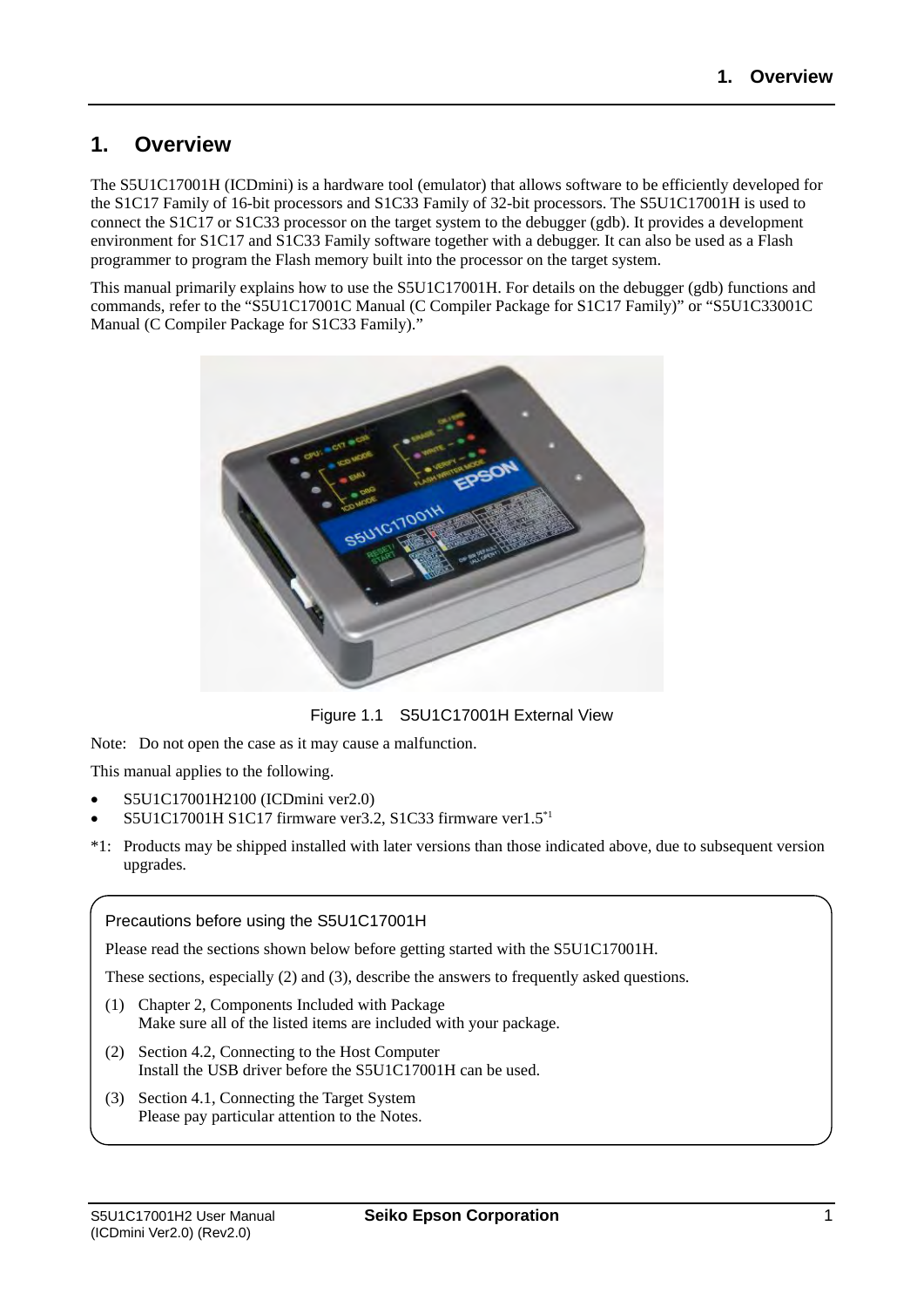### <span id="page-7-0"></span>**1.1 Features**

| S1C17 processor                                                       | S1C33 processor                                   |  |
|-----------------------------------------------------------------------|---------------------------------------------------|--|
| Cores supported                                                       |                                                   |  |
| S1C17 Core                                                            | S1C33 STD Core                                    |  |
|                                                                       | S <sub>1</sub> C <sub>33</sub> mini Core          |  |
|                                                                       | S1C33 PE Core                                     |  |
|                                                                       | S1C33 ADV Core                                    |  |
| Host interface                                                        |                                                   |  |
| <b>USB 1.1</b>                                                        |                                                   |  |
| Debugger (gdb) mode                                                   |                                                   |  |
| ICD Mini mode                                                         | ICD6 mode                                         |  |
| Program break functions                                               |                                                   |  |
| PC break function                                                     | PC break function                                 |  |
| Lapse of time break function                                          | Lapse of time break function                      |  |
| Forced break function                                                 | Forced break function                             |  |
| External forced break function (BRK IN pin input)                     | External forced break function (BRK IN pin input) |  |
|                                                                       | Area break function                               |  |
|                                                                       | Bus break function                                |  |
|                                                                       | (Selectable logical/physical address)             |  |
|                                                                       | Data break function                               |  |
| <b>Trace function</b>                                                 |                                                   |  |
| Not available                                                         |                                                   |  |
| Measurement of target program execution time                          |                                                   |  |
| Can be measured between $3 \mu s$ and 6515 hours                      | In second units: 3 µs to 36 minutes               |  |
|                                                                       |                                                   |  |
| In $\mu$ s units: 3 $\mu$ s to 1.8 minutes<br>Cycle counting function |                                                   |  |
|                                                                       |                                                   |  |
| Not available<br>Available<br>Standalone Flash programmer function    |                                                   |  |
|                                                                       |                                                   |  |
| Available                                                             |                                                   |  |
| Firmware update function                                              |                                                   |  |
| Available                                                             |                                                   |  |
| DCLK frequency to communicate with the target "                       |                                                   |  |
| 4 kHz to 40 MHz <sup>2</sup>                                          | 4 kHz to 40 MHz                                   |  |
| Flash programming power voltage supply                                |                                                   |  |
| Available                                                             | Available                                         |  |
| Variable voltage output: 6.0 V to 8.0 V (max. 100 mA)                 | Fixed voltage output: 7.0 V (max. 100 mA)         |  |
| Target reset signal output                                            |                                                   |  |
| Available                                                             |                                                   |  |
| Target system I/O interface voltage                                   |                                                   |  |
| 3.3 V, 1.8 V, or voltage input from target (1.0 V to 5.5 V)           |                                                   |  |
| Target system interface connector                                     |                                                   |  |
| 4-pin connector <sup>*3</sup>                                         |                                                   |  |
| Flash programming power supply connector                              |                                                   |  |
| 4-pin connector                                                       |                                                   |  |

Table 1.1.1 Features

\*1: Clock frequency output from the DCLK pin while in Debugging mode.

\*2: Reference values for data download speed are published on the user's site for each S1C processor model.

\*3: If connecting a 10-pin connector, refer to "4.1.1.1 Connecting to S1C33 processor 10-pin connector."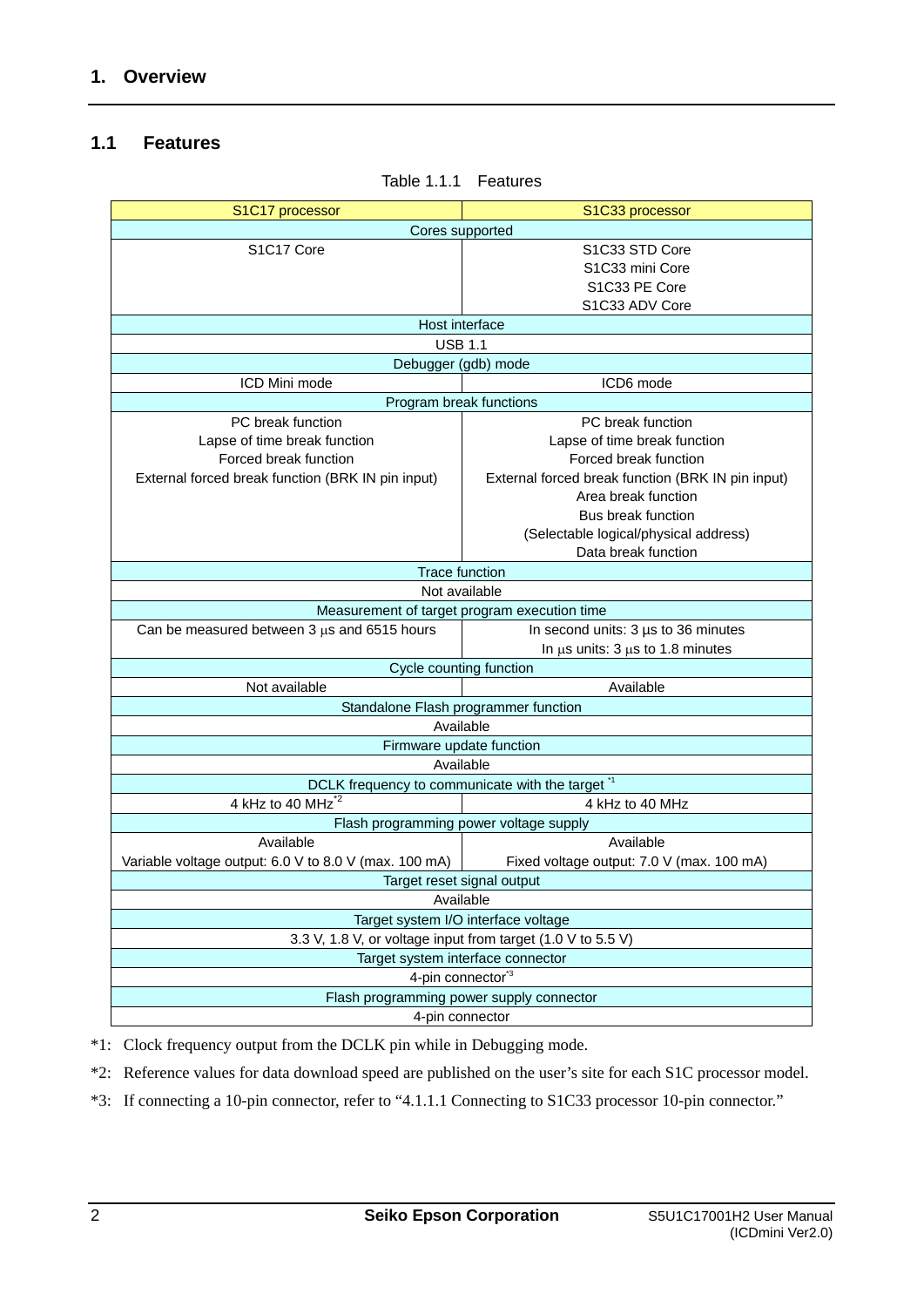|                                   | S5U1C17001H1100                                 | S5U1C17001H1200                                 | S5U1C17001H2100                                 |
|-----------------------------------|-------------------------------------------------|-------------------------------------------------|-------------------------------------------------|
|                                   | (ICDmini Ver1.0)                                | (ICDmini Ver1.1)                                | (ICDmini Ver2.0)                                |
| Firmware (FW)                     | S1C17 FW Ver1.0 or S1C17                        | S1C17 FW Ver1.1                                 | S1C17 FW Ver3.2                                 |
| version as shipped                | FW Ver1.1                                       |                                                 |                                                 |
|                                   | S1C33 FW not supported                          | S1C33 FW not supported                          | S1C33 FW Ver1.5                                 |
| Flash programming                 | Fixed 7.0 V voltage (max. 30                    | Fixed 7.0 V voltage (max. 30                    | Variable 6.0 V to 8.0 V                         |
| voltage supply                    | mA) output with S1C17                           | mA) output with S1C17                           | voltage (max. 100 mA)                           |
|                                   | processor selected                              | processor selected                              | output with S1C17                               |
|                                   |                                                 |                                                 | processor selected <sup>1</sup>                 |
|                                   | Fixed 7.0 V voltage (max. 30                    | Fixed 7.0 V voltage (max. 30                    | Fixed 7.0 V voltage (max. 30                    |
|                                   | mA) output with S1C33                           | mA) output with S1C33                           | mA) output with S1C33                           |
|                                   | processor selected                              | processor selected                              | processor selected <sup>1</sup>                 |
| Flash programming                 | Not supported                                   | Not supported                                   | Supported                                       |
| voltage supply to V <sub>pp</sub> |                                                 |                                                 |                                                 |
| pin                               |                                                 |                                                 |                                                 |
| Supported target                  | 3.3 V, 1.8 V, or voltage input                  | 3.3 V, 1.8 V, or voltage input                  | 3.3 V, 1.8 V, or voltage input                  |
| system I/O voltage                | from target $(1.0 \text{ V to } 5.0 \text{ V})$ | from target $(1.0 \text{ V to } 5.5 \text{ V})$ | from target $(1.0 \text{ V to } 5.5 \text{ V})$ |
| Target system power               | Not available                                   | Not available                                   | $3.3$ V (max. 100 mA) output                    |
| supply                            |                                                 |                                                 | pin                                             |
|                                   |                                                 |                                                 | 1.8 V (max. 100 mA) output                      |
|                                   |                                                 |                                                 | pin                                             |
| Flash programming                 | Not available                                   | Not available                                   | Available                                       |
| power supply cable                |                                                 |                                                 |                                                 |
| (with black connector)            |                                                 |                                                 |                                                 |

|  | Table 1.1.2 Differences between S5U1C17001H Products |
|--|------------------------------------------------------|
|  |                                                      |

\*1: Supported from S1C17 firmware Ver3.0 and S1C33 firmware Ver1.4 onward.

### <span id="page-8-0"></span>**1.2 Operating Environment**

As the host computer, the S5U1C17001H uses a PC with a USB port (USB 1.1) available.

For details concerning operating systems, refer to "Operating Environment" in the S5U1C17001C Manual.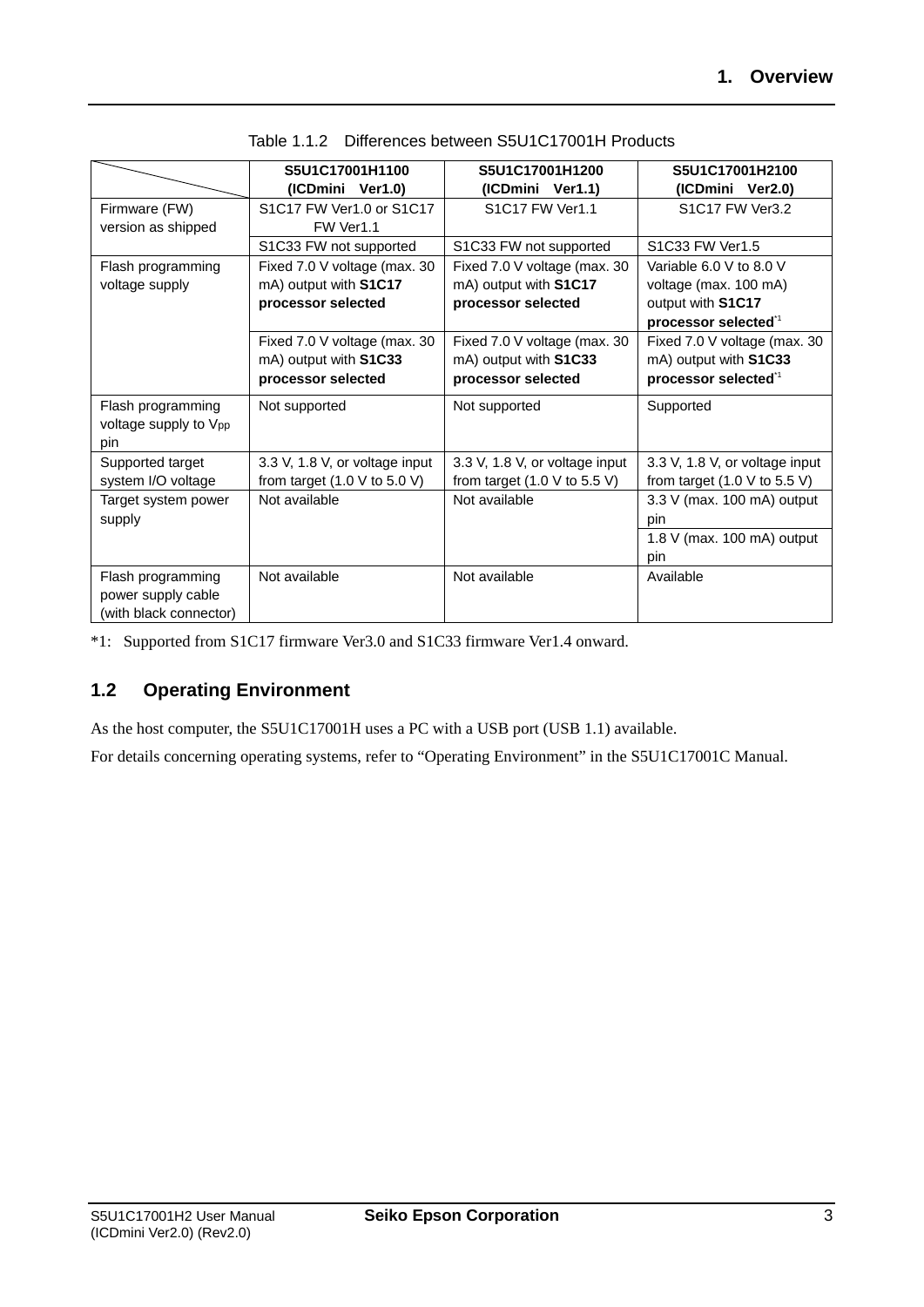### <span id="page-9-0"></span>**2. Components Included with Package**

The following shows the components included with the S5U1C17001H package:

The items specified below are not included with the package. These items must be prepared separately.

### **When developing an S1C17 application**

- S5U1C17001C (S1C17 Family C Compiler Package) S1C17 Family debugger (gdb) included with package
- S5U1C17001C Manual Included with S1C17 Family C Compiler Package

### **When developing an S1C33 application**

- S5U1C33001C (S1C33 Family C Compiler Package) S1C33 Family debugger (gdb) included with package
- S5U1C33001C Manual Included with S1C33 Family C Compiler Package
- S5U1C17001H User Manual (ICDmini Ver2.0) This manual can be downloaded from the Seiko Epson Electronic Devices website.



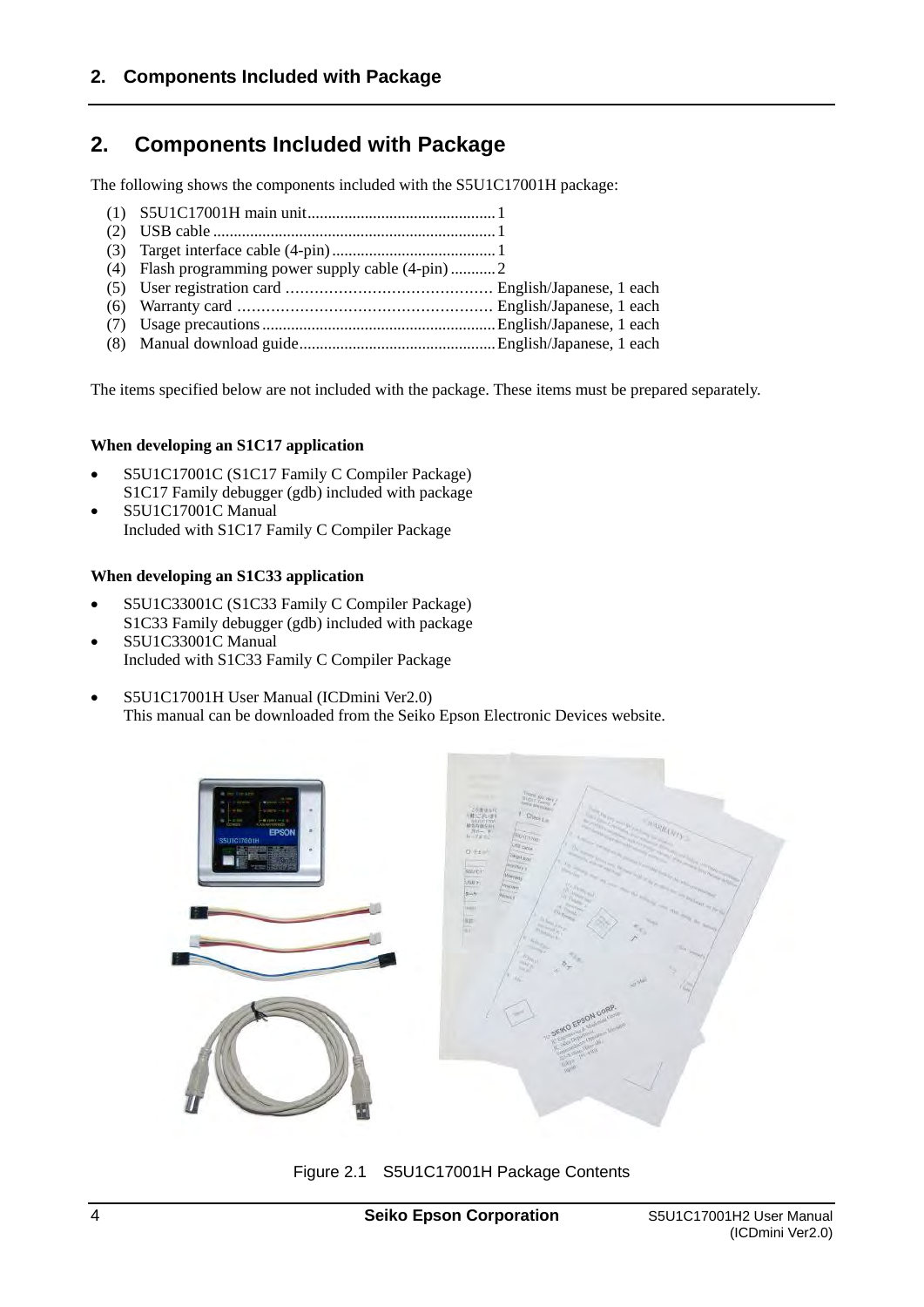### <span id="page-10-0"></span>**3. Name and Function of Each Part**

The following shows the name of each part of the S5U1C17001H.

### <span id="page-10-1"></span>**3.1 Left Side Panel**



Figure 3.1.1 Left Side Panel

### <span id="page-10-2"></span>**3.1.1 4-pin Target Interface Connector (black)**

This connector is used to input/output the debug signals (DCLK, DSIO, and DST2) from/to the S1C processor on the target system. See Section 4.1.1, "Target Interface Connector," for the pin assignment and connection.

### <span id="page-10-3"></span>**3.1.2 4-pin Flash Programming Power Supply Connector (white)**

This connector is used to output the reset signal to the target system and to supply a voltage for Flash programming (Note). Also it is used to input the target operating voltage when the target system voltage level is used for the debug signal interface. See Section 4.1.2, "Flash Programming Power Supply Connector," for the pin assignment and connection.

Note: The S5U1C17001H includes a Flash programming power supply

### **When S1C17 processor is selected**

Use in conjunction with S5U1C17001C (GNU17 v2.0.0 or later) outputs a variable voltage of 6.0 V to 8.0 V (max. 100 mA).

### **When S1C33 processor is selected**

Setting SW8 to "On" outputs a fixed voltage of 7.0 V (max. 100 mA).

This must never be used with S1C processors for which usage instructions are not provided in the technical manual when supplying a voltage as the Flash programming power supply from the S5U1C17001H to the target. Otherwise, there is a risk of damaging the chip due to overvoltage. The VPP pin should be left open if a connector pin is provided on the target board without using the Flash programming voltage.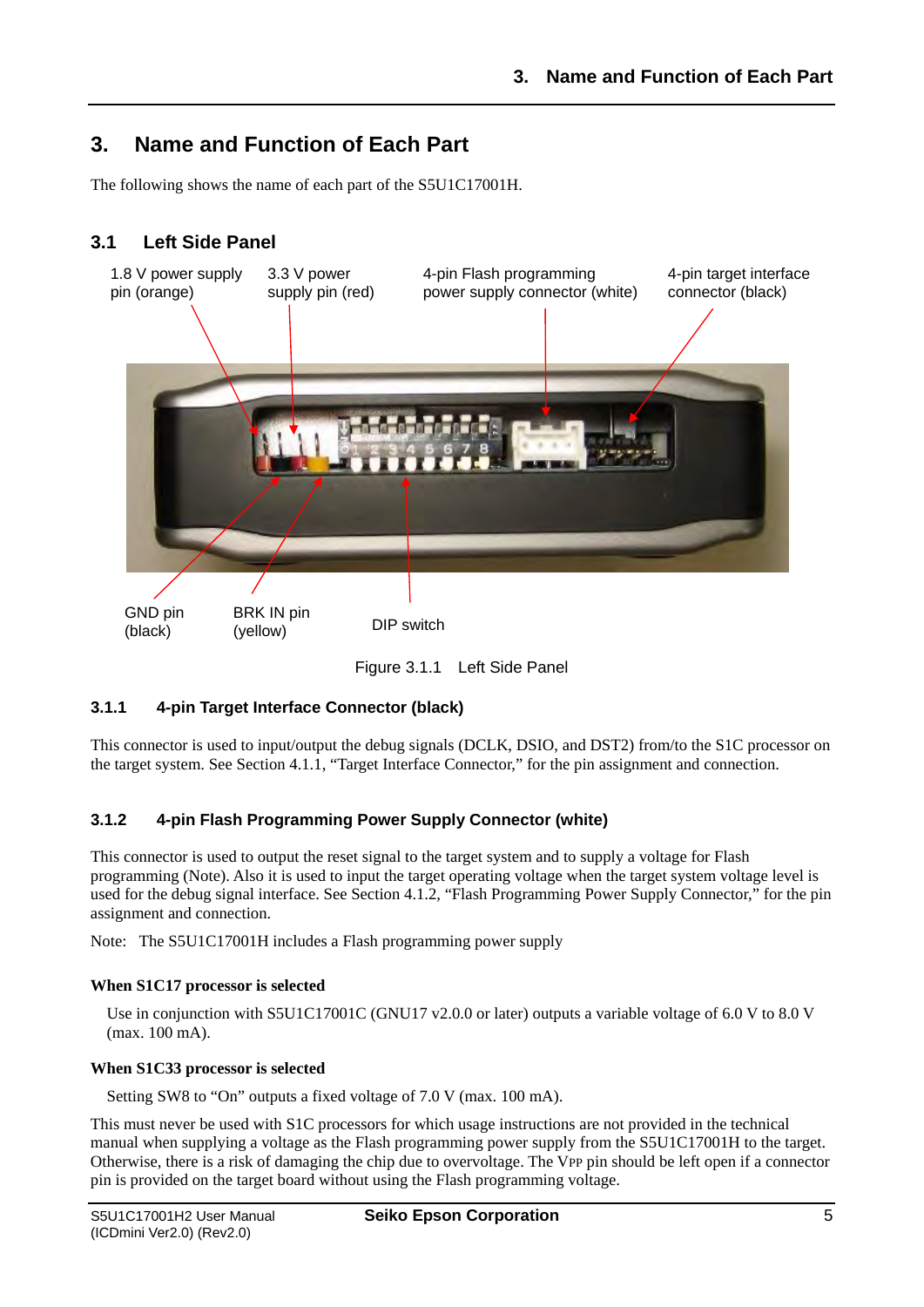### <span id="page-11-0"></span>**3.1.3 DIP Switch**

The DIP switch assembly is used to select the target CPU core, Flash programmer mode, DSIO signal level, connection test feature, firmware update feature, and Flash programming voltage output.



Figure 3.1.3.1 DIP Switch Assembly

Note: The changed switch settings will take effect after the RESET/START switch is pressed.

### **Selecting the target CPU core (SW1)**

### Table 3.1.3.1 SW1 Settings

| SW1      | Setting                                                                           |
|----------|-----------------------------------------------------------------------------------|
| OPEN (1) | Target CPU is an S1C17xxx or a product in which the S1C17 Core is embedded (C17). |
| ON (↓)   | Target CPU is an S1C33xxx or a product in which the S1C33 Core is embedded (C33). |

### **Selecting either ICD Mode or Flash Programmer Mode (SW2 and SW3)**

### Table 3.1.3.2 SW2 and SW3 Settings

| SW <sub>2</sub>   | SW <sub>3</sub>   |                       | Setting                                          |
|-------------------|-------------------|-----------------------|--------------------------------------------------|
| OPEN (1)          | OPEN $(1)$        | ICD mode (default)    |                                                  |
| ON $(\downarrow)$ | OPEN $(1)$        | Flash programmer mode | Erase $\rightarrow$ program                      |
| OPEN (1)          | ON $(\downarrow)$ | Flash programmer mode | Verifv                                           |
| ON $(\downarrow)$ | ON $(\downarrow)$ | Flash programmer mode | Erase $\rightarrow$ program $\rightarrow$ verify |

ICD mode: Mode for executing debugging commands from the debugger on the host computer For more information on this mode, refer to "5 ICD Mode."

Flash programmer mode: The S5U1C17001H operates as a standalone Flash programmer. For more information on this mode, refer to "6 Flash Programmer Mode."

### **Selecting the DSIO signal level (SW4 and SW5)**

|  | Table 3.1.3.3 SW4 and SW5 Settings |
|--|------------------------------------|
|--|------------------------------------|

| SW <sub>4</sub>          | SW <sub>5</sub>          | Setting                                                         |
|--------------------------|--------------------------|-----------------------------------------------------------------|
| OPEN $($ $\uparrow$ $)$  | OPEN ( <sup>↑</sup> )    | 3.3 V (default)                                                 |
| $\lambda$<br><b>OPEN</b> | ON (↓)                   | .8 V                                                            |
| ON $(\downarrow)$        | $\overline{\phantom{0}}$ | Voltage $(1.0 \text{ to } 5.5 \text{ V})$ input from the target |

The target operating voltage should be input to Pin 4 on the Flash programming power supply connector.

### **Enabling the connection test (SW6)**

### Table 3.1.3.4 SW6 Settings

| SW <sub>6</sub>             | <b>Setting</b>                 |
|-----------------------------|--------------------------------|
| $\mathbf{A}$<br><b>OPEN</b> | Omit connection test (default) |
| ON $(\downarrow)$           | Execute connection test        |

The connection test is a communication diagnostic feature at start up of the debugger.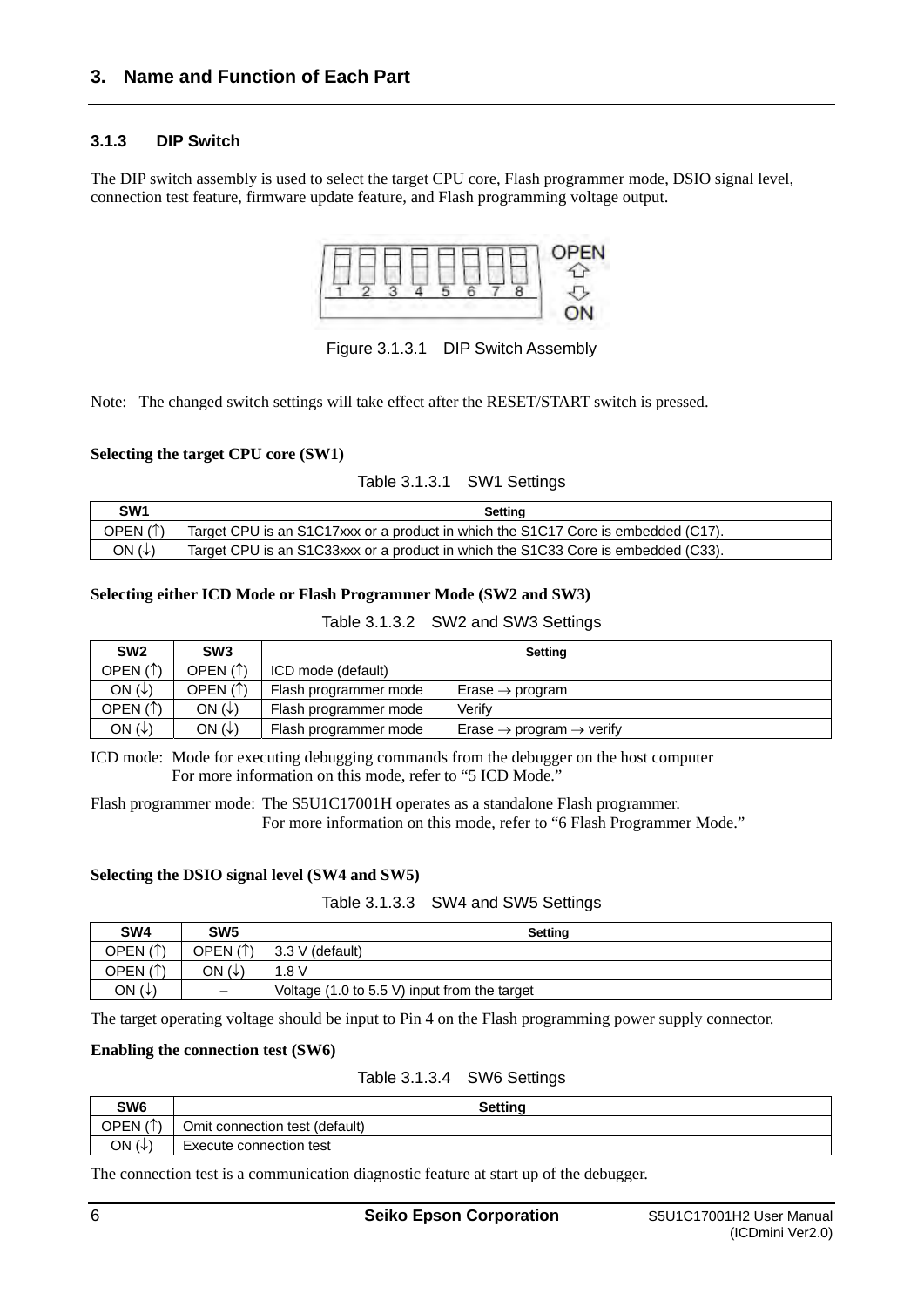### **Setting firmware update mode (SW7)**

Table 3.1.3.5 SW7 Settings

| SW7                | <b>Setting</b>                  |  |
|--------------------|---------------------------------|--|
| $\sqrt{ }$<br>OPEN | Connect to the target (default) |  |
| ON (↓              | Do not connect to the target    |  |

When SW7 is set to ON, a connection between the S5U1C17001H and the debugger (gdb) can be established even if a target is not connected. See Chapter 7, "Firmware Update," for how to update the firmware.

#### **Enabling voltage output for Flash programming (SW8)**

| SW <sub>8</sub> | Setting                                  |
|-----------------|------------------------------------------|
| OPEN (↑)        | Stop Flash programming voltage (default) |
| ON<br>∪         | Output Flash programming voltage         |

Note: The S5U1C17001H includes a Flash programming power supply.

#### **When S1C17 processor is selected**

Use in conjunction with S5U1C17001C (GNU17 v2.0.0 or later) outputs a variable voltage of 6.0 V to 8.0 V (max. 100 mA).

#### **When S1C33 processor is selected**

Setting SW8 to "On" outputs a fixed voltage of 7.0 V (max. 100 mA).

This must never be used with S1C processors for which usage instructions are not provided in the technical manual when supplying a voltage as the Flash programming power supply from the S5U1C17001H to the target. Otherwise, there is a risk of damaging the chip due to overvoltage.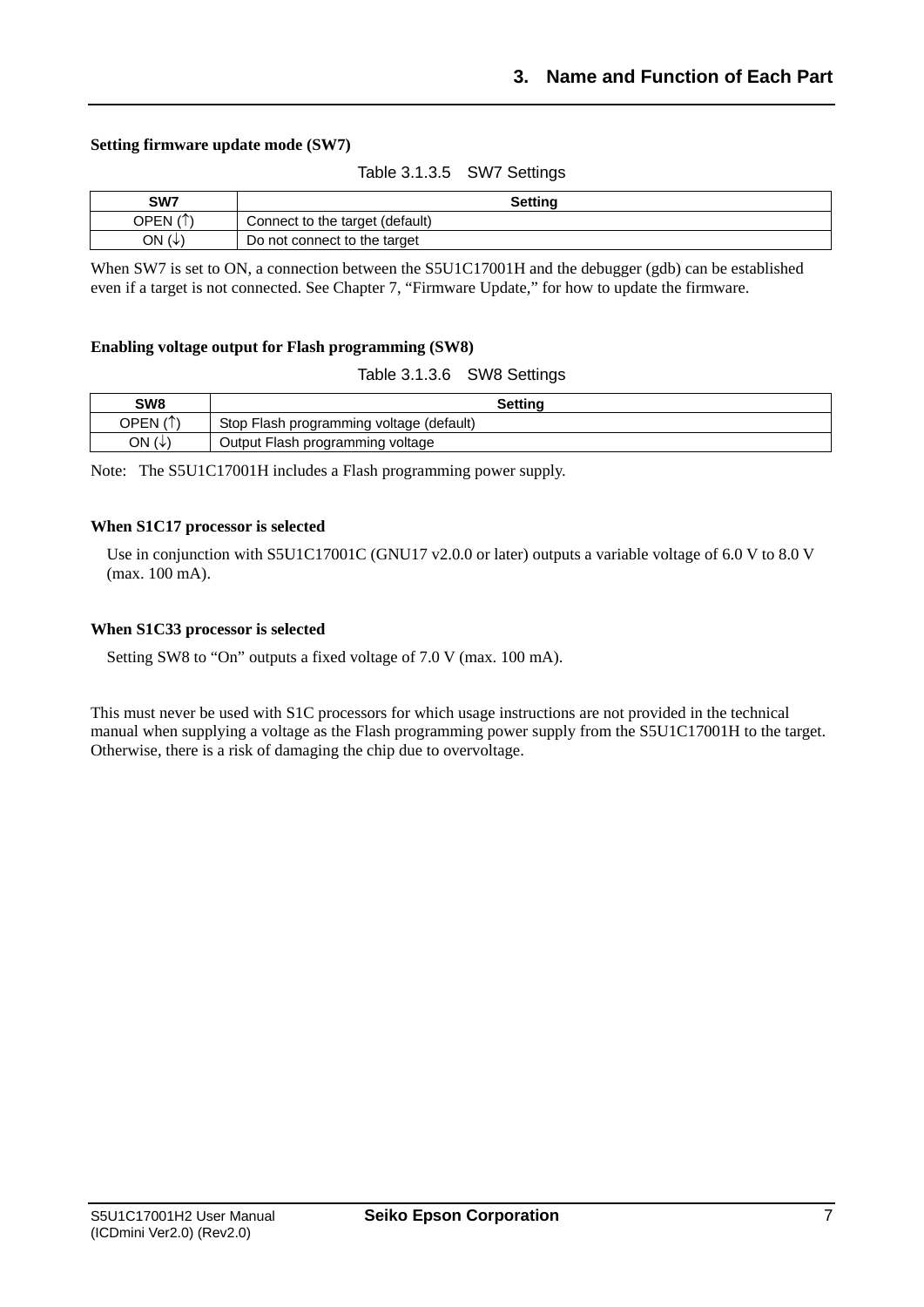### <span id="page-13-0"></span>**3.1.4 BRK IN Pin**

In ICD mode, if a Low level signal is input to this pin when the target program is being executed, execution of the target program is suspended. After a Low level is input to the BRK IN pin, a break will occur after a few instructions have been executed.

### **With S1C17 processor selected**

In Flash programmer mode, inputting a Low level to this pin has the same effect as pressing the RESET/ START switch (it starts erasing/writing/verification).

### **With S1C33 processor selected**

In Flash programming mode: BRK IN pin does not function.

Note: The voltage to apply to the BRK IN pin must be 0 V for low level and 3.3 V or open for high level. The BRK IN pin is always pulled up to 3.3 V.

### <span id="page-13-1"></span>**3.1.5 GND Pin**

Connect this pin to the GND level (0 V).

### <span id="page-13-2"></span>**3.1.6 3.3 V Output Pin**

Pin capable of supplying a 3.3 V power supply (max. 100 mA) to the target system.

### <span id="page-13-3"></span>**3.1.7 1.8 V Output Pin**

Pin capable of supplying a 1.8 V power supply (max. 100 mA) to the target system.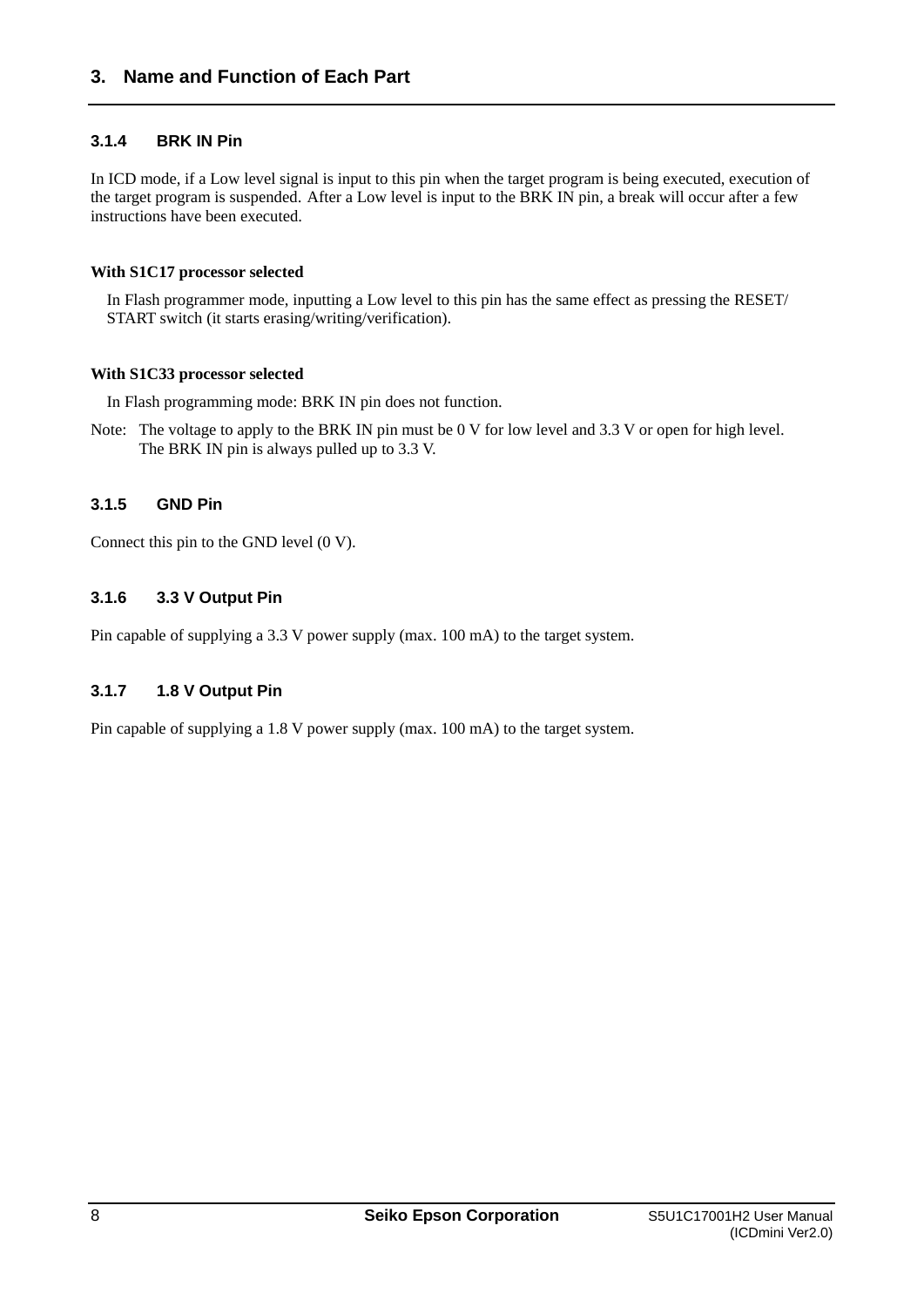### <span id="page-14-0"></span>**3.2 Right Side Panel**



Figure 3.2.1 Right Side Panel

### <span id="page-14-1"></span>**3.2.1 USB Connector**

This connector is used to connect to a host computer using the supplied USB cable.

Note: When a bus-powered USB hub is used to connect the S5U1C17001H to the host computer, there may be a shortage of drive power. Especially if supplying the flash programming voltage, either connect directly to the host computer's USB port, or use an AC adapter (with USB 5 V output) capable of supplying power to the USB cable.

 If using an AC adapter, set the S5U1C17001H mode to be used and confirm beforehand that erasing and writing is possible as desired.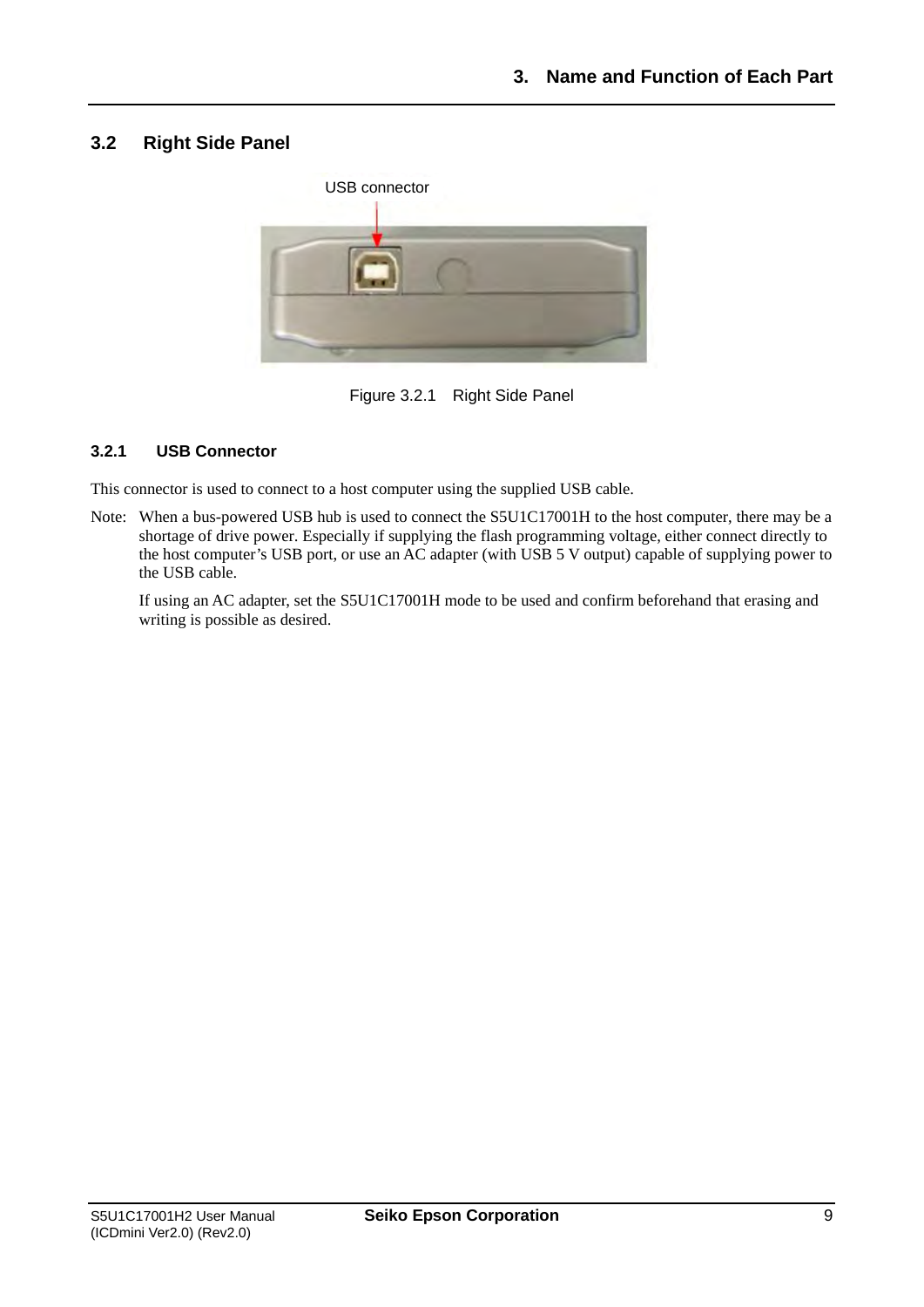<span id="page-15-0"></span>

Figure 3.3.1 Top Panel

### <span id="page-15-1"></span>**3.3.1 LED**

The four LEDs located on the top panel indicate debugging and Flash programming statuses. The indicated status differs between ICD mode and Flash programmer mode.

### <span id="page-15-2"></span>**3.3.1.1 In ICD mode**

### **LED1 (CPU)**

This LED indicates the target CPU selected using SW1.

| Table 3.3.1.1.1 LED1 Status |  |
|-----------------------------|--|
|-----------------------------|--|

| <b>S1C17</b> | S <sub>1</sub> C <sub>33</sub> | <b>LED status</b>    | <b>Status</b>                                                                           |
|--------------|--------------------------------|----------------------|-----------------------------------------------------------------------------------------|
|              |                                | $\bullet$ (blue)     | Target CPU is an S1C17xxx or a product in which the S1C17 Core is embedded<br>$(C17)$ . |
|              |                                | <sup>1</sup> (green) | Target CPU is an S1C33xxx or a product in which the S1C33 Core is embedded<br>(C33).    |

### **LED2 (ICD MODE)**

Illuminates as shown below when ICD mode is selected using SW2 and SW3.

Table 3.3.1.1.2 LED2 Status

| <b>S1C17</b> | S <sub>1</sub> C <sub>33</sub> | <b>LED status</b> | Status                                         |
|--------------|--------------------------------|-------------------|------------------------------------------------|
|              |                                | (blue)            | The S5U1C17001H is being operated in ICD mode. |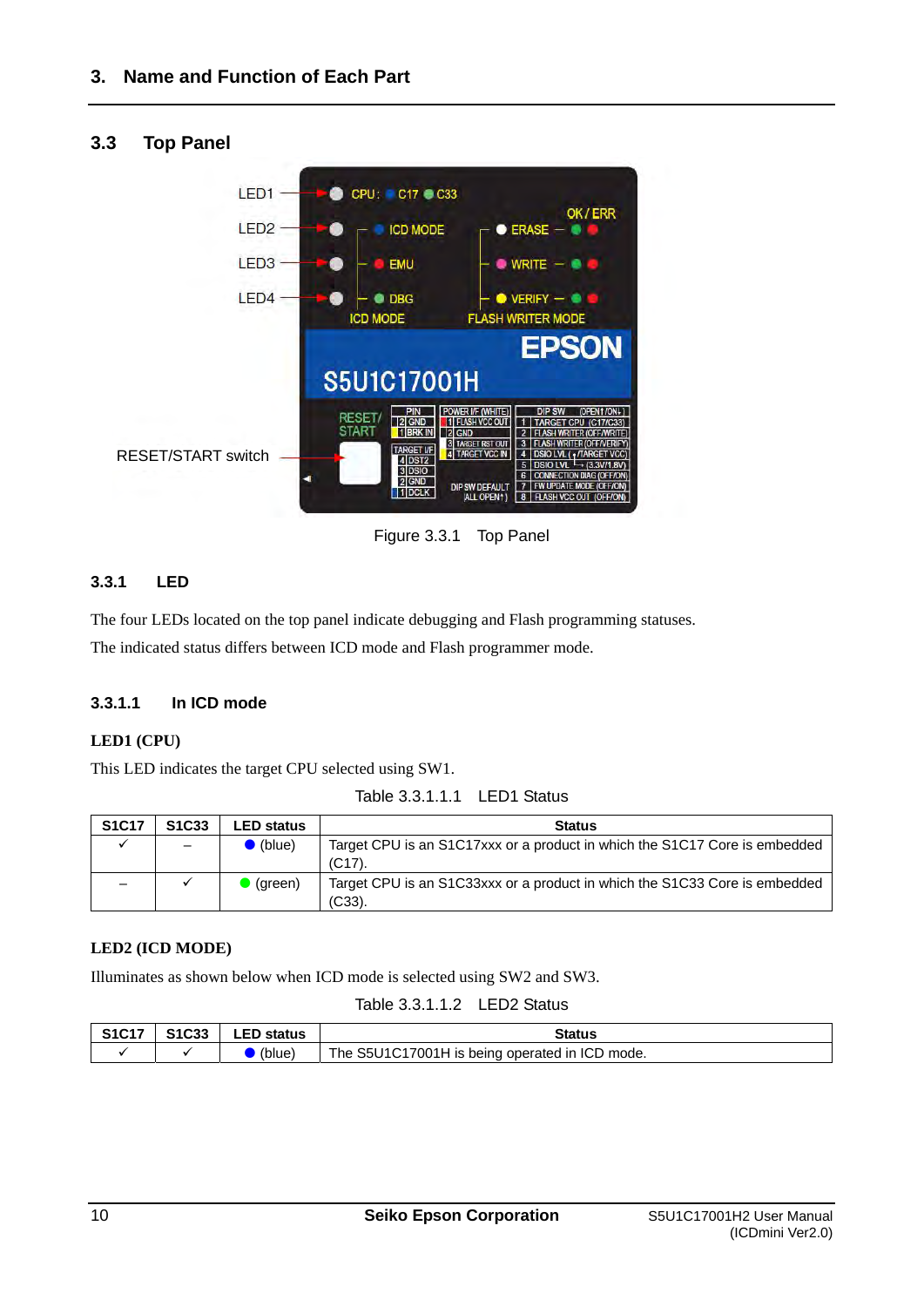### **LED3 (EMU)**

This LED lights when the target program is started from the debugger to indicate that the target system is executing the target program. Also this LED lights when the target system is in power-off status or it is not connected. In this case, the LED will go out by turning the target system on or by pressing the RESET/ START switch after connecting the target system properly.

| <b>S1C17</b> | S <sub>1</sub> C <sub>33</sub> | <b>LED status</b> | <b>Status</b>                                    |
|--------------|--------------------------------|-------------------|--------------------------------------------------|
|              |                                | $\bullet$ (red)   | The target system is in power-off status.        |
|              |                                |                   | The target system is not connected properly.     |
|              |                                |                   | The target system is executing the user program. |
|              |                                | $\bullet$ (out)   | Other                                            |

### Table 3.3.1.1.3 LED3 Status

#### **LED4 (DBG)**

This LED indicates that the target S1C processor is placed in debug mode.

| Table 3.3.1.1.4 LED4 Status |  |  |
|-----------------------------|--|--|
|-----------------------------|--|--|

| <b>S1C17</b> | S <sub>1</sub> C <sub>33</sub> | LED status        | <b>Status</b>                                                            |
|--------------|--------------------------------|-------------------|--------------------------------------------------------------------------|
|              |                                | $\bullet$ (green) | The target S1C processor is placed in debug mode.                        |
|              |                                |                   | Also this LED rights with LED3 before the initial connection between the |
|              |                                |                   | S5U1C17001H and the target S1C processor has been established.           |
|              |                                | (out)             | Other                                                                    |

 $\checkmark$ : Supported

– : Not supported

#### <span id="page-16-0"></span>**3.3.1.2 In Flash programmer mode**

When the S5U1C17001H starts up in Flash programmer mode, LED2 lights in white  $($   $)$ , LED3 lights in magenta  $(\bullet)$ , or LED4 lights in yellow  $(\bullet)$ .

#### **LED1 (CPU)**

This LED indicates the target CPU selected using SW1.

| Table 3.3.1.2.1 LED1 Status |  |  |
|-----------------------------|--|--|
|-----------------------------|--|--|

| <b>S1C17</b> | S <sub>1</sub> C <sub>33</sub> | <b>LED status</b> | Status                                                       |
|--------------|--------------------------------|-------------------|--------------------------------------------------------------|
|              |                                | $\bullet$ (blue)  | Mode for products with embedded S1C17xxx or S1C17 Core (C17) |
| -            |                                | (green)           | Mode for products with embedded S1C33xxx or S1C33 Core (C33) |

#### **LED2 (ERASE)**

This LED indicates a Flash erasing selection/operation status.

| Table 3.3.1.2.2 LED2 Status |  |
|-----------------------------|--|
|-----------------------------|--|

| <b>S1C17</b> | S <sub>1</sub> C <sub>33</sub> | <b>LED status</b>           | <b>Status</b>                                            |  |
|--------------|--------------------------------|-----------------------------|----------------------------------------------------------|--|
|              |                                | (white)                     | The Flash erasing function is selected.                  |  |
|              |                                | $\star$ (blinking<br>white) | The Flash memory is being erased.                        |  |
|              |                                |                             |                                                          |  |
|              |                                | (green)                     | The Flash erasing operation has completed normally. (OK) |  |
|              |                                | $\bullet$ (red)             | A Flash erase error has occurred. (ERR)                  |  |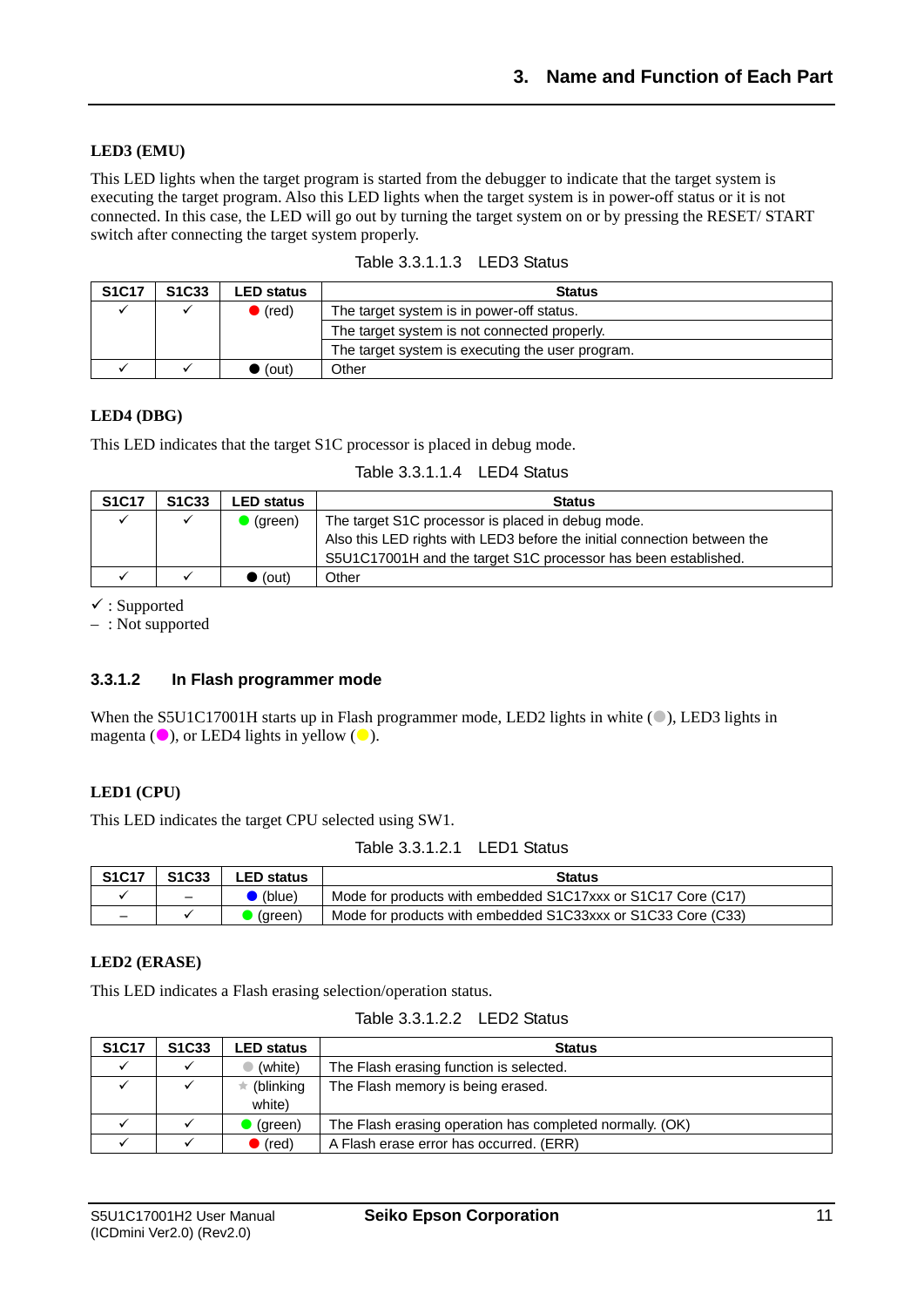### **LED3 (WRITE)**

This LED indicates a Flash programming selection/operation status.

| <b>S1C17</b> | S <sub>1</sub> C <sub>33</sub> | <b>LED status</b> | <b>Status</b>                                                         |  |
|--------------|--------------------------------|-------------------|-----------------------------------------------------------------------|--|
|              |                                | (magenta)         | The Flash programming function is selected.                           |  |
|              |                                |                   | Write-back execution option setting                                   |  |
|              |                                | (blinking)        | The Flash memory is being programmed.                                 |  |
|              |                                | magenta)          | Write-back operation in progress                                      |  |
|              |                                | $\bullet$ (green) | The Flash programming operation has completed normally. (OK)          |  |
|              |                                |                   | Write-back completed successfully. (OK)                               |  |
|              |                                |                   | * Blinks when flash programmer mode non-execution option (-n) is set. |  |
|              |                                | $\bullet$ (red)   | A Flash program error has occurred. (ERR)                             |  |
|              |                                |                   | Write-back completed successfully. (OK)                               |  |

### Table 3.3.1.2.3 LED3 Status

### **LED4 (VERIFY)**

This LED indicates a Flash verification selection/operation status.

| Table 3.3.1.2.4 | LED4 status |
|-----------------|-------------|
|-----------------|-------------|

| <b>S1C17</b> | S <sub>1</sub> C <sub>33</sub> | <b>LED status</b> | <b>Status</b>                                                         |  |
|--------------|--------------------------------|-------------------|-----------------------------------------------------------------------|--|
| ✓            |                                | (yellow)          | The Flash verification function is selected.                          |  |
|              |                                |                   | Write-back execution option setting                                   |  |
|              |                                | (blinking         | The Flash memory is being verified.                                   |  |
|              |                                | yellow)           | Write-back operation in progress                                      |  |
|              |                                | $\bullet$ (green) | The Flash verify operation has completed normally. (OK)               |  |
|              |                                |                   | Write-back completed successfully. (OK)                               |  |
|              |                                |                   | * Blinks when flash programmer mode non-execution option (-n) is set. |  |
|              |                                | $\bullet$ (red)   | A Flash verify error has occurred. (ERR)                              |  |
|              |                                |                   | Write-back completed successfully. (OK)                               |  |

Table 3.3.1.2.5 Other Errors

| <b>S1C17</b> | S <sub>1</sub> C <sub>33</sub> |                  | <b>LED status</b> |                  | <b>Status</b>                                                     |  |
|--------------|--------------------------------|------------------|-------------------|------------------|-------------------------------------------------------------------|--|
|              |                                | LED <sub>1</sub> | LED <sub>2</sub>  | LED <sub>3</sub> |                                                                   |  |
| ✓            |                                |                  | ★                 | ★                | Flash programming voltage setting error (ERR)                     |  |
|              |                                | (blinking        | (blinking         | (blinking        |                                                                   |  |
|              |                                | red)             | red)              | magenta)         | The error conditions are one of the following.                    |  |
|              |                                |                  |                   |                  | (1) "-v" option was set by the "fwlp" command, but SW8 is open.   |  |
|              |                                |                  |                   |                  | (2) "-v" option was not set by the "fwlp" command, but SW8 is on. |  |
|              |                                |                  |                   |                  | (3) "-v" option was set by the "fwlp" command, but the setting    |  |
|              |                                |                  |                   |                  | was out of range or not input.                                    |  |
|              |                                |                  |                   |                  | (4) "-v" option was set multiple times by the "fwlp" command.     |  |
| ✓            |                                | ٠                | $\bigstar$        | ÷                | Flash programming voltage output failure (ERR)                    |  |
|              |                                | (blinking        | (blinking         | (blinking        |                                                                   |  |
|              |                                | red)             | red)              | white)           | Flash programming voltage setting processing failed in            |  |
|              |                                |                  |                   |                  | S5U1C17001H.                                                      |  |
| ✓            |                                |                  | $\bigstar$        | $\bigstar$       | Communication packet size setting error (ERR)                     |  |
|              |                                | (blinking        | (blinking         | (blinking        |                                                                   |  |
|              |                                | red)             | red)              | blue)            | (1) "-s" option was set by the "fwlp" command, but the setting    |  |
|              |                                |                  |                   |                  | was out of range or not input.                                    |  |
|              |                                |                  |                   |                  | "-s" option was set multiple times by the "fwlp" command.<br>(2)  |  |
| ✓            |                                |                  | ★                 | $\bigstar$       | Write-back setting error (ERR)                                    |  |
|              |                                | (blinking        | (blinking         | (blinking        |                                                                   |  |
|              |                                | red)             | red)              | yellow)          | "-b" option was set by the "fwlp" command, but the setting<br>(1) |  |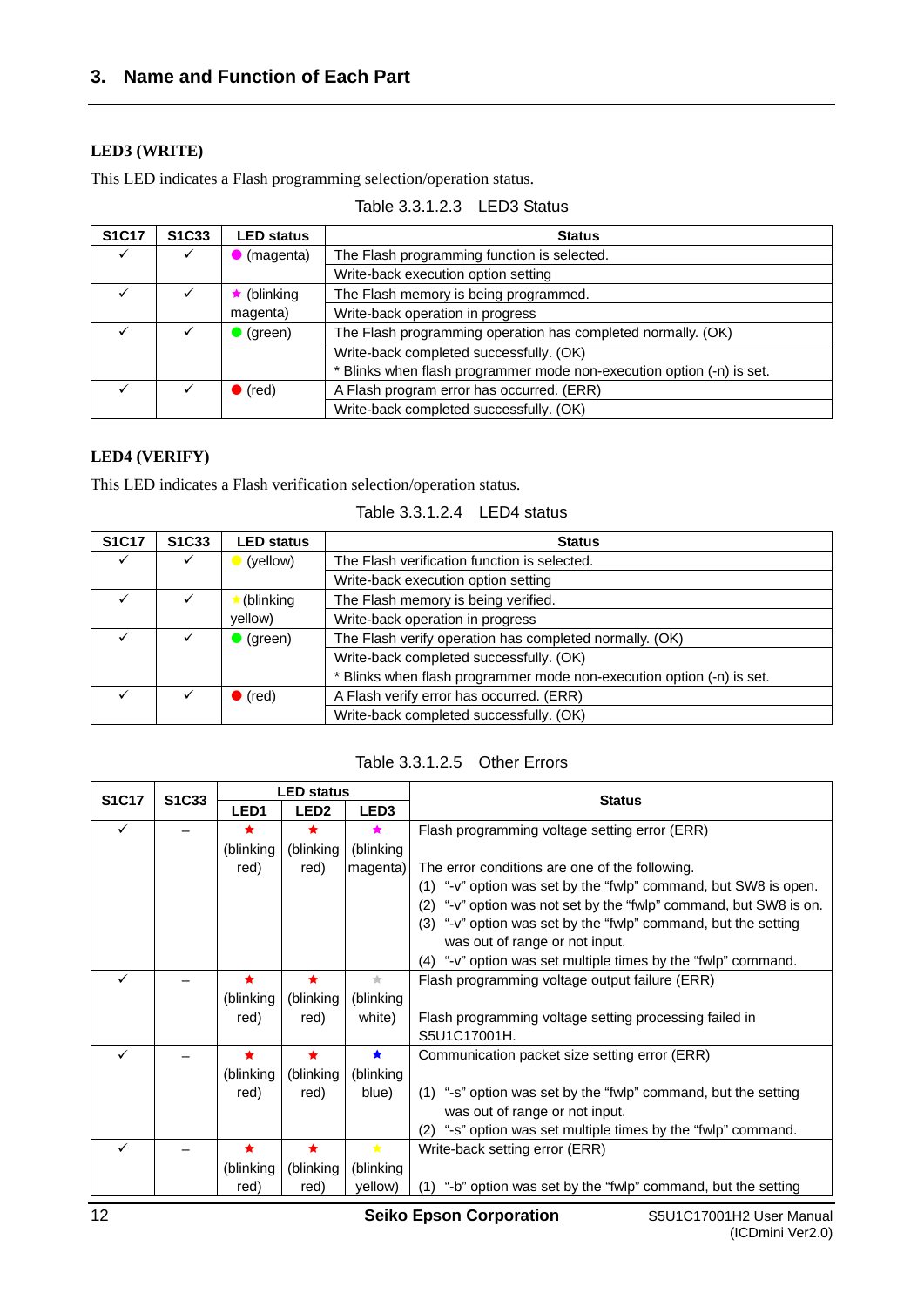|   |           |           |           | was out of range or not input.                                        |
|---|-----------|-----------|-----------|-----------------------------------------------------------------------|
|   |           |           |           | (2) "-b" option was set multiple times by the "fwlp" command.         |
| ✓ | ×         | ★         | ★         | Flash programmer non-execution (erase, write, verify) setting         |
|   | (blinking | (blinking | (blinking | error (ERR)                                                           |
|   | red)      | yellow)   | red)      |                                                                       |
|   |           |           |           | (1) "-n" option was set by the "fwlp" command, but a text string      |
|   |           |           |           | was set.                                                              |
|   |           |           |           | (2) "-n" option was set multiple times by the "fwlp" command.         |
| ✓ |           |           |           | Flash programmer non-execution (erase, write, verify) setting         |
|   | (blinking | (blinking | (blinking | error (ERR)                                                           |
|   | red)      | red)      | red)      |                                                                       |
|   |           |           |           | Write-back execution option (-b) was not set.                         |
| ✓ | *         | ★         | ★         | Timeout setting error (ERR)                                           |
|   | (blinking | (blinking | (blinking |                                                                       |
|   | red)      | blue)     | red)      | "-t" option was set by the "fwlp" command, but the setting was<br>(1) |
|   |           |           |           | out of range or not input.                                            |
|   |           |           |           | "-t" option was set multiple times by the "fwlp" command.<br>(2)      |

: Supported

– : Not supported

### <span id="page-18-0"></span>**3.3.2 RESET/RESTART Switch**

The function differs between ICD mode and Flash programmer mode.

### **In ICD mode**

Click:

The firmware restarts and performs the initial sequence for connecting with the S1C processor on the target system. If the target board has not been connected physically, the S5U1C17001H enters initial connection waiting status.

When the TARGET RST OUT signal of the S5U1C17001H has been connected to the target system, a reset signal is output to the target system simultaneously.

#### **In Flash programmer mode**

Click:

The S5U1C17001H starts the selected Flash operation (erasing, programming, verification). If the LED for the operation to be executed indicates OK or ERR, a hardware reset will return to default state. The S5U1C17001H is subjected to a hardware reset while the Flash programmer is operating.

Press and hold (about three seconds):

Issues a hardware reset to the S5U1C17001H.

Note: When a DIP switch setting is changed, it will take effect by pressing the RESET/START switch (in both ICD and Flash programmer modes).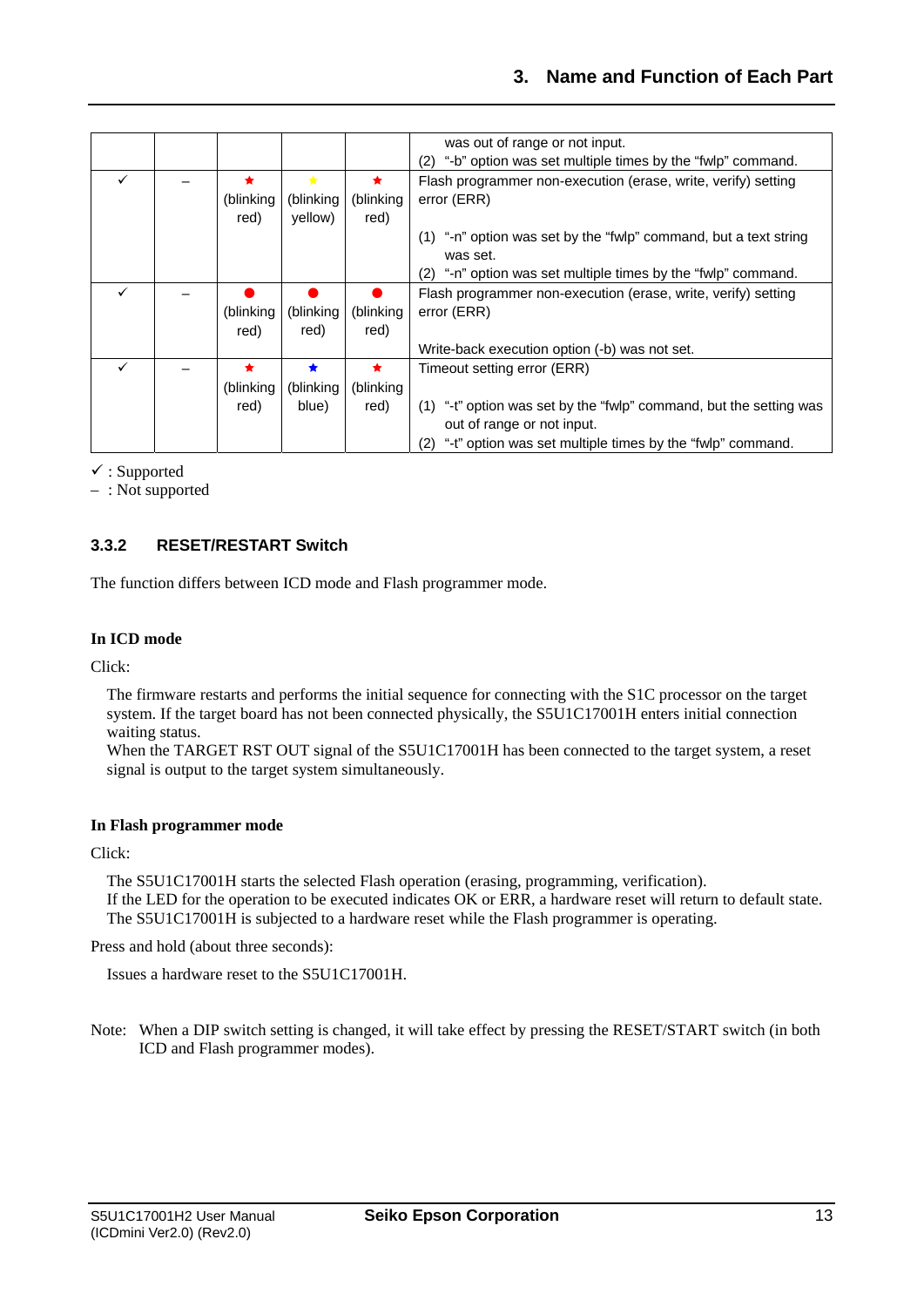### <span id="page-19-0"></span>**4. Connections**

### <span id="page-19-1"></span>**4.1 Connecting the Target System**

### <span id="page-19-2"></span>**4.1.1 Target Interface Connector**

The 4-pin target interface connector (black) on the S5U1C17001H is used to input/output the debug signals from/to the S1C processor on the target system. Use the target interface cable attached to the S5U1C17001H to connect between this connector and the target system. This connection is always required to perform debugging. The pin assignment of the 4-pin connector (black) on the S5U1C17001H is shown in the table below. For the debug pin numbers on the S1C processor, refer to the technical manual of each model.

|                                | No. | Pin name         | I/O | <b>Pin function</b>                   |
|--------------------------------|-----|------------------|-----|---------------------------------------|
| 4321                           |     | <b>DCLK</b>      |     | Clock signal input pin for debugging  |
| $\bullet\bullet\bullet\bullet$ |     | GND              |     | Power supply GND pin                  |
|                                |     | <b>DSIO</b>      | 1/O | Serial transfer I/O pin for debugging |
|                                |     | DST <sub>2</sub> |     | Debug status signal input pin         |

Table 4.1.1.1 Pin Assignment of the Target Interface Connector (Black)



Figure 4.1.1.1 Connecting the Target System

- Notes:  $\bullet$  Set the interface level (3.3 V/1.8 V/target input) using the DIP switches SW4 and SW5, and select the CPU Core using the SW1 according to the target system before connecting the target system.
	- The signals connected to the S5U1C17001H are very high-speed signals, so the connector on the target system must be mounted within 5 cm from the S1C processor. If there is more distance between the connector and the S1C processor, the S5U1C17001H may not work properly.
	- When wiring the S1C processor to the target connector for connecting the S5U1C17001H, insert a 33  $\Omega$  resistor in series between the S1C processor DSIO pin and the connector. This resistor must be placed as close to the S1C processor as possible. Although the system can operate without this 33  $\Omega$ resistor, we recommend inserting this resistor to prevent malfunctions. The other pins are connected directly. A low-level input to the DSIO pin issues a forced break to set the S1C processor into debug mode. Although this signal is pulled up through about 100 k $\Omega$  internally, when not debugging, we recommend either removing the 33  $\Omega$  resistor to reduce noise and other problems or pulling this line up to the VDD level.
	- Be sure to use the supplied 4-pin cable for connecting the target system to the S5U1C17001H. Using another cable may cause a malfunction. If use of another cable is unavoidable, do not extend the target interface cable, and connect the cable directly to the S5U1C17001H so that the distance to the S1C processor on the target system is as short as possible (no more than 20 cm).
	- The 4-pin connector does not have a projection for preventing reverse insertion. Check the cable color (blue) of pin 1 to be sure the insertion of connector is proper when connecting it to the target system.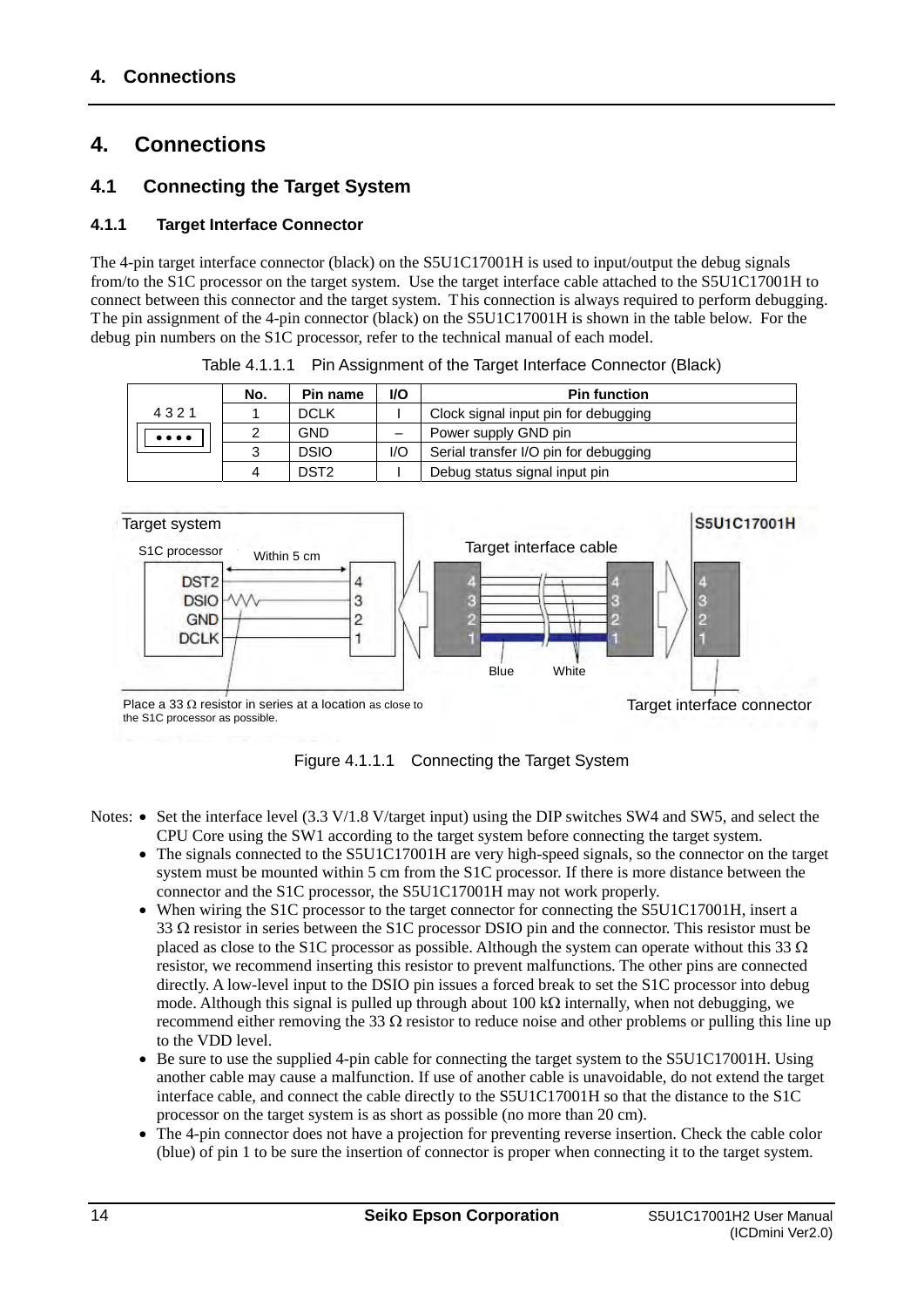### <span id="page-20-0"></span>**4.1.1.1 Connecting to the S1C33 processor 10-pin connector**

Connect as shown below when connecting to the S1C33 processor 10-pin connector.

| NO. | 10-pin connector pin |         | NO. | 4-pin connector pin |
|-----|----------------------|---------|-----|---------------------|
|     | <b>DCLK</b>          | .       |     | <b>DCLK</b>         |
| 2   | <b>GND</b>           |         | 2   | <b>GND</b>          |
| 3   | <b>DSIO</b>          | ------- | 3   | <b>DSIO</b>         |
| 4   | <b>GND</b>           |         | 4   | DST <sub>2</sub>    |
| 5   | DST <sub>2</sub>     |         |     |                     |
| 6   | <b>GND</b>           |         |     |                     |
| 7   | DST <sub>1</sub>     |         |     |                     |
| 8   | <b>GND</b>           |         |     |                     |
| 9   | DST <sub>0</sub>     |         |     |                     |
| 10  | <b>DPCO</b>          |         |     |                     |

Figure 4.1.1.2 10-pin Connector Connection

The pins above not linked by dotted lines should be left open.

Note: Connect the S5U1C17001H to the S1C processor ensuring that the distance between them is as short as possible (no more than 20 cm).

Shielding the signal wire using GND is also effective in ensuring stable operation.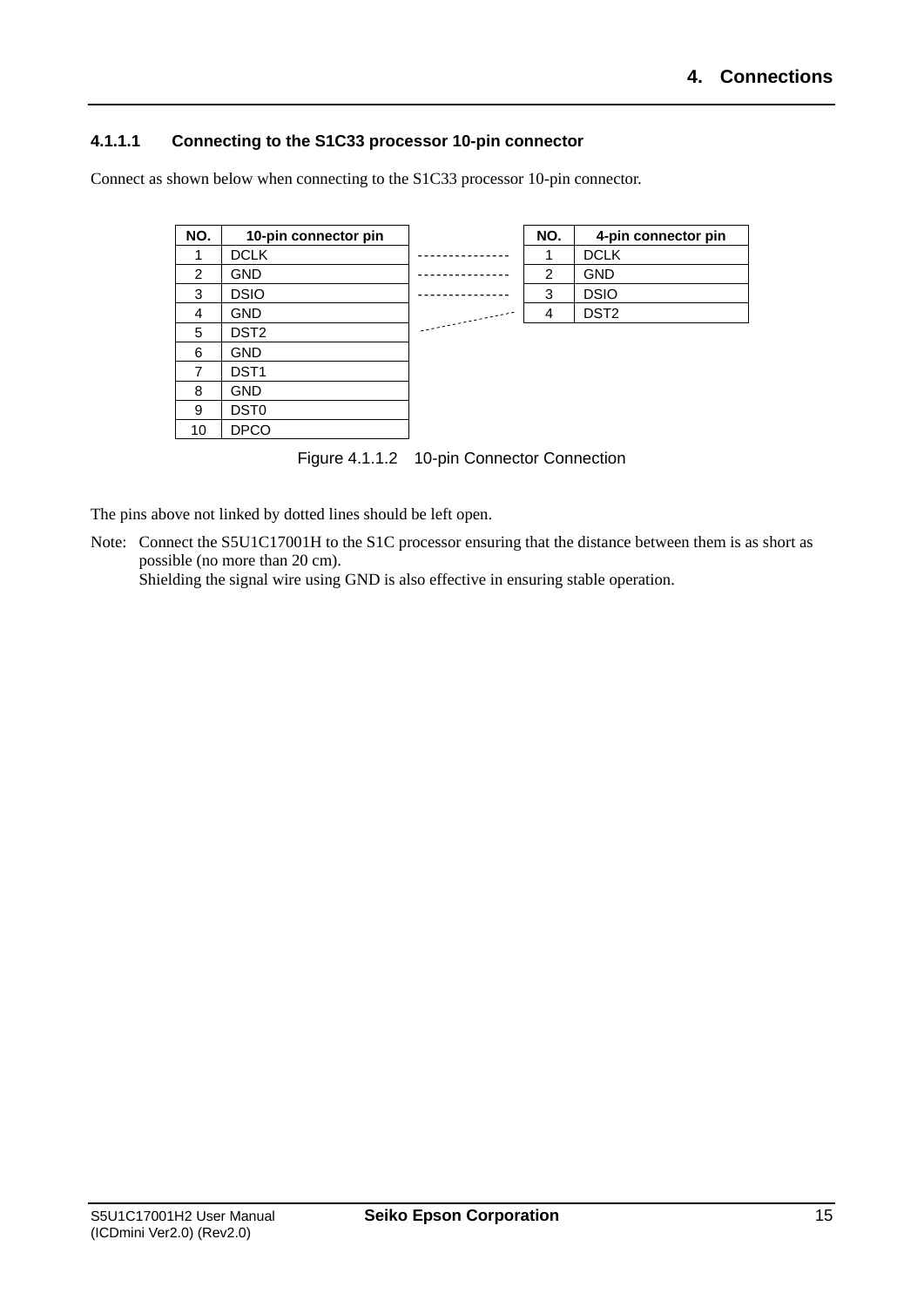### <span id="page-21-0"></span>**4.1.2 Flash Programming Power Supply Connector**

The 4-pin Flash programming power supply connector (white) is used to output a reset signal and a Flash programming voltage to the target system, and to input the target interface voltage. These signals are not necessary for debugging. Connect between this connector and the target system using the Flash programming power supply cable attached to the S5U1C17001H as necessary. The pin assignment of the 4-pin connector (white) on the S5U1C17001H is shown in the table below.

| No.       | Pin name              | I/O | <b>Pin function</b>                  |
|-----------|-----------------------|-----|--------------------------------------|
|           | <b>FLASH VCC OUT</b>  |     | Flash programming voltage output pin |
| ⌒         | GND                   |     | Power supply GND pin                 |
|           | <b>TARGET RST OUT</b> |     | Target reset signal output pin       |
| $\Lambda$ | <b>TARGET VCC IN</b>  |     | Target voltage input pin             |

Table 4.1.2.1 Pin Assignment of the Flash Programming Power Supply Connector (White)

\* Pay attention to the pin number assignment. (It is the reverse order of the target interface connector.)

### <span id="page-21-1"></span>**4.1.2.1 Target reset signal output (TARGET RST OUT)**

By pressing the RESET/START switch in ICD mode, the TARGET RST OUT outputs a reset signal to the target system.

When using the TARGET RST OUT output, a reset circuit as shown in the figure below is recommended.

The connection to #RESET of target reset signal is not essential, although it allows debugging to be performed more efficiently.

When using the Flash protection function, it is best to have a connection. Connection is also recommended in the Flash programmer mode and when using the S5U1C17001H as the Gang Writer (Gang Programmer) using S5U1C17000Y2. For details of the Gang Writer, refer to the S5U1C17000Y2 Gang Writer Software Manual.



Figure 4.1.2.1 Example of Target Reset Circuit

### <span id="page-21-2"></span>**4.1.2.2 Target voltage input (TARGET VCC IN)**

In addition to 3.3 V and 1.8 V, the S5U1C17001H is capable of interfacing with the target system using the voltage (1.0 to 5.5 V) input from the target system. To use this function, set SW4 to ON and input the target voltage to the TARGET VCC IN pin.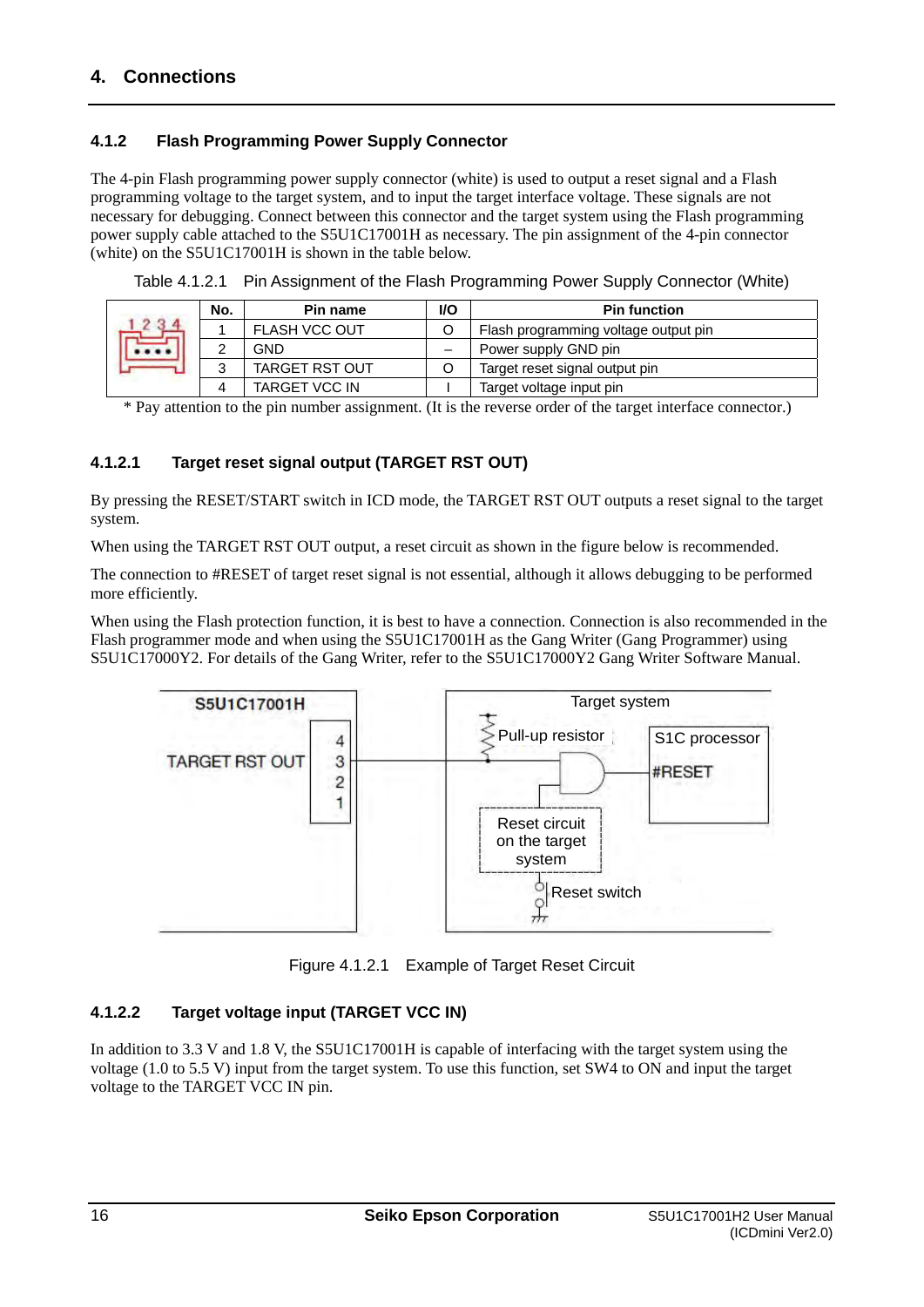### <span id="page-22-0"></span>**4.1.2.3 Flash programming voltage output (FLASH VCC OUT)**

Depending on the Flash memory built into the target S1C processor, it may be necessary to supply the Flash programming voltage to the VPP pin on the target for certain products. The S5U1C17001H is capable of supplying the Flash programming voltage from the FLASH VCC OUT pin. The voltage can be supplied as described below.

### **When S1C17 processor is selected**

Use in conjunction with S5U1C17001C (GNU17 y2.0.0 or later) outputs a variable voltage of 6.0 V to 8.0 V (max. 100 mA).

For more details of the Flash programming voltage output method with the S1C17 processor selected, refer to "5.4 Flash Programming Voltage Setting" or "6. Flash Programmer Mode."

### **When S1C33 processor is selected**

Setting SW8 to "ON" outputs a fixed voltage of 7.0 V (max. 100 mA). Setting SW8 to "ON", always outputs a voltage of 7 V voltage from the FLASH VCC OUT pin regardless of whether the RESET/START switch is operated.

Note: Refer to the individual technical manual for each model to determine whether the Flash programming voltage supply is required. Do not use this voltage unless mentioned in the technical manual. Otherwise, there is a risk of damaging the S1C processor due to overvoltage.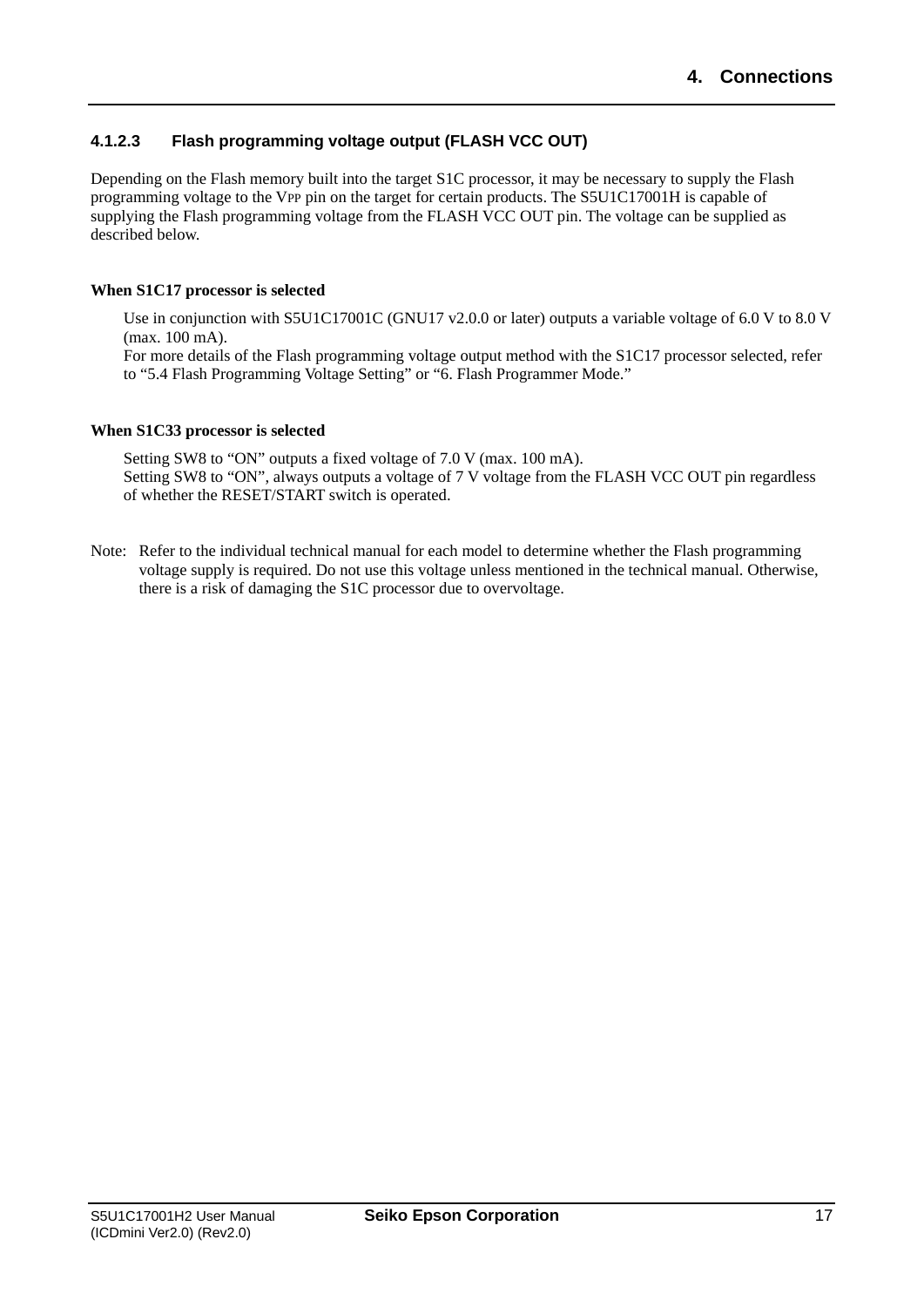### **4. Connections**

### <span id="page-23-0"></span>**4.2 Connecting to the Host Computer**

Use the USB cable provided to connect the S5U1C17001H to the host computer. When the S5U1C17001H is connected to the host computer for the first time, the host computer will request that the USB driver be installed.

### <span id="page-23-1"></span>**4.2.1 USB Driver Locations**

The USB driver is located as shown below. Use the appropriate USB driver to suit the operating system.

#### **When S1C17 processor is selected**

The USB driver is located in the following directory created when the S5U1C17001C (GNU17) was installed. *User Folder*\EPSON\GNU17\utility\drv\_usb

#### **When S1C33 processor is selected**

The USB driver is located in the following directory created when the S5U1C33001C (GNU33) was installed. *User Folder*\EPSON\GNU33\utility\drv\_usb\Icd33v60

### <span id="page-23-2"></span>**4.2.2 USB Driver Installation Procedure**

Install the USB driver as follows.

(1) First time the S5U1C17001H is connected to the host computer with the USB cable, the dialog box shown below will be displayed.



#### **When S1C17 processor is selected When S1C33 processor is selected**

| Welcome to the Found New                                                        |
|---------------------------------------------------------------------------------|
| Hardware Wizard                                                                 |
| This wizard helps you install software for:                                     |
| S5U1C33001H                                                                     |
| If your hardware came with an installation CD<br>or floppy disk, insert it now. |
| What do you want the wizard to do?                                              |
| Install the software automatically (Recommended)<br>€                           |
| Install from a list or specific location [Advanced]                             |
| Click Next to continue.                                                         |

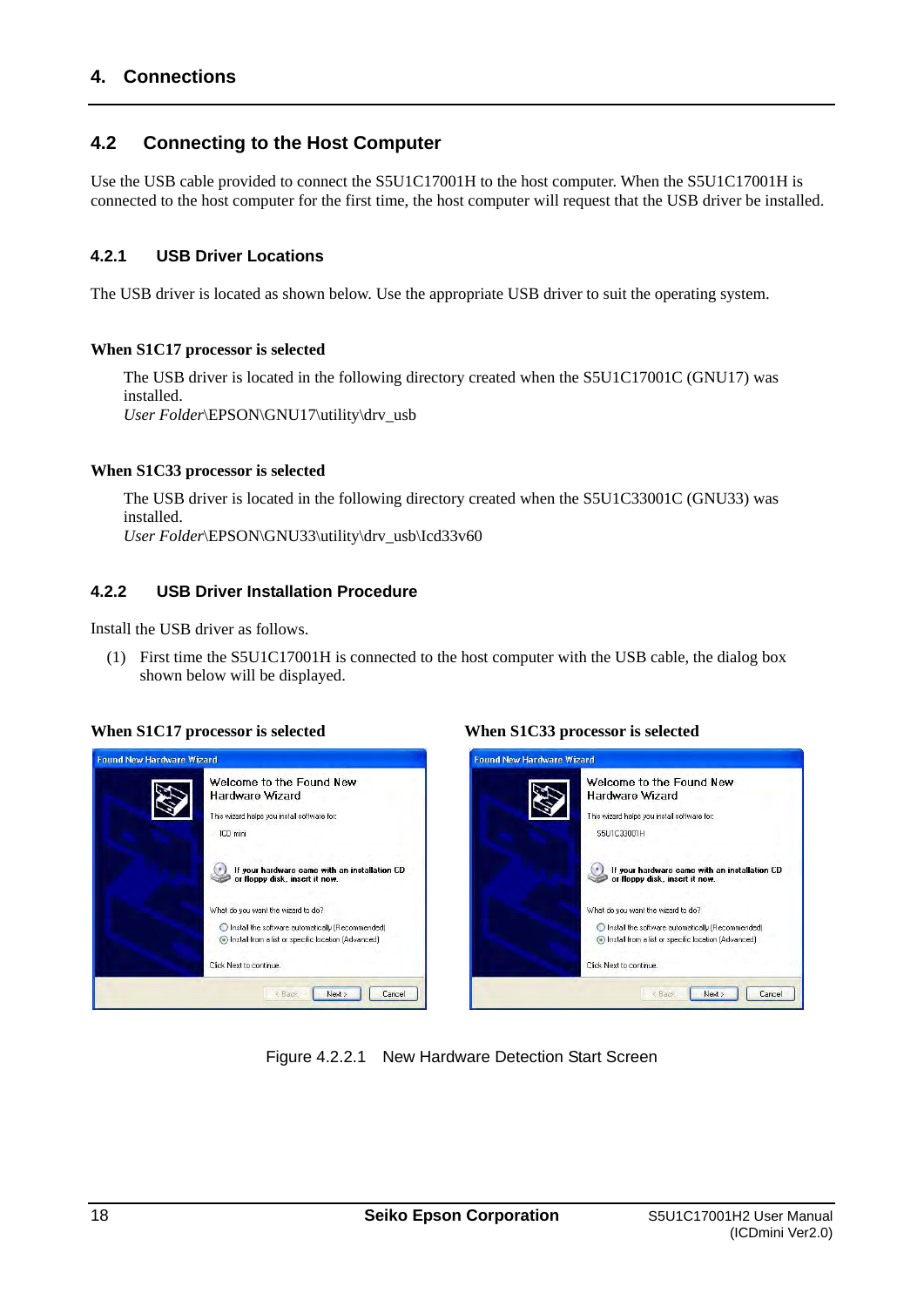(2) Install the USB driver by following the directions displayed by the wizard. For more details of the USB driver browsing directories, refer to "4.2.1 USB Driver Locations."





| Completing the Found New<br>Hardware Wizard<br>The wizard has finished installing the software for:<br>ICD mini |
|-----------------------------------------------------------------------------------------------------------------|
| Click Finish to close the wizard.                                                                               |

### **When S1C33 processor is selected**



Figure 4.2.2.2 Driver Installation Screen

The device manager will be displayed as shown below when the USB driver has been installed correctly.

### **When S1C17 processor is selected When S1C33 processor is selected**



Figure 4.2.2.3 Driver Installation Complete Screen

Note: If the window above is not displayed correctly, try to reinstall the USB driver.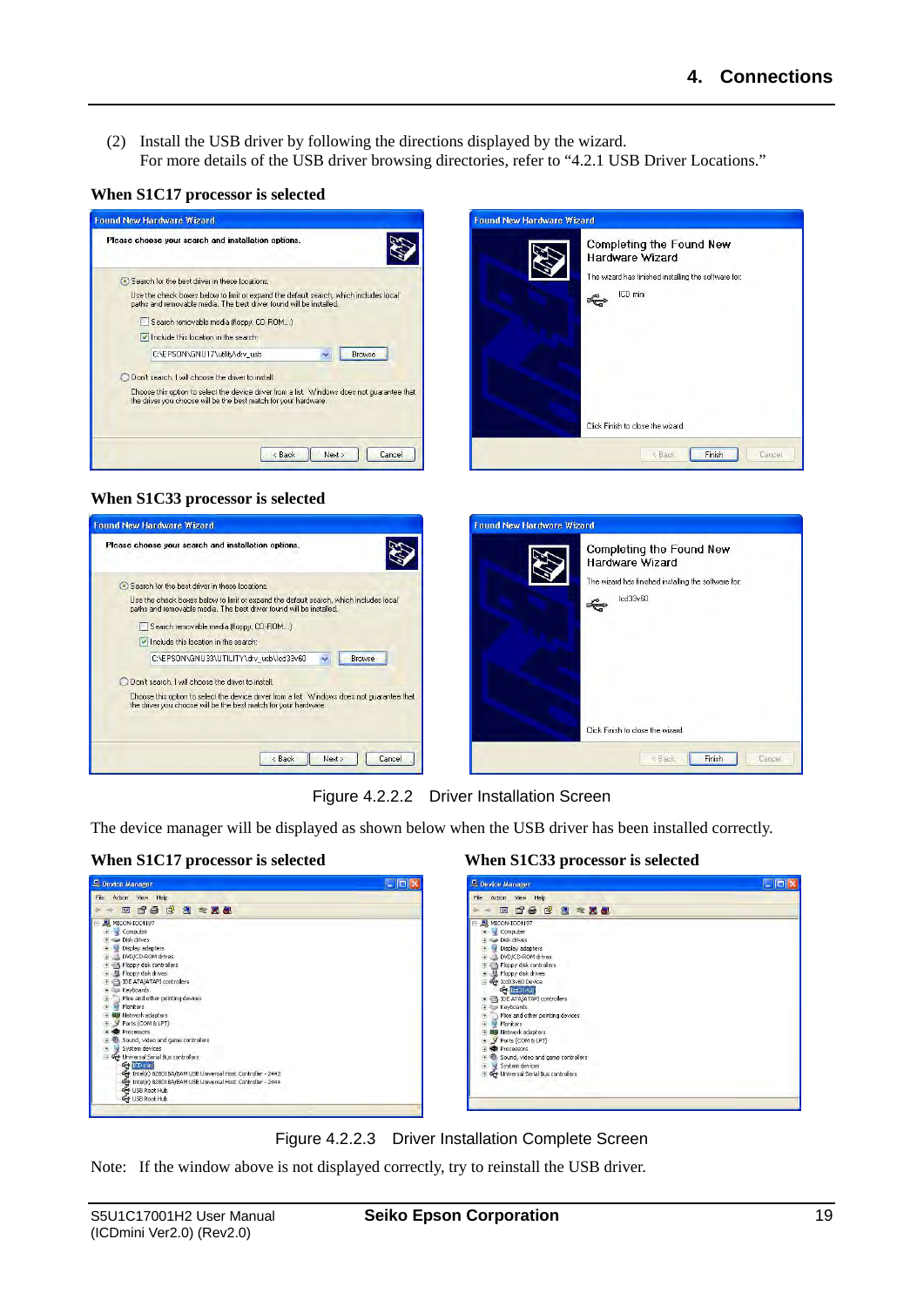### <span id="page-25-0"></span>**5. ICD Mode**

ICD mode is an S5U1C17001H operating mode for debugging the target system by connecting the S5U1C17001H to the debugger (gdb) on the host computer. The following explains the settings for activating ICD mode and operations.

Downloading the program to Flash can also be performed in this mode.

### <span id="page-25-1"></span>**5.1 Specifying ICD Mode**

Set the DIP switches as shown below to start up the S5U1C17001H in ICD mode.

### **When S1C17 processor is selected**

 $SW1 = OPER$ 

**When S1C33 processor is selected** 

 $SW1 = ON$ 

Set SW2, SW3, and SW7 as follows.

 $SW2 = OPER$  $SW3 = OPER$  $SW7 = OPER$ 

SW4, SW5, SW6, and SW8 should be set as necessary.

Note: The DIP switch settings are enabled by pressing the RESET/START switch.

### <span id="page-25-2"></span>**5.2 Activation in ICD Mode**

After connecting the S5U1C17001H to the target system and the host computer, start up the S5U1C17001H by following the procedure described below. If the S5U1C17001H is started up in another procedure, it may not be connected to the target system normally.

### <span id="page-25-3"></span>**5.2.1 When the TARGET RST OUT Signal is Not Connected**

When the TARGET RST OUT signal is not connected to the reset input on the target system, start up the S5U1C17001H by the procedure described below.

- (1) Press the S5U1C17001H RESET/START switch.
	- LED1  $\bullet$  (blue) or  $\bullet$  (green)
	- LED2  $\bullet$  (blue)
	- LED3  $\bullet$  (red)
	- LED4  $\bullet$  (green)
- (2) Press the target system reset switch.

The LEDs illuminate as shown below once connection is successfully completed.

- LED1  $\bullet$  (blue) or  $\bullet$  (green)
- LED2  $\bullet$  (blue)
- LED3  $\bullet$  (out)
- LED4  $\bullet$  (green)

If the LEDs appear as shown below, repeat the procedure from step (1).

LED1  $\bullet$  (blue) or  $\bullet$  (green) LED2  $\bullet$  (blue) LED3  $\bullet$  (red)<br>LED4  $\bullet$  (gree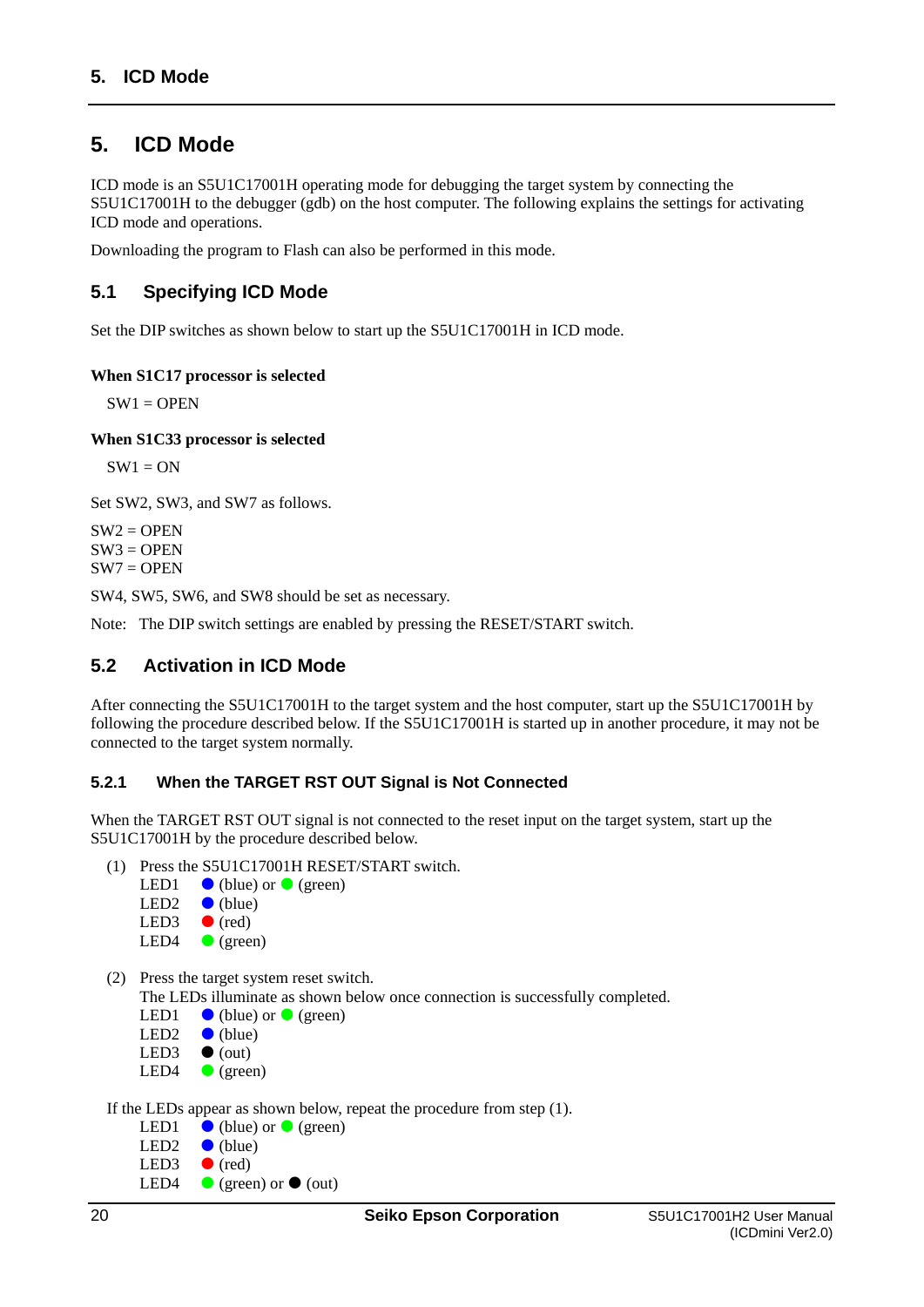### <span id="page-26-0"></span>**5.2.2 When the TARGET RST OUT Signal is Connected**

When the TARGET RST OUT signal is connected to the reset input on the target system, just press the RESET/ START switch on the S5U1C17001H for starting up. The S5U1C17001H automatically generates a target reset signal with the proper connection sequence.

- (1) Press the RESET/START switch on the S5U1C17001H.
	- The LEDs illuminate as shown below once connection is successfully completed.

| LED <sub>1</sub> | $\bullet$ (blue) or $\bullet$ (green) |
|------------------|---------------------------------------|
| LED <sub>2</sub> | $\bullet$ (blue)                      |
| LED3             | $\bullet$ (out)                       |
| LED4             | $\bullet$ (green)                     |

If the LEDs appear as shown below, repeat the procedure from step (1).

| $\bullet$ (blue) or $\bullet$ (green) |
|---------------------------------------|
| $\bullet$ (blue)                      |
| $\bullet$ (red)                       |
| $\bullet$ (green) or $\bullet$ (out)  |
|                                       |

# <span id="page-26-1"></span>**5.3 Starting Up the Debugger**

Start up the debugger (gdb) on the host computer after the connection between the S5U1C17001H and the target S1C processor has been established by the operations described above.

When debugging using the debugger with the S5U1C17001H connected, the debugger must be set to each mode by executing the target command.

### **When the S1C17 processor is selected**

 $(gdb)$  target icd usb  $\leftarrow$  ICD mini mode setting command

### **When the S1C33 processor is selected**

 $(gdb)$  target icd6 usb  $\leftarrow$  ICD6 mode setting command

For more details of debugger commands and debugger operations, refer to the "S5U1C17001C Manual (S1C17 Family C compiler package)" or "S5U1C33001C Manual (S1C33 Family C compiler package)."

Note: Before disconnecting the S5U1C17001H from the host computer, be sure to terminate the debugger.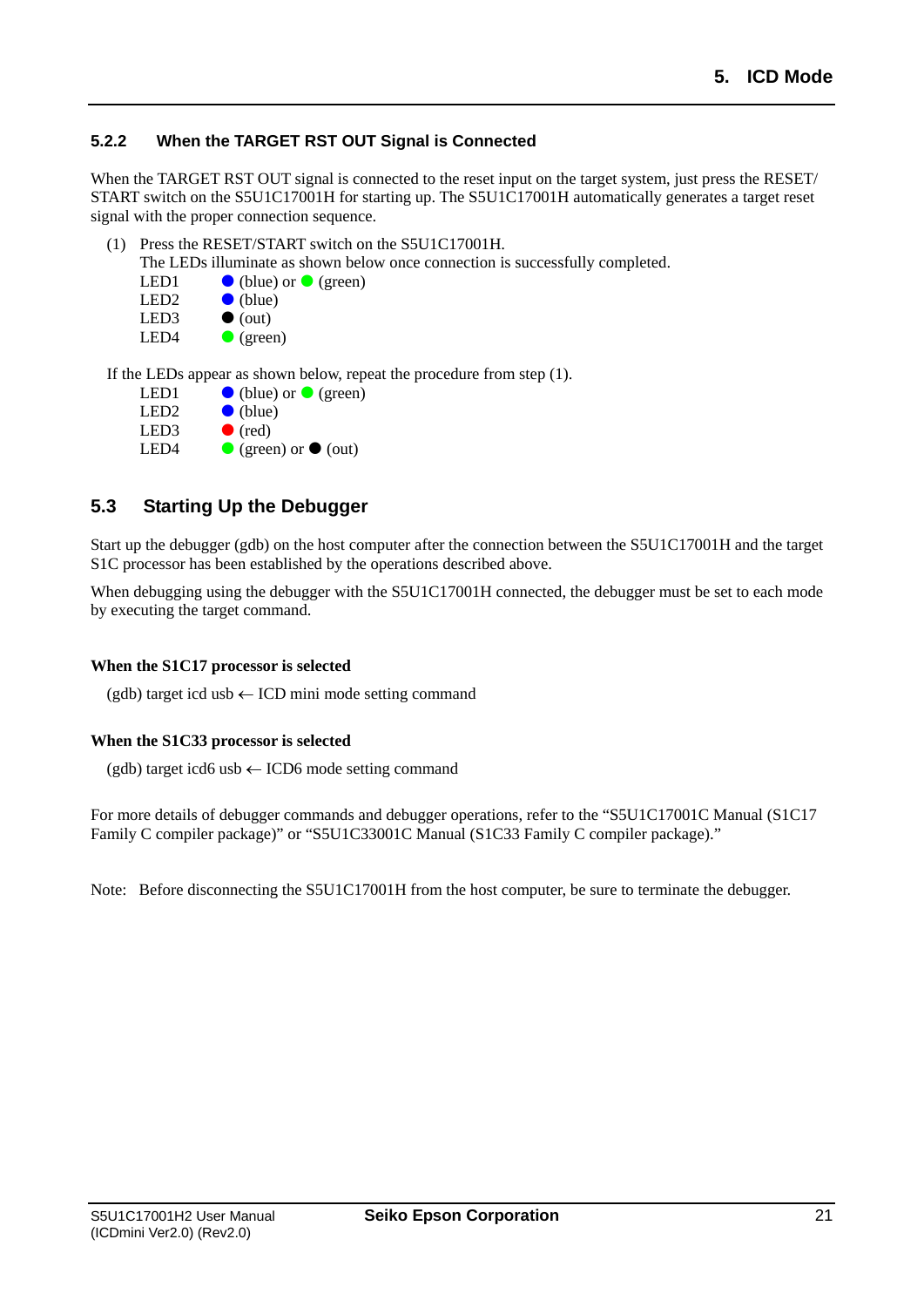### <span id="page-27-0"></span>**5.4 Flash Programming Voltage Setting**

This function can be set only when the S1C17 processor is selected.

A Flash programming voltage (Flash erasing and programming voltage) can be output to the S1C17 processor if required for Flash erasing and programming on the S1C17 processor in ICD mode. This must be used in conjunction with the S5U1C17001C (GNU17 Ver2.0.0 or later).

Refer to the corresponding technical manual to determine whether the Flash programming voltage supply is required to the S1C17 processor.

The Flash programming voltage is supplied to the S1C17 processor from the FLASH VCC OUT pin on the Flash programming power supply connector. For more details of the Flash programming power supply connector, refer to "4.1.2 Flash Programming Power Supply Connector."

The following settings are required to output the Flash programming voltage.

(1) S5U1C17001H settings Set the S5U1C17001H SW8 to "ON" to enable Flash programming voltage output.

Note: The DIP switch settings are not enabled until the RESET/SWITCH is pressed.

(2) Flash programming voltage settings

The Flash programming voltage settings can be set using the following commands after the S5U1C17001H and debugger (gdb) have been started up. The Flash programming voltage will differ depending on the model. For more details on the Flash programming voltage, refer to the corresponding technical manual.

### **Flash erasing/programming voltage setting and output start**

(gdb) c17 flv *Voltage Voltage*: Flash erasing/programming voltage (decimal value in 0.1 V units) Decimal point and "0" must be included. Voltage setting range:  $6.0 V \leq$  Voltage  $\leq 8.0 V$ Supply current: max. 100 mA

### **Flash erasing/programming voltage output canceling**

(gdb) c17 flvs This must always be executed after executing the c17 flv command.

Example: Set Flash erasing voltage to 7.5 V, programming voltage to 7.0 V, and then cancel.

| $(gdb) c17$ fly 7.5                  |                                     |
|--------------------------------------|-------------------------------------|
| Set flash voltage 7.5V               |                                     |
| $(gdb) c17$ fle 8000<br>$\mathbf{1}$ | 32  Erase Flash memory              |
| $(gdb) c17$ flvs                     | Cancel Flash erasing voltage output |
| Stop output flash voltage.           |                                     |
|                                      |                                     |
| $(gdb) c17$ fly 7.0                  |                                     |
| Set flash voltage 7.0V               |                                     |
| $(gdb)$ load                         |                                     |
| $(gdb) c17$ flvs                     |                                     |
| Stop output flash<br>voltage.        |                                     |
|                                      |                                     |

For information on debugger (gdb) operations and other commands, refer to the "S5U1C17001C Manual (S1C17 Family C Compiler Package)."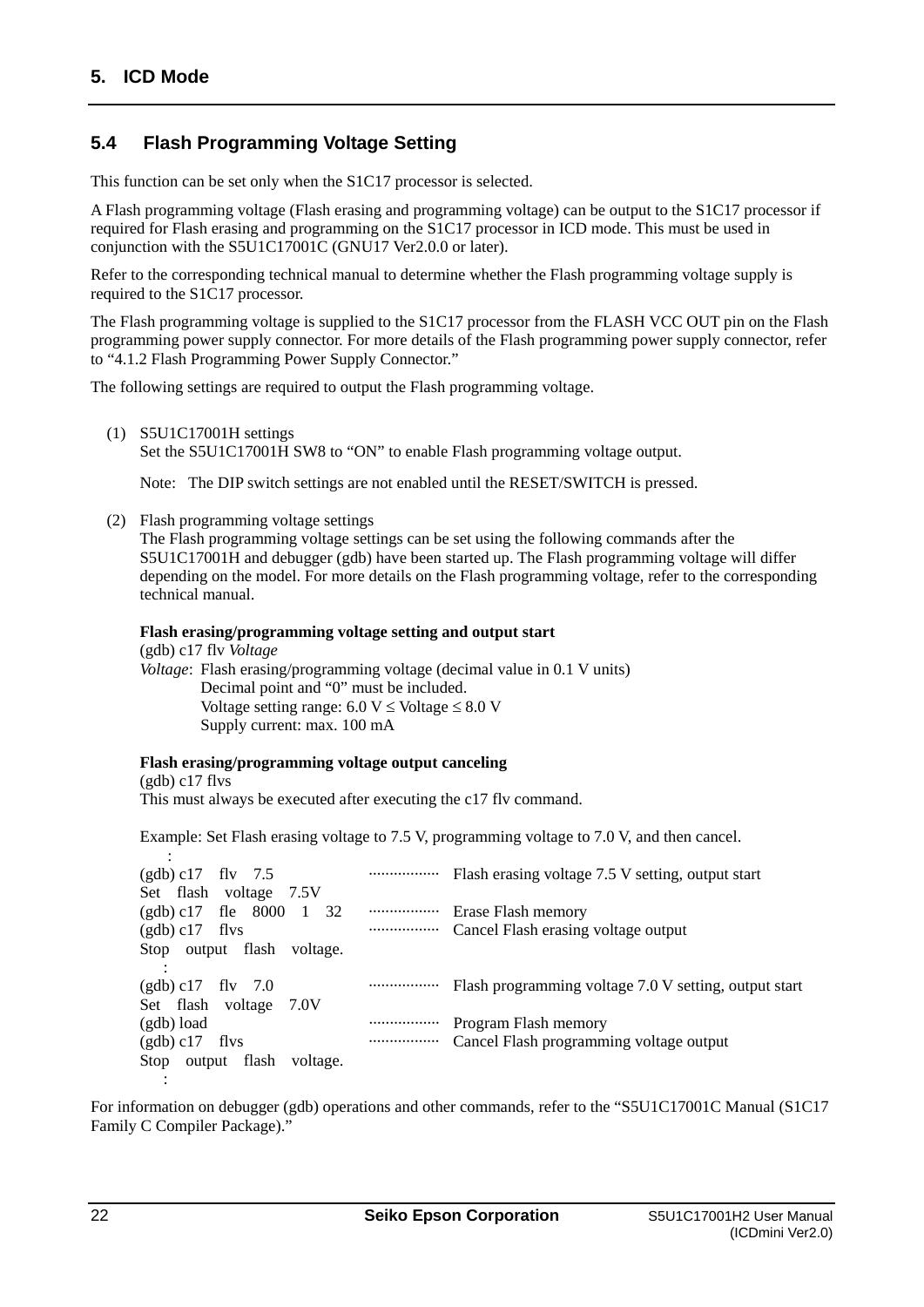### <span id="page-28-0"></span>**6. Flash Programmer Mode**

As flash writer at main unit, flash programmer mode is an S5U1C17001H operating mode for using it as a standalone Flash programmer. This section describes the preparation and operations for using the Flash programmer mode.

It is not used when debugging programs.

This operation is used only when the S5U1C17001H is used as a Flash programmer without a host computer for mass production etc.

### <span id="page-28-1"></span>**6.1 Preparation for Using Flash Programmer Mode**

The S5U1C17001H is capable of programming data such as programs saved to the internal Flash memory directly to the target system.

First save the Flash erasing/programming program (FLS program) and user program to the S5U1C17001H internal memory as described below.

- (1) Start up the S5U1C17001H in ICD mode. Refer to "5.2 Activation in ICD Mode."
- (2) Start up the debugger. Refer to "5.3 Starting Up the Debugger."
- (3) Save the FLS program corresponding to the target system (S1C processor) or external Flash memory to the S5U1C17001H internal memory using the debugger (gdb) "fwlp" command.
- (4) Load the data to be written to the target Flash memory to the S5U1C17001H using the "fwld" command.
- (5) Quit the debugger. For details of debugger (gdb) start/end procedures and how to create saf format files, refer to the S5U1C17001C Manual (S1C17 Family C Compiler Package) or the S5U1C33001C Manual (S1C33 Family C Compiler Package).

### <span id="page-28-2"></span>**6.1.1 fwlp Command**

The debugger (gdb) "fwlp" command is used to save FLS programs for the target system (S1C processor) or external flash memory in the S5U1C17001H internal memory.

### <span id="page-28-3"></span>**6.1.1.1 Command format**

(gdb) S1c fwlp Filename EraseEntryAddr WriteEntryAddr [Comment]

S1c: Target processor command ("c17" or "c33") Filename: Erasing/programming program file name (FLS program name) EraseEntryAddr: Erase routine address WriteEntryAddr: Write routine address Comment: Data/address information identifier comment (can be omitted) Enclose in double quotes if it includes spaces.

> The following options (v, s, b, n, t) can be specified in the comment section only when the S1C17 processor has been selected.

| Function | Flash programming voltage control option                                           |
|----------|------------------------------------------------------------------------------------|
|          | Specifying the "-v" option within the comment section allows the flash programming |
|          | voltage to be set.                                                                 |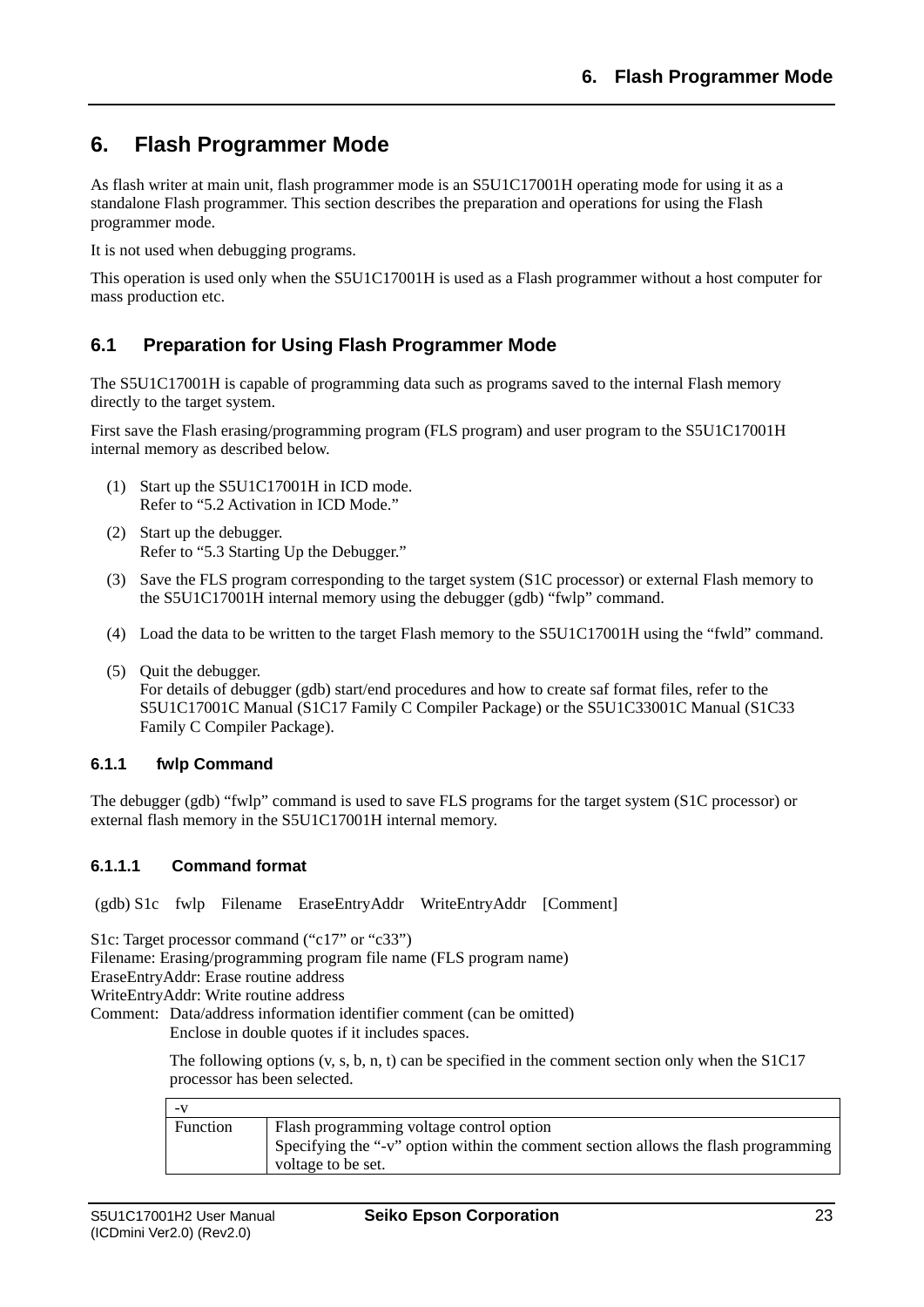| Format     | -vEraseVoltage-WriteVoltage                                                                                                                    |  |
|------------|------------------------------------------------------------------------------------------------------------------------------------------------|--|
|            | EraseVoltage: Erase voltage<br>Write Voltage: Write voltage                                                                                    |  |
| Parameters | EraseVoltage: $6.0 V \leq$ EraseVoltage $\leq 8.0 V$<br>WriteVoltage: 6.0 V $\leq$ WriteVoltage $\leq$ 8.0 V<br>The maximum current is 100 mA. |  |

| -S              |                                                                                |  |
|-----------------|--------------------------------------------------------------------------------|--|
| <b>Function</b> | Communication packet size specification option                                 |  |
|                 | Specifying the "-s" option within the comment section allows the communication |  |
|                 | packet size to be set for transferring user programs.                          |  |
| Format          | -sSendSize                                                                     |  |
|                 |                                                                                |  |
|                 | SendSize: Communication packet size                                            |  |
| Parameters      | SendSize: 1Byte $\le$ SendSize $\le$ 1010 Byte (base 10)                       |  |

| $-b$              |                                                                                    |                                                               |  |
|-------------------|------------------------------------------------------------------------------------|---------------------------------------------------------------|--|
| <b>Function</b>   | Write-back execution option                                                        |                                                               |  |
|                   | Specifying the "-b" option within the comment section allows the flash memory data |                                                               |  |
|                   | embedded in the target to be read and re-written.                                  |                                                               |  |
|                   | This option can be used in conjunction with the Flash programmer mode              |                                                               |  |
|                   | non-execution option (-n) to execute the write-back function only.                 |                                                               |  |
| Format            | -bWriteBackEntryAddr-ProgramSize                                                   |                                                               |  |
|                   |                                                                                    |                                                               |  |
|                   |                                                                                    | WriteBackEntryAddr: Write-back routine address                |  |
|                   | ProgramSize:                                                                       | Write-back FLS program size                                   |  |
| <b>Parameters</b> | WriteBackEntryAddr:                                                                | $0x000000 \leq WriteBackEntryAddr \leq 0xfffffe(hexadecimal)$ |  |
|                   | ProgramSize:                                                                       | $0000 <$ ProgramSize $\leq$ 8192(base 10)                     |  |

| -n       |                                                                                   |
|----------|-----------------------------------------------------------------------------------|
| Function | Flash programmer mode non-execution option                                        |
|          | Specifying the "-n" option within the comment section allows the flash programmer |
|          | functions (erase, write, and verify) not to be executed.                          |
|          | This option is used in conjunction with the Write-back execution option (-b).     |
| Format   | -n                                                                                |

| Function   | Timeout specification option                                                       |
|------------|------------------------------------------------------------------------------------|
|            | Specifying the "-t" option within the comment section allows a time out to be set. |
| Format     | -tTimeOut                                                                          |
|            |                                                                                    |
|            | TimeOut: Timeout value                                                             |
| Parameters | TimeOut: $1 s \leq$ TimeOut $\leq$ 1073741823 s (base 10)                          |

- Note: Options are identified by "delimiter character (NULL, space) + '-' + Option." Data will be treated as data/address information identifier comments if it does not follow this format.
	- The option format must always be terminated with a delimiter character (NULL, space).
	- Delimiter characters are also essential between options and between options and comments. An option error will occur if these are not set.
	- Option settings may use either upper case or lower case.
	- An option error will occur if the same option is set more than once.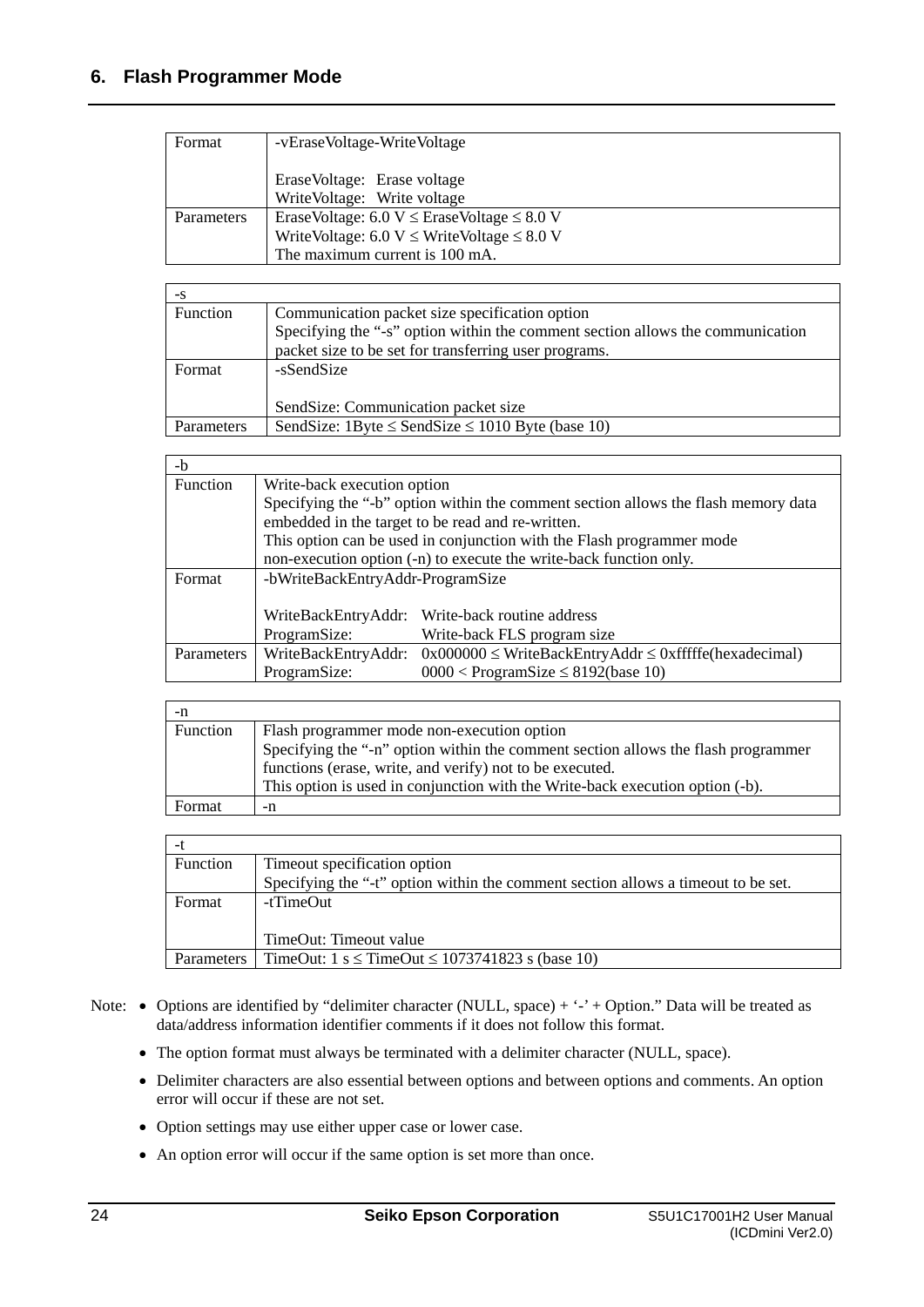### <span id="page-30-0"></span>**6.1.1.2 Command setting example**

#### **When S1C17 processor is selected**

- Example: Save FLS program fwr17701v11.saf to S5U1C17001H internal memory. With erasing routine address 0x48 and writing routine address 0x80 (gdb) c17 fwlp. fwr17701v11.saf 0x48 0x80
- Example: When flash programming voltage and communication packet size setting are required Set the communication packet size to 128 bytes, the flash erase voltage to 7.5 V, and the write voltage to 7.0 V, and save the FLS program fwr17651v11.saf to the S5U1C17001H internal memory. For erasing routine address 0x9c and writing routine address 0x68 (gdb)c17 fwlp fwr17651v11.saf 0x9c 0x68 "-v7.5-7.0 –s128"
- Example: To execute write-back function Set the write-back routine address to 0x10 and the write-back FLS program size to 1312 bytes, and save the dedicated write-back function execution FLS program fwr17f57 writeback.saf to the S5U1C17001H internal memory. For erasing routine address 0x9c and writing routine address 0x68  $(gdb) c17$  fwlp fwr17f57 writeback.saf 0x9c 0x68 "-v7.5-7.0 –s128 –b0x10-1312"

For more details of FLS programs such as erasing and writing routine addresses, refer to the "ReadMe" shown below created when the GNU17 was installed. *User folder\*EPSON\GNU17\mcu\_model\model\fls

#### **When S1C33 processor is selected**

Example: Save FLS program fls\_program.saf to S5U1C17001H internal memory. With erasing routine address  $0x14c$  and writing routine address  $0x180$ (gdb) c33 fwlp fls\_program.saf  $0x14c$   $0x180$ 

For more details of FLS programs such as erasing and writing routine addresses, refer to the documentation included with the FLS program.

### <span id="page-30-1"></span>**6.1.2 fwld Command**

The debugger (gdb) "fwld" command is used to save data to be written to the target flash memory in the S5U1C17001H internal memory.

### <span id="page-30-2"></span>**6.1.2.1 Command format**

(gdb) S1c fwld Filename EraseStartBlock EraseEndBlock EraseParam [Comment]

- S1c: Target processor command ("c17" or "c33")
- Filename: Data file name (Motorola S3 format)

EraseStartBlock: Erase start block

EraseEndBlock: Erase end block

EraseParam: Flash memory start address

Comment: Data/address information identifier comment (can be omitted) Enclose in double quotes if it includes spaces.

### <span id="page-30-3"></span>**6.1.2.2 Command setting example**

### **When S1C17 is selected**

Example: With S1C processor that supports chip erasing To erase all sectors and load user\_program.saf from Flash 0x8000 address  $(gdb) c17$  fwld user program.saf 0 0 0x8000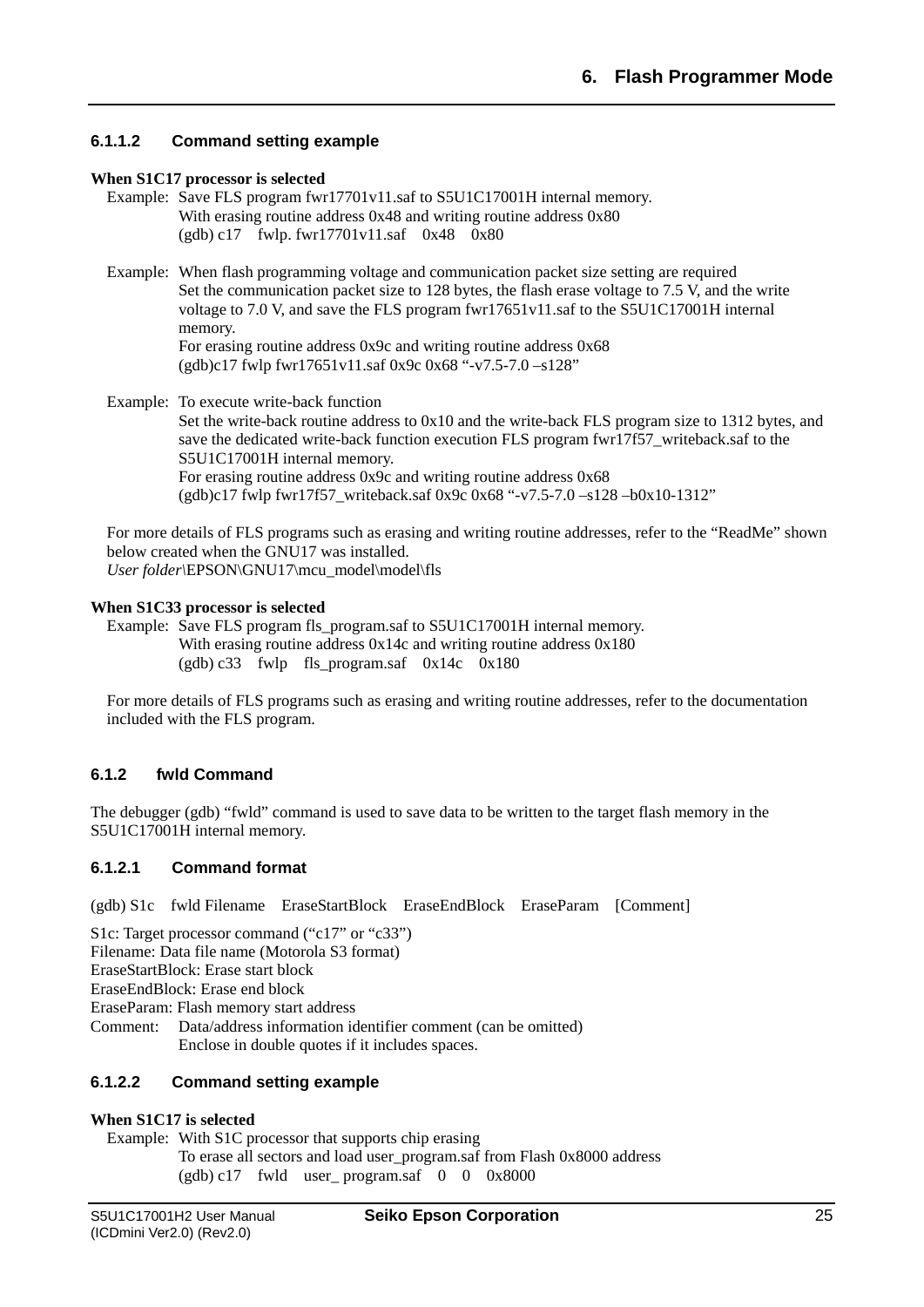### **6. Flash Programmer Mode**

Example: With S1C processor that supports sector erasing

To erase sectors 0 to 31 and load user\_program.saf from Flash 0x8000 address Specify sector number  $+1$  when specifying erase start/end blocks.  $(gdb) c17$  fwld user program.saf 1 32 0x8000

The procedure for specifying the sectors for erasing will differ depending on the S1C17 model. For details of the particular method, refer to the "ReadMe" shown below created when the GNU17 was installed. *User folder*\EPSON\GNU17\mcu\_model\model\fls\

### **When S1C33 is selected**

```
Example: To erase all sectors and load user_program.saf from Flash 0xc00000 address 
(gdb) c33 fwld user_program.saf \overrightarrow{0} 0 0xc00000
```
Example: To erase sectors 0 to 141 and load user\_program.saf from Flash 0xc00000 address Specify the corresponding sector number when specifying erase start/end blocks.  $(gdb) c33$  fwld user program.saf 0 141 0xc00000

For more details of fwld commands, refer to the documentation included with the FLS program.

### <span id="page-31-0"></span>**6.2 Operations in Flash Programmer Mode**

The following describes how to start up the S5U1C17001H and procedure for Flash programming.

(1) Set SW2 and SW3 according to the Flash operation to be performed. One of the three sequences, erasing and programming, verification only, or erasing, programming, and verification, can be selected.

| SW <sub>2</sub>         | SW <sub>3</sub>         | <b>Setting</b>        |                                                  |
|-------------------------|-------------------------|-----------------------|--------------------------------------------------|
| OPEN $($ $\uparrow$ $)$ | OPEN $($ $\uparrow$ $)$ | ICD mode (default)    |                                                  |
| ON $(\downarrow)$       | OPEN $($ $\uparrow$ $)$ | Flash programmer mode | Erase $\rightarrow$ program                      |
| OPEN $($ $\uparrow$ $)$ | ON $(\downarrow)$       | Flash programmer mode | Verifv                                           |
| ON $(\downarrow)$       | ON $(\downarrow)$       | Flash programmer mode | Erase $\rightarrow$ program $\rightarrow$ verify |

Table 6.2.1 DIP Switch Settings in Flash Programmer Mode

(2) If Flash programming voltage output is required, set SW8 to "ON."

### **When S1C17 processor is selected**

The Flash programming voltage set by the "fwlp" command is output only for erasing or programming from the FLASH VCC OUT pin.

### **When S1C33 processor is selected**

A voltage of 7 V is output continuously from the FLASH VCC OUT pin.

- Note: Refer to the individual technical manual for each model to determine whether the Flash programming voltage supply is required. Do not use this voltage unless specifically mentioned in the technical manual. Otherwise, there is a risk of damaging the S1C processor due to overvoltage.
- (3) If the DIP switches have been altered while power is supplied via the USB cable, press the RESET/START switch to switch the S5U1C17001H to Flash programmer mode. If you change the DIP switch settings with the power off, connect the USB cable of the ICDmini to the USB port of the host computer or to a 5 V AC USB adapter (see "3.2 Right Side Panel") to supply power. In the Flash programmer mode, only power is required from the USB cable and there is no communication with the host computer.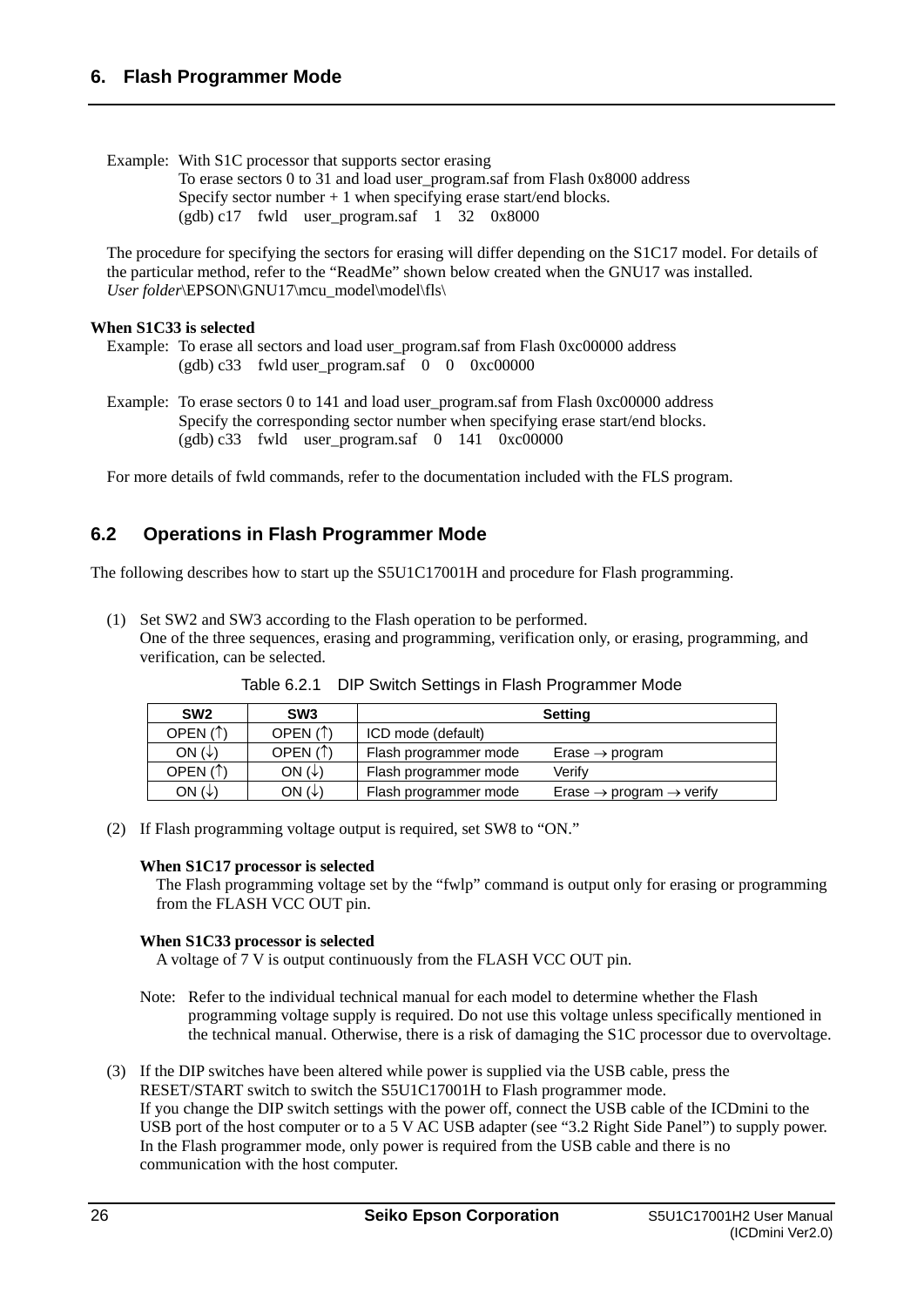#### **Waiting for connection with the target**

| $\bullet$ ERASE | $\bullet$ (out)   |
|-----------------|-------------------|
| $\bullet$ WRITE | $\bullet$ (red)   |
| <b>OVERIFY</b>  | $\bullet$ (green) |

For more information on errors, refer to "3.3.1.2 In Flash programmer mode."

#### **After connecting with the target**

The LEDs illuminate as shown below for the selected operations once it has started up successfully.

|                  | $Erase \rightarrow Write$ | Verify             | Erase $\rightarrow$ Write $\rightarrow$ Verify |
|------------------|---------------------------|--------------------|------------------------------------------------|
| <b>OERASE</b>    | $\bullet$ (white)         | $\bullet$ (out)    | $\bullet$ (white)                              |
| $\bullet$ WRITE  | $\bullet$ (magenta)       | $\bullet$ (out)    | $\bullet$ (magenta)                            |
| $\bullet$ VERIFY | $\bullet$ (out)           | $\bullet$ (yellow) | $\bullet$ (yellow)                             |

(4) Connect the target system to the S5U1C17001H.

(5) Press the RESET/START switch to start user program programming.

The S5U1C17001H starts the selected Flash operation.

The LED indicates the operation being executed.

|                  | During erasing           | During programming         | During verification       |
|------------------|--------------------------|----------------------------|---------------------------|
| <b>OERASE</b>    | $\star$ (blinking white) |                            |                           |
| $\bullet$ WRITE  |                          | $\star$ (blinking magenta) |                           |
| $\bullet$ VERIFY |                          |                            | $\star$ (blinking yellow) |

When the S1C17 processor is selected, the Flash programmer can also be started by inputting a low level signal to the BRK IN pin instead of using the RESET/START switch.

(6) When the Flash operation has finished, the LED lights as shown below to indicate that the operation has completed normally or an error has occurred.



For more information on errors, refer to "3.3.1.2 In Flash programmer mode."

- (7) Disconnect the target system.
- (8) Return to Step (4) to continue the same Flash operation. Return to Step (1) to change the Flash operation. When finishing Flash programming, disconnect the USB cable and set the DIP switch back to ICD mode.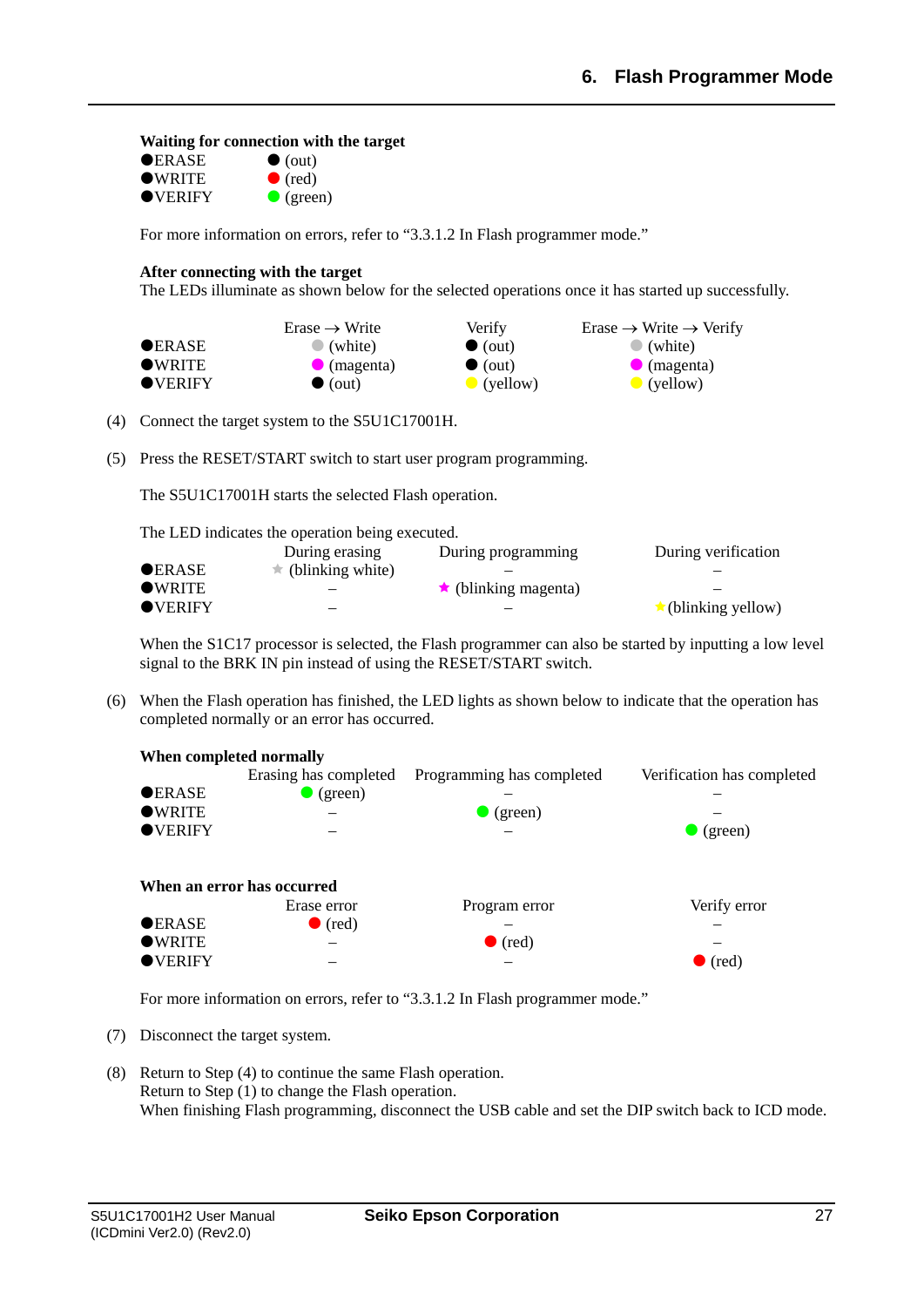### <span id="page-33-0"></span>**7. Firmware Update**

The S5U1C17001H has a firmware update function using the debugger (gdb). The following shows the procedure to update the S5U1C17001H firmware.

The firmware can also be updated using the firmware update package available on the Epson microcontroller users' site.

- Note: Before the firmware can be updated, the USB driver must be installed. For installation of the USB driver, see Section 4.2, "Connecting to the Host Computer."
	- (1) Connect only S5U1C17001H to the host computer using USB cable.
	- (2) Set the S5U1C17001H DIP switches. Set SW7 to "ON" to select Firmware update mode. Set the switches shown below to suit the S1C to be updated.

**When S1C17 processor is selected**   $SW1 =$  OPEN

**When S1C33 processor is selected**   $SW1 = ON$ 

Set all other switches to "OPEN."

(3) Press the RESET/START switch.

The S5U1C17001H LEDs illuminate as shown below.

| LED1  | $\bullet$ (blue) or $\bullet$ (green) |
|-------|---------------------------------------|
| LED2. | $\bullet$ (blue)                      |
| LED3  | $\bullet$ (red) or $\bullet$ (out)    |
| LED4  | $\bullet$ (green)                     |

- (4) Start up the debugger (gdb). For details of how to start the debugger (gdb), refer to the "S5U1C17001C Manual (S1C17 Family C Compiler Package)" or "S5U1C33001C Manual (S1C33 Family C Compiler Package)."
- (5) Connect the debugger (gdb) to the S5U1C17001H. Execute the following commands via the console window in accordance with the S1C debugger (gdb).

#### **When S1C17 processor is selected**  (gdb) target icd usb

**When S1C33 processor is selected**  (gdb) target icd6 usb

The following is displayed after the commands have been entered.

### **When S1C17 processor is selected**

(gdb) target icd usb C17 ICD17 debugging Connecting with target (ID OK) ..... done ICD Initializing (ICD\_INITALIZE) ... done Read ICD Version (ICD VER READ) ..... done ICDmini hardware version .......... 2.0 ICDmini software version ..........  $3.2 \leftarrow$  Enables version information to be checked Debug base address (ID\_DATA\_READ) .. xxxx Boot address (ICD\_DATA\_READ) ........ xxxx Hardware break MAX ................xx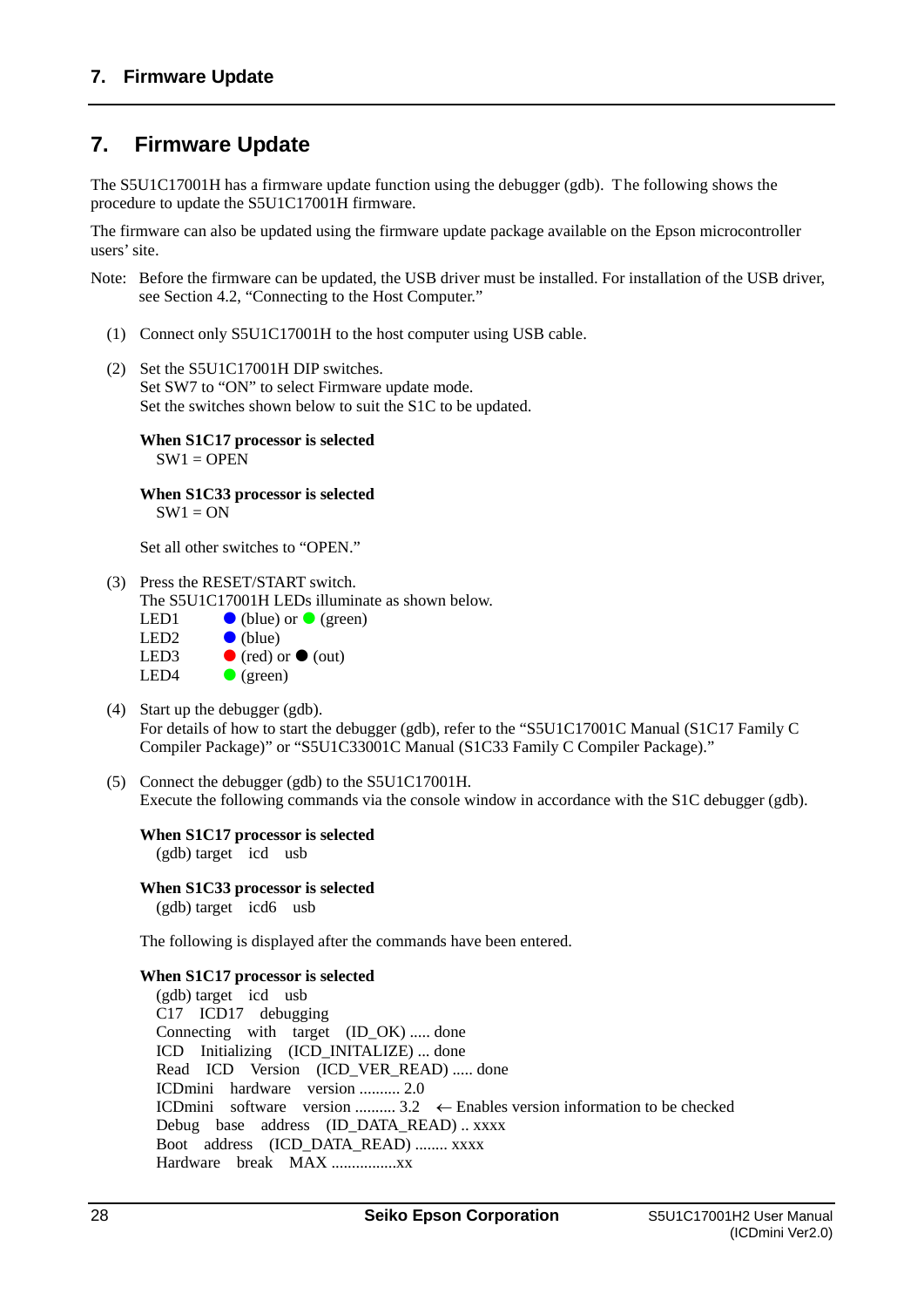#### **When S1C33 processor is selected**

(gdb) target icd6 usb C33 ICD33 debugging Connecting with target ... done CPU type and debug unit address setting ... done Initializing ............... done CPU cold resetting ......... done Target connection test ..... omitted ICD hardware version ... 2.0 ICD software version ...  $1.5 \leftarrow$  Enables version information to be checked CPU type and debug unit address setting ... done CPU cold resetting ......... done Boot address ............... xxxx

(6) Check the current firmware version, and enter the following commands if updating is required.

#### **When S1C17 processor is selected**  (gdb) c17 firmupdate *path\filename*.saf

#### **When S1C33 processor is selected**  (gdb) c33 firmupdate *path\filename*.saf

*path*: Path for location of new firmware *filename*.saf: File name for new firmware

The process is complete when the following is displayed after the commands have been entered.

#### **When S1C17 processor is selected**

Erase flash data ...done Load flash data ....done ICD firmware update ...done Please quit gdb, and power off ICD when LED2/LED3/LED4 is green. (LED is green in the case of SVT17701).

### **When S1C33 processor is selected**

Erase flash data ...done Load flash data ....done ICD firmware update ...done Please quit gdb, and power off ICD when OK LED is on.

This procedure may take about 15 minutes. While firmware updating is in progress, do not reset the S5U1C17001H or turn off the power. Otherwise it may not be possible to restart the S5U1C17001H.

### (7) Press the RESET/START switch. The LEDs illuminate or blink as shown below.

#### **Firmware update successful**

LEDs illuminate in sequence LED1 $\bullet \rightarrow$  LED2 $\bullet \rightarrow$  LED3 $\bullet$ After which: LED1  $\bullet$  (blue) or  $\bullet$  (green) LED2  $\bigcirc$  (green: successfully erased) LED3  $\bullet$  (green: successfully written or verified) LED4 **C** (green: firmware update successfully completed)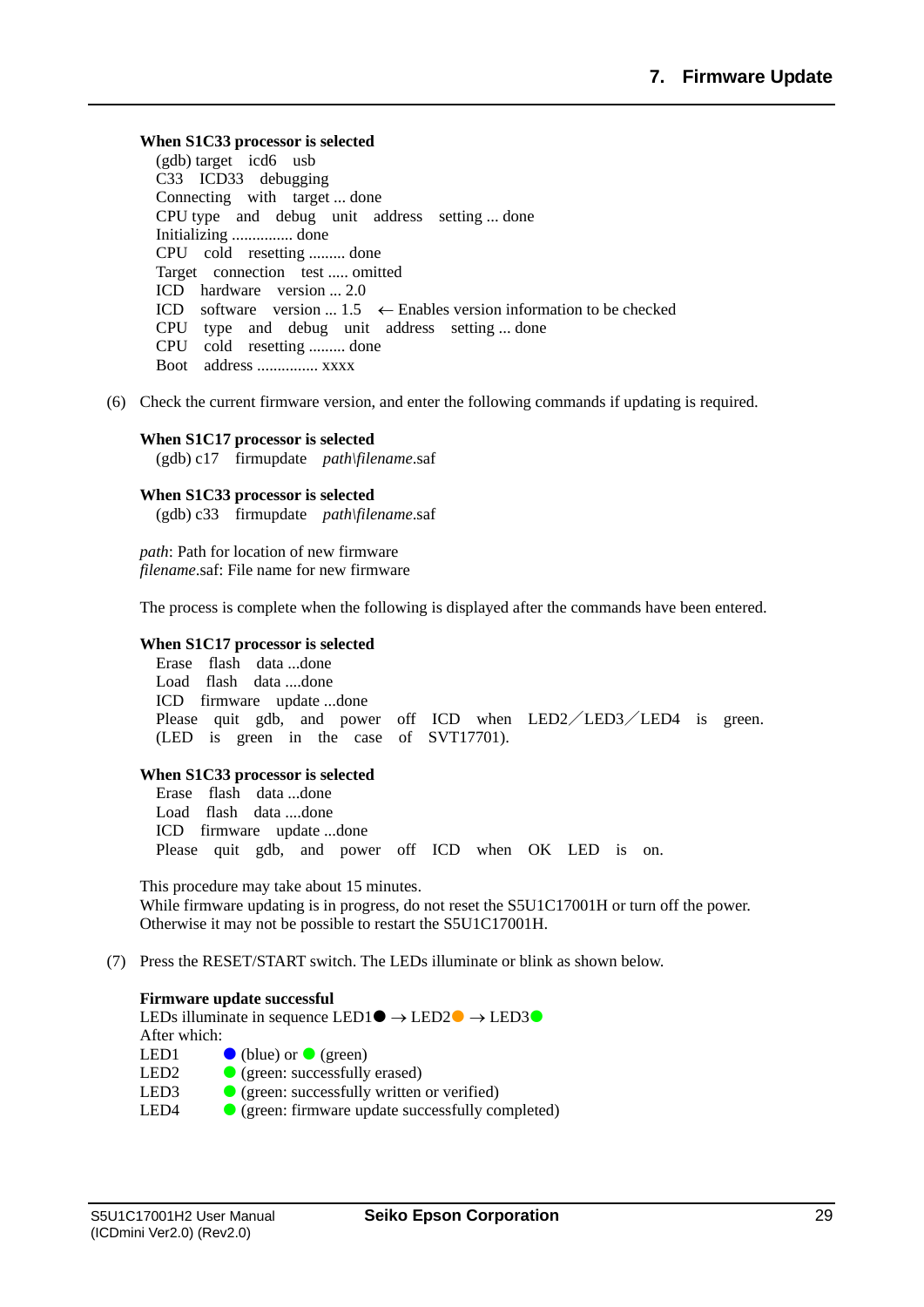### **Firmware update failure**

If the firmware version was older than the current firmware version If an appropriate new firmware is not used<br>LED1  $\bigcirc$  (blue) or  $\bigcirc$  (green) LED1 (blue) or  $\bullet$  (green)<br>LED2 (blinking red) LED2  $\star$  (blinking red)<br>LED3  $\star$  (blinking red)  $\star$  (blinking red) LED4  $\bullet$  (out)

This error can be reset by repeating from step (1).

If Flash erasing/programming/verifying failed

- LED1  $\bullet$  (blue) or  $\bullet$  (green)
- LED2  $\bullet$  (red: erase failed)<br>LED3  $\bullet$  (red: write or verif
- LED3  $\bullet$  (red: write or verify failed)<br>LED4  $\bullet$  (red: firmware update failed)

 $\bullet$  (red: firmware update failed)

If this error occurs, the S5U1C17001H may be faulty.

Please contact a Seiko Epson sales office.

(8) Set SW7 to "OPEN" and press the RESET/START switch again. The firmware restarts. If firmware updating failed, the original firmware restarts.

If a malfunction occurs during a firmware update and the S5U1C17001H does not operate normally, please contact our sales office.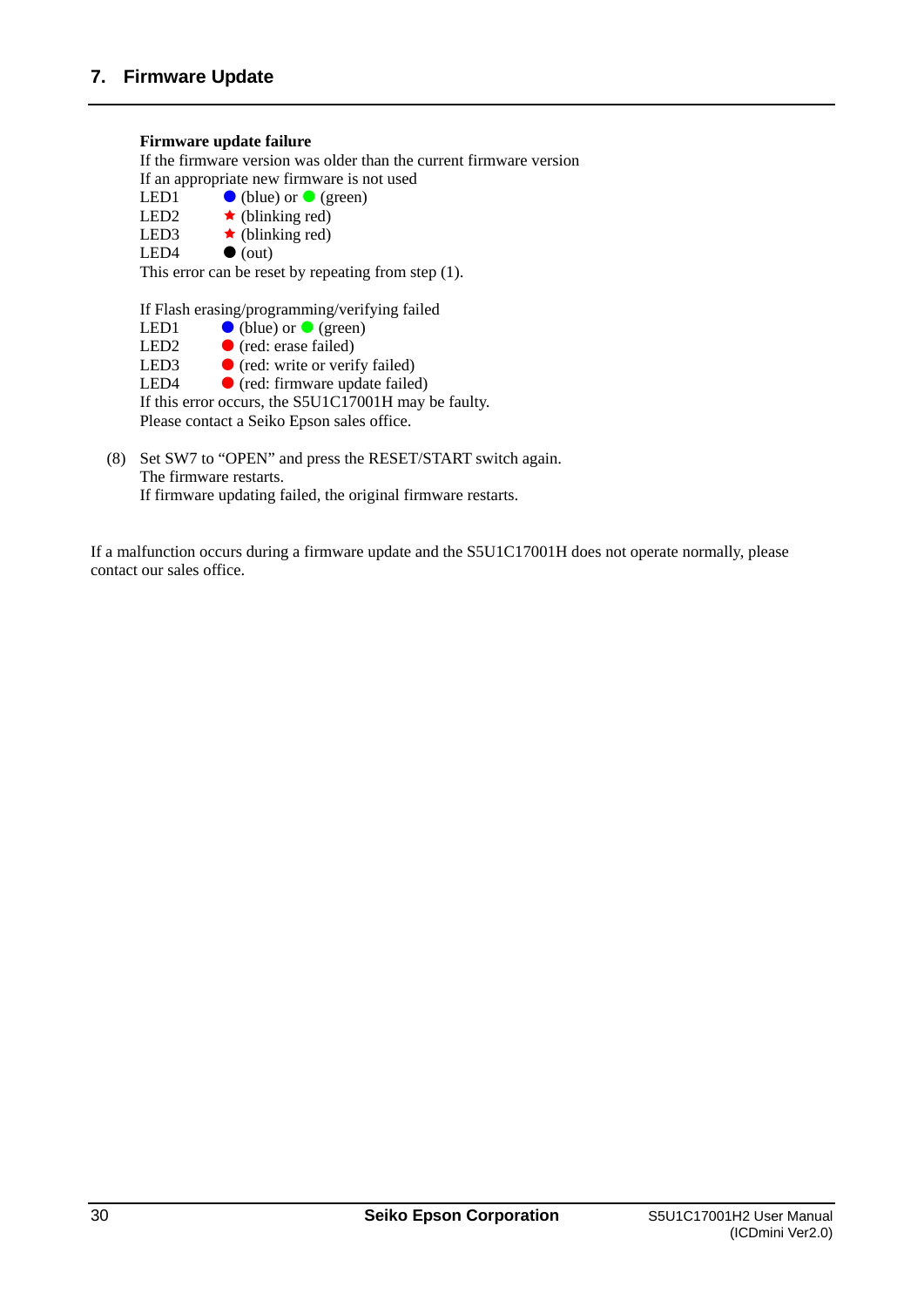### <span id="page-36-0"></span>**8. Precautions**

### <span id="page-36-1"></span>**8.1 Restrictions on Debugging**

The debugging using the S5U1C17001H is subject to the restrictions specified below.

### **Operation of the internal peripheral circuits**

The peripheral circuits of the target system S1C processor stop operating when the debugger (gdb) on the host computer is ready to accept commands, that is, unless the target program is running. For this reason, the peripheral circuits do not operate in real time when the target program is executed in the single-step mode. For details on single-step execution, refer to the "Debugger" section in the "S5U1C17001C Manual (C Compiler Package for S1C17 Family)."

### **Interrupts when the target program is not running**

If an interrupt request to the S1C Core is generated by the target system when the target program is not running, interrupt processing is paused. The interrupt that has been paused is serviced immediately before the target program is executed or immediately after one instruction is executed after the debugger (gdb) on the host computer has directed that the target program be executed.

### **Interrupts when the target program is executed in a single step**

If an interrupt request to the S1C Core is generated by the target system during single-step execution of the target program, including functions and subroutines (STEP), the interrupt request is paused. During single-step execution of the target program, not including functions and subroutines (NEXT), an interrupt request received within a function or subroutine is serviced without being paused and an interrupt received in other parts of the program is paused as with the STEP command. T he interrupt that has been paused is serviced immediately before the target program is executed or immediately after one instruction is executed after the debugger (gdb) on the host computer has directed that the target program be executed. For details on single-step execution (STEP and NEXT), refer to the "Debugger" section in the "S5U1C17001C Manual (C Compiler Package for S1C17 Family)."

### **Execution counter**

- (1) The measuring execution times up to 6515 hours.
- (2) A 3 µs or less of program execution time cannot be measured correctly.
- (3) As it includes the precision of the oscillator built into ICDmini and the processing of debug mode entry/ exit, the measurement result contains the following error. measuring result = actual time  $(\pm 50 \text{ ppm})$  + debug mode entry/exit processing (around 40 cycles)

The counter is also used for clocking of the lapse of time break function, therefore, execution times cannot be measured when the lapse of time break function is used.

### **Reset sequence**

The sequence from when the S5U1C17001H is powered on until the target program is executed is entirely different from that of the actual S1C processor.

However, a sequence for the reset request input from the target system while the target program is being executed is the same as that for the actual S1C processor.

Regarding the reset sequence in the actual S1C processor, refer to the technical manual of each model.

### **Break functions when a reset request is accepted**

Note that the hardware PC break and software PC break functions will be disabled if a reset request (reset input or reset interrupt from the watchdog timer) is accepted while the S1C processor on the target system is executing the target program in normal mode.

It will be enabled again when the S1C processor enters debug mode.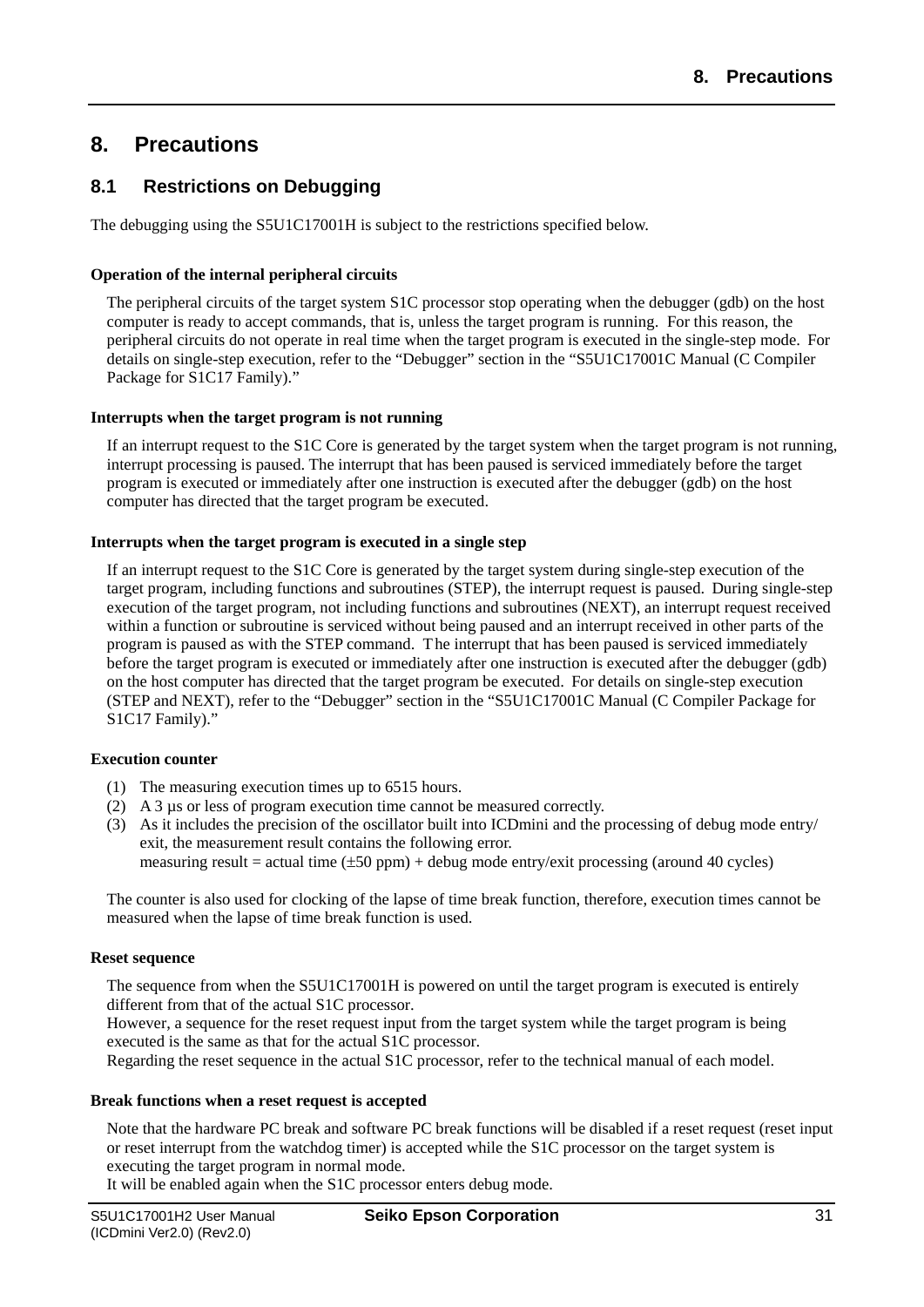### **I/O memory dump by the S5U1C17001H**

Note that some S1C peripheral circuits may change the control register status due to their specifications when the I/O memory is read using the memory dump function of the S5U1C17001H or when the target program execution is suspended. For details on the memory dump function, refer to the "Debugger" section in the "S5U1C17001C Manual (C Compiler Package for S1C17 Family)."

### <span id="page-37-0"></span>**8.2 Differences from the Actual IC**

The S5U1C17001H is different from the actual IC in the way specified below. If this difference is not taken into consideration in an application, the program may not operate normally in the actual IC.

### **Register initialization**

The initial CPU register values may be different from those of the actual IC. Therefore, be sure not to create a program that depends on the initialized value.

The initial values when the S5U1C17001H is connected are as follows:

r0-r7 : 0x000000

- pc :  $0x008000^{(Note)}$
- sp : 0xfffffc
- psr :  $0x00$  (IL = 000, IE = 0, CVZN = 0000)
- Note: The PC initial value is decided according to the TTBR register setting value (boot address). Refer to the technical manual of each model for the TTBR value.

### <span id="page-37-1"></span>**8.3 Notes on Use of S5U1C17001H**

### **Powering on/off**

After turning off the power to the S5U1C17001H by disconnecting the USB cable, wait at least 10 seconds before turning the power on (connecting the USB cable) again. I f the power is turned on immediately after it is turned off, the S5U1C17001H may not be initialized correctly in a power-on reset, and may cause a malfunction.

### **Connecting the target system**

The signals connected to the S5U1C17001H are very high-speed signals, so the connector on the target system must be mounted within 5 cm from the target S1C processor. I f there is more distance between the connector and the S1C processor, the S5U1C17001H may not work properly. Furthermore, be sure to use the supplied 4-pin cable for connecting the target system to the S5U1C17001H. Using another cable may cause a malfunction. If another cable must be necessarily used, do not extend the target interface cable and connect the cable directly to the S5U1C17001H so that the distance to the S1C processor on the target system will be shortest (not exceeding 20 cm).

### **Operation of the S5U1C17001H system**

The S5U1C17001H can work by connecting a target system in which the actual S1C processor is mounted. Since the S5U1C17001H package does not include any board equivalent to a target system, please prepare separately.

### **Wiring between the S1C processor and target connector**

When wiring the S1C processor to the target system connector for connecting the S5U1C17001H, insert a 33  $\Omega$  resistor in series between the S1C processor DSIO pin and the connector. This resistor must be placed as close to the S1C processor as possible. If the reset line is not connected, the system can be operated without this 33  $\Omega$  resistor. However, we recommend inserting this resistor to prevent malfunctions. The other pins are connected directly. The total length of the line must be under 5 cm. A low-level input to the DSIO pin issues a forced break to set the S1C processor into debug mode. Although this signal is pulled up through about 100 k $\Omega$  internally, when not debugging, we recommend either removing the 33  $\Omega$  resistor to reduce noise and other problems or pulling this line up to the VDD level.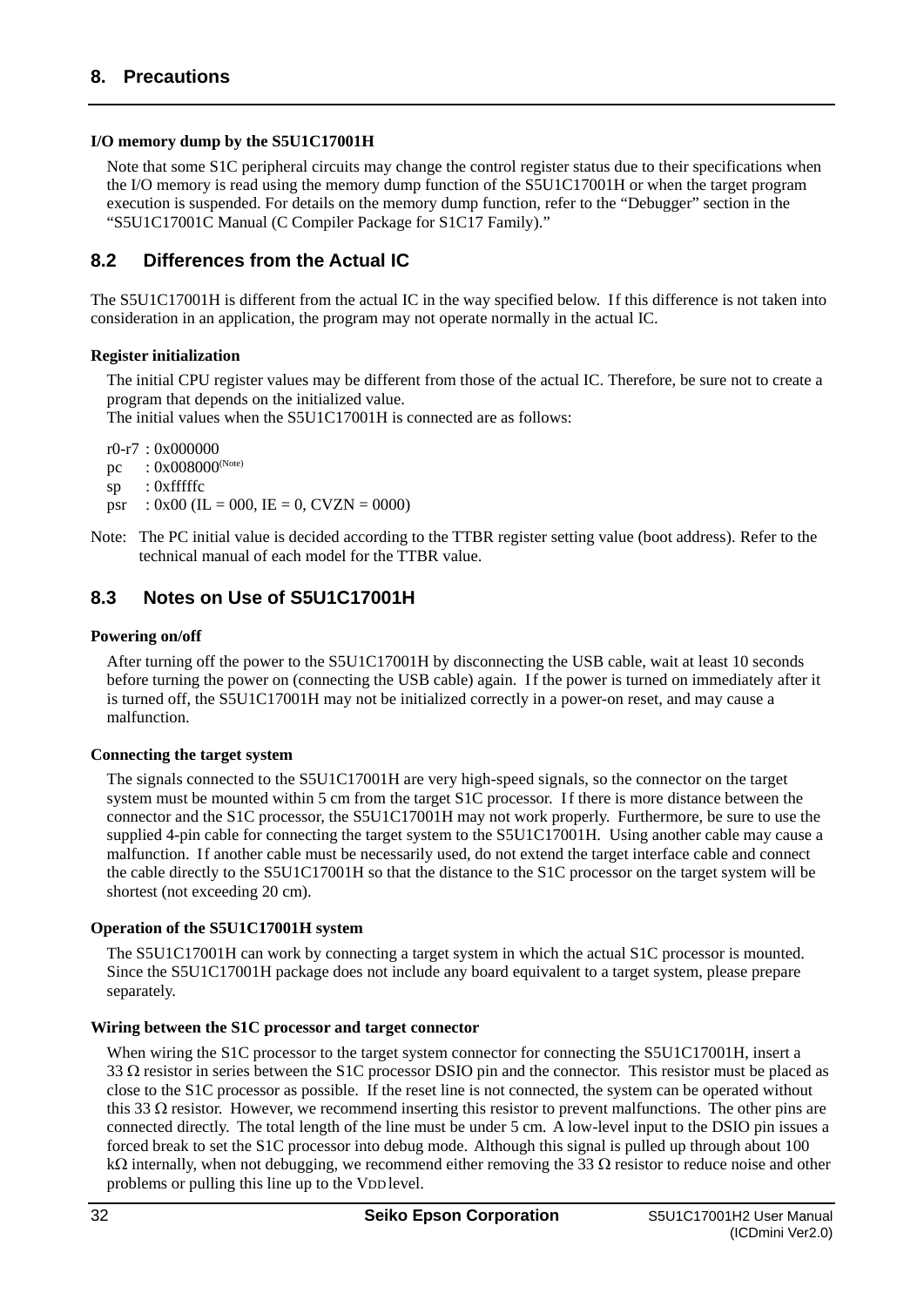

Place a 33  $\Omega$  resistor in series at a location as close to the S1C processor as possible.



### **Reset request**

Do not reset the target system while the target program execution is suspended as the S5U1C17001H will be unable to operate normally.

### **Notes on target system's interface**

The allowable voltage range for the signals input from the target system is 1.0 to 5.5 V. The S5U1C17001H may fail if voltages that exceed this range are input. Therefore, target systems to be connected to the S5U1C17001H must be designed so that voltages outside this range are not applied. Take special care in designing the target system power supply, and design the target system so that over voltages are not applied to the S5U1C17001H when the target system power supply is turned on or off.

### <span id="page-38-0"></span>**8.4 Differences between the S5U1C17001H and S5U1C33001H**

The trace function cannot be used if S1C33 is selected with the S5U1C17001H.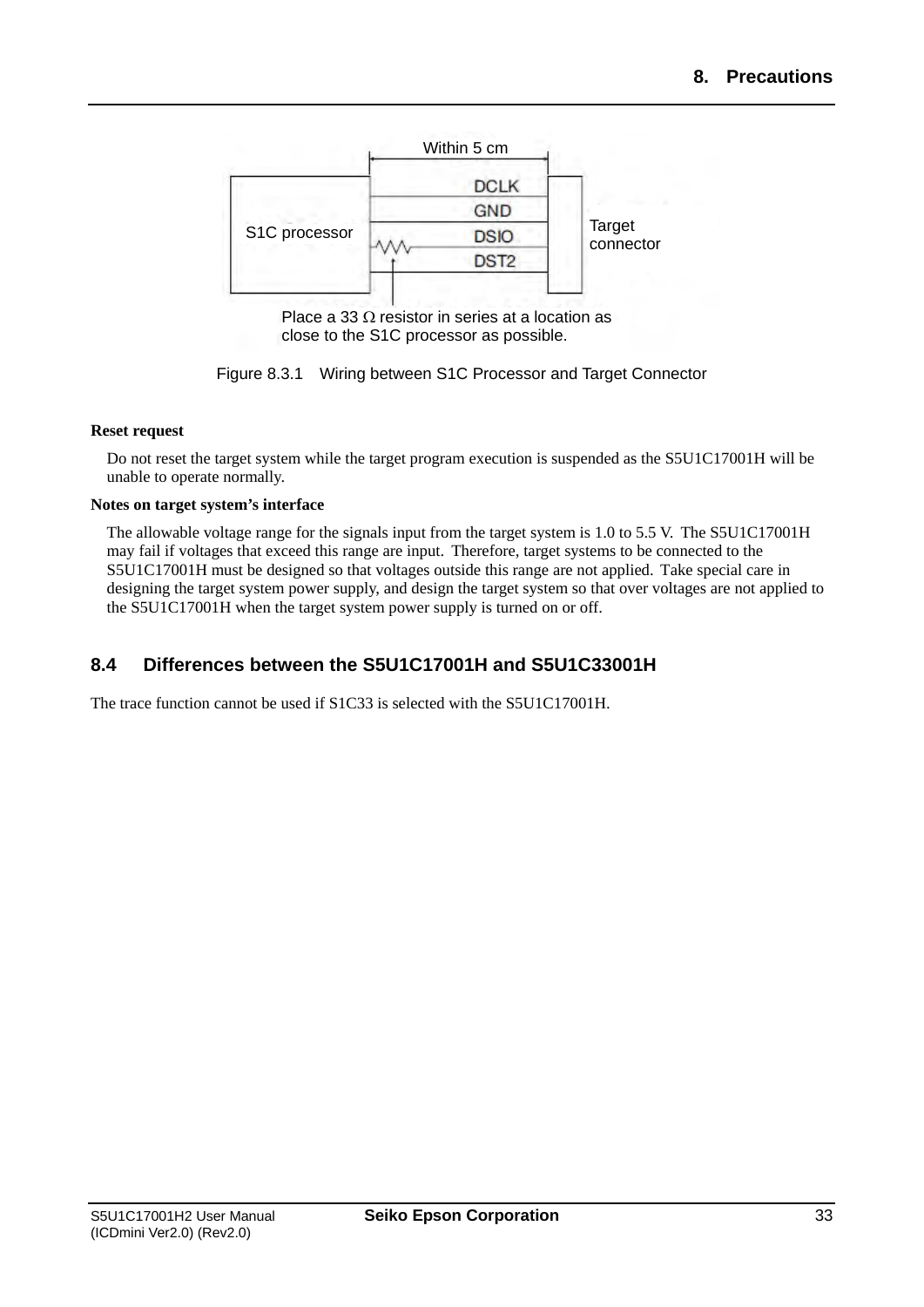## <span id="page-39-0"></span>**9. Troubleshooting**

The following shows the problems attributable to the hardware:

Table 9.1 Troubleshooting

| <b>Symptom</b>                                                | Cause/remedy                                                                                                                     |
|---------------------------------------------------------------|----------------------------------------------------------------------------------------------------------------------------------|
| The LED3 (EMU) that lit when the                              | (1) Is the target system turned on?                                                                                              |
| S5U1C17001H was turned on does                                | $\rightarrow$ Turn the target system on.                                                                                         |
| not go out.                                                   | (2) Is the target system connected with the S5U1C17001H?                                                                         |
|                                                               | $\rightarrow$ See Section 4.1, "Connecting the Target System," and check to see if                                               |
|                                                               | the target system is connected correctly.                                                                                        |
|                                                               | (3) Was the start up sequence correct?                                                                                           |
|                                                               | $\rightarrow$ See Section 5.2, "Activation in ICD Mode," and start up in the correct<br>order.                                   |
| The following message appears                                 | (1) Is the S5U1C17001H connected to the host computer correctly?                                                                 |
| when the debugger (gdb) in the host                           | $\rightarrow$ See Section 4.2, "Connecting to the Host Computer" and check to see                                                |
| computer is invoked:                                          | if the S5U1C17001H is connected to the host computer correctly.                                                                  |
| Cannot open ICD17 usb driver.                                 | (2) Was the debugger (gdb) restarted after resetting the S5U1C17001H                                                             |
| or                                                            | while the debugger is running?                                                                                                   |
| Cannot open ICD33 usb driver.                                 | $\rightarrow$ See Section 5.2, "Activation in ICD Mode," and start up in the correct<br>order.                                   |
| The following message suddenly                                | This problem is caused by low-level noise on the DSIO signal of the                                                              |
| appears while the target program is                           | target system or when the BRK IN pin goes GND level.                                                                             |
| being executed by the debugger<br>(gdb) in the host computer: | (1) Is the target system connected with a cable other than the supplied, or is<br>the supplied cable used with extension cables? |
| Break by external break.                                      | $\rightarrow$ Use the supplied cable. If it cannot be used then use extension cables                                             |
| Program received signal SIGINT,                               | that are as short as possible and shield them in order to avoid                                                                  |
| Interrupt.                                                    | occurrence of low-level noise on the DSIO signal.                                                                                |
|                                                               | Is there any conductive material near the BRK IN pin?<br>(2)                                                                     |
|                                                               | $\rightarrow$ Remove the conductive material.                                                                                    |
| The operation is unstable.                                    | (1) Is the DSIO output level (SW4, SW5) set correctly?                                                                           |
|                                                               | $\rightarrow$ See Section 3.1, "Left Side Panel," and make sure that the setting is                                              |
|                                                               | correct.                                                                                                                         |
|                                                               | (2) Is the target system connected with a cable other than the one supplied,                                                     |
|                                                               | or is the supplied cable used with extension cables?                                                                             |
|                                                               | $\rightarrow$ Use the supplied cable. If it cannot be used then use extension cables                                             |
|                                                               | that are as short as possible and shield them in order to avoid                                                                  |
|                                                               | occurrence of low-level noise on the DSIO signal.                                                                                |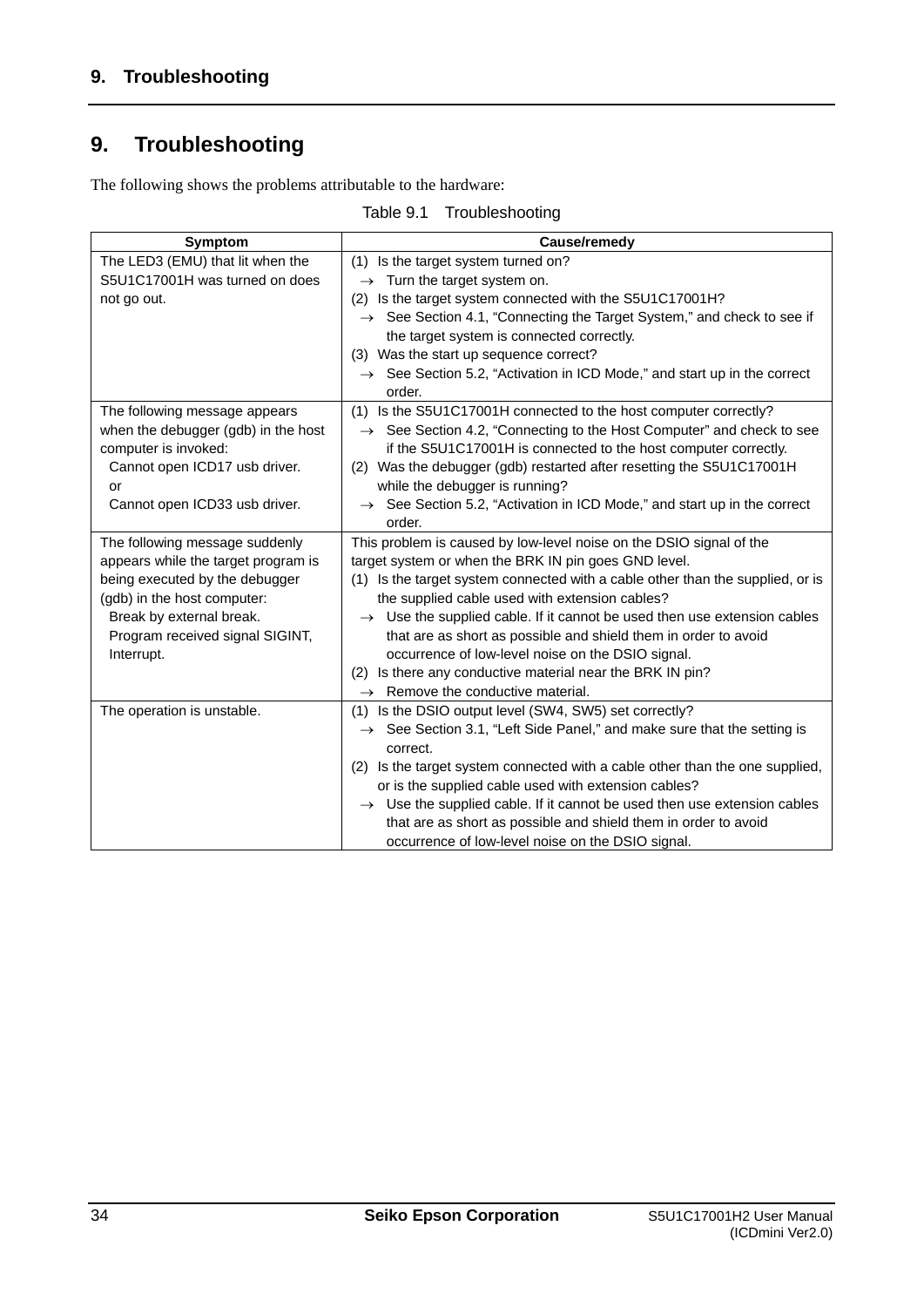## <span id="page-40-0"></span>**10. Specifications**

| <b>Components</b>             | <b>Items</b>      | <b>Specifications</b>                            | <b>Remarks</b> |
|-------------------------------|-------------------|--------------------------------------------------|----------------|
| S5U1C17001H                   | <b>Dimensions</b> | 100 mm (W) $\times$ 85 mm (L) $\times$ 25 mm (H) | Rubber feet    |
|                               |                   |                                                  | included       |
|                               | Input voltage     | DC 5 V                                           |                |
|                               | Power             | 2.5 W max.                                       |                |
|                               | consumption       |                                                  |                |
| USB cable                     | Length            | 1 m                                              |                |
|                               | Connector         | S5U1C17001H side: Standard-B type                |                |
|                               |                   | Host PC side<br>: Standard-A type                |                |
| Target system interface cable | Length            | Approx. 15 cm                                    |                |
| $(4 \text{ pins})$            |                   |                                                  |                |
| Flash programming power       | Length            | Approx. 15 cm                                    |                |
| supply cable (4 pins)         |                   |                                                  |                |

Table 10.1 Specifications

| Table 10.2 Recommended Connectors on the Target System |  |  |
|--------------------------------------------------------|--|--|
|                                                        |  |  |

| <b>Components</b>                                           | Items     | <b>Specifications</b>                      | <b>Remarks</b> |
|-------------------------------------------------------------|-----------|--------------------------------------------|----------------|
| Target system interface<br>connector (4 pins)               | Connector | 4-pin (straight): A2-4PA-2.54DS(71) (HRS)  |                |
| Flash programming power<br>supply connector (4 pins, white) | Connector | 4-pin (L angle): S04B-PASK-2 (JST)         |                |
| Flash programming power<br>supply connector (4-pin, black)  | Connector | 4-pin (straight): A2-4PA-2.54DS (71) (HRS) |                |

|  |  | Table 10.3 Operating Environment |
|--|--|----------------------------------|
|--|--|----------------------------------|

| <b>Items</b>          | <b>Specifications</b> | <b>Remarks</b>  |
|-----------------------|-----------------------|-----------------|
| Operating temperature | 5 to $35^{\circ}$ C   |                 |
| Storage temperature   | $-10$ to 60°C.        |                 |
| Operating humidity    | 35 to 80%             |                 |
| Storage humidity      | 20 to 90%             | No condensation |

### <span id="page-40-1"></span>**10.1 Electrical Characteristics**

|  | Table 10.1.1 3.3 V and 1.8 V Output Pin Specifications |
|--|--------------------------------------------------------|
|--|--------------------------------------------------------|

| Output pin  | <b>Item</b> | min    | typ | max    | Unit |
|-------------|-------------|--------|-----|--------|------|
| 3.3 V power | Current     | -      |     | 100    | mA   |
| supply pin  | Voltage     | $-1.0$ |     | $+1.0$ | %    |
| 1.8 V power | Current     | -      |     | 100    | mA   |
| supply pin  | Voltage     | $-1.0$ |     | $+1.0$ | %    |

\* A stable power supply (+5.0 V) must be supplied via the USB connector.

|  | Table 10.1.2 Flash Programming Voltage Specifications |  |  |
|--|-------------------------------------------------------|--|--|
|--|-------------------------------------------------------|--|--|

| <b>Selected processor</b>      | Item    | min | typ | max | Unit |
|--------------------------------|---------|-----|-----|-----|------|
| S <sub>1</sub> C <sub>17</sub> | Current |     |     | 100 | mA   |
|                                | Voltage | 6.0 |     | 8.0 |      |
| S <sub>1</sub> C <sub>33</sub> | Current | -   |     | 100 | mA   |
|                                | Voltage |     | 7.0 |     |      |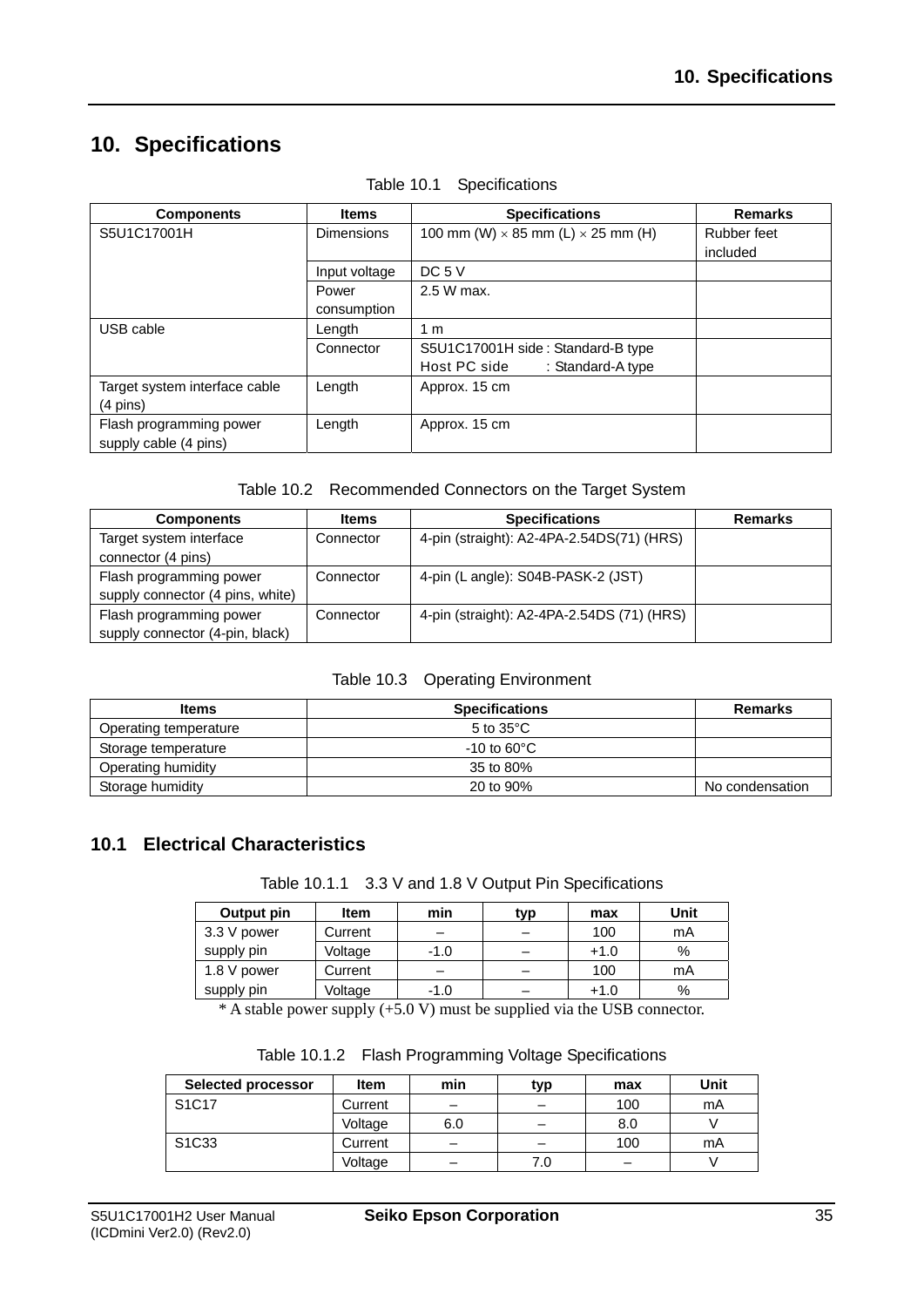### <span id="page-41-0"></span>**Appendix**

### <span id="page-41-1"></span>**Initial Validation when Designing a Target System**

This section explains the procedure for checking that the S1C processor mounted on the target system is working properly.

### **Step 1**

Check that the most basic circuits such as the power supply, reset, and debugging pins are working normally.

(1) With the S5U1C17001H switched on but not connected, input High  $\rightarrow$  Low  $\rightarrow$  High signals to the #RESET pin. This resets the S1C processor.

- (2) Input a Low signal to the DSIO pin (input pin). This sets the S1C processor to debug mode.
- (3) If DST2 pin (output pin) changes from Low to High, it indicates that the most basic functions of the S1C processor are working. (If the S1C processor is set to the debug mode, the DST2 pin changes from Low to High.) Strictly speaking, if a Low signal is input continuously, the output from DST2 is as follows.

 $DST2$  – ח ר ח ר ח ר

If DST2 pin (output pin) does not change from Low to High, check the hardware of the target system.

### **Step 2**

Try to establish a connection with the S5U1C17001H.

(1) Set the DIP switches of the S5U1C17001H. The default is all open. Set the switches appropriately for the target system. In this test, make the following settings at the minimum.

 $SW2 = OPER$  $SW3 = OPEN$  $SW7 = OPER$  $SW8 = OPER$ 

If the S1C processor is operating with IO voltage other than 3.3 V, it is necessary to change the settings of SW4 and SW5.

(2) Connect the S5U1C17001H to a host computer installed with the S5U1C17001H USB driver, and connect the debugging pins (DCLK, DSIO, and DST2) and GND to the S5U1C17001H with the target interface cable provided.

The target is functioning normally if the LEDs on the top of the case are as follows.

LED1  $\bullet$  (blue) or  $\bullet$  (green) LED2  $\bullet$  (blue) LED3  $\bullet$  (out) LED4  $\bullet$  (green)  $\Rightarrow$  Normal LED1  $\bullet$  (blue) or  $\bullet$  (green) LED2  $\bullet$  (blue) LED3  $\bullet$  (red) LED4  $\qquad \qquad \bullet$  (green)  $\Rightarrow$  Input High  $\rightarrow$  Low  $\rightarrow$  High signals to the #RESET pin. (This resets the S1C processor.)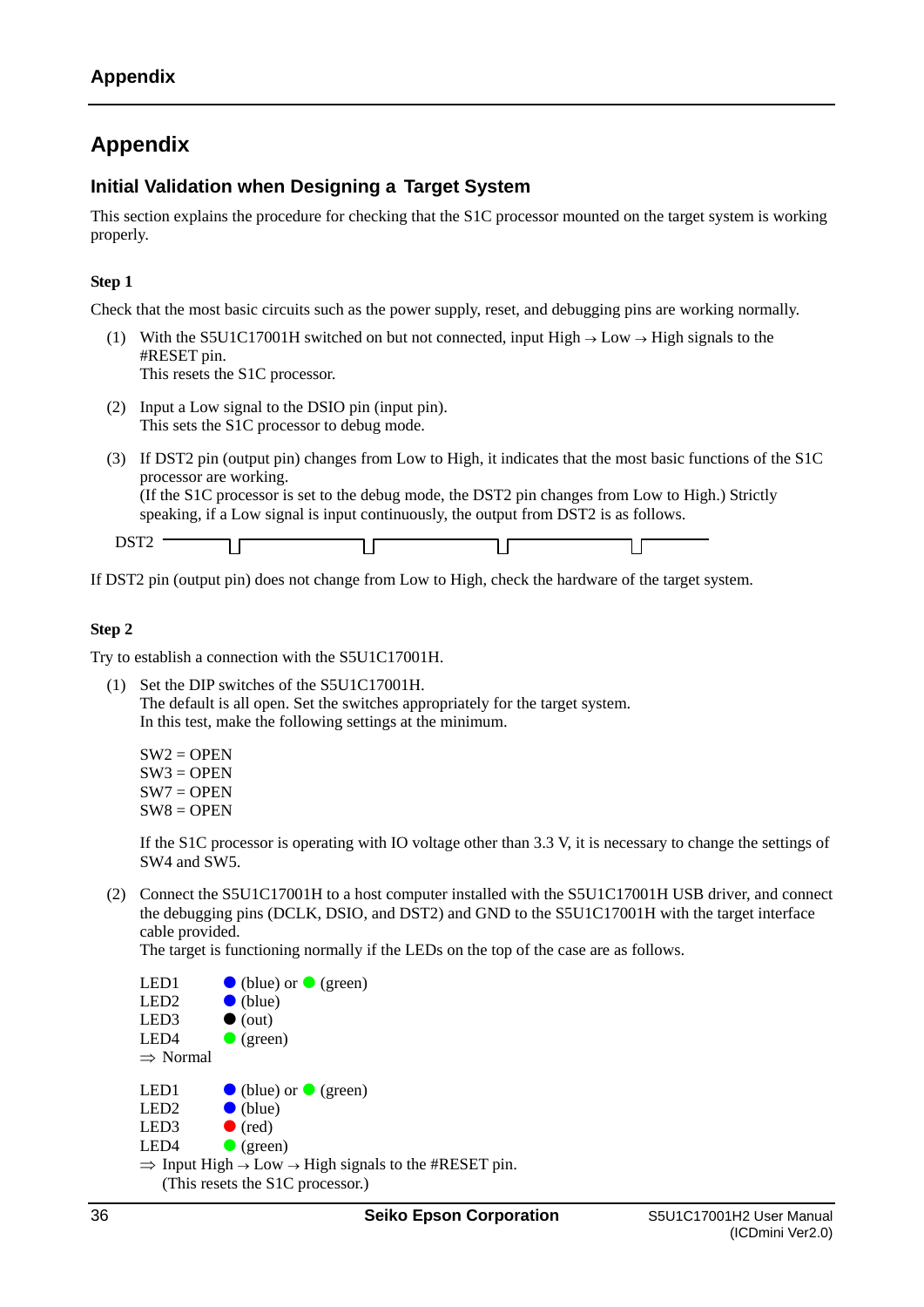- LED1 **(blue)** or  $\bigcirc$  (green)<br>LED2  $\bigcirc$  (blue)
- LED2 (blue)
- LED3  $\bullet$  (red)<br>LED4  $\bullet$  (out)
- $\bullet$  (out)
- $\Rightarrow$  Press the RESET/START switch on the S5U1C17001H once and input High  $\rightarrow$  Low  $\rightarrow$  High signals to the #RESET pin.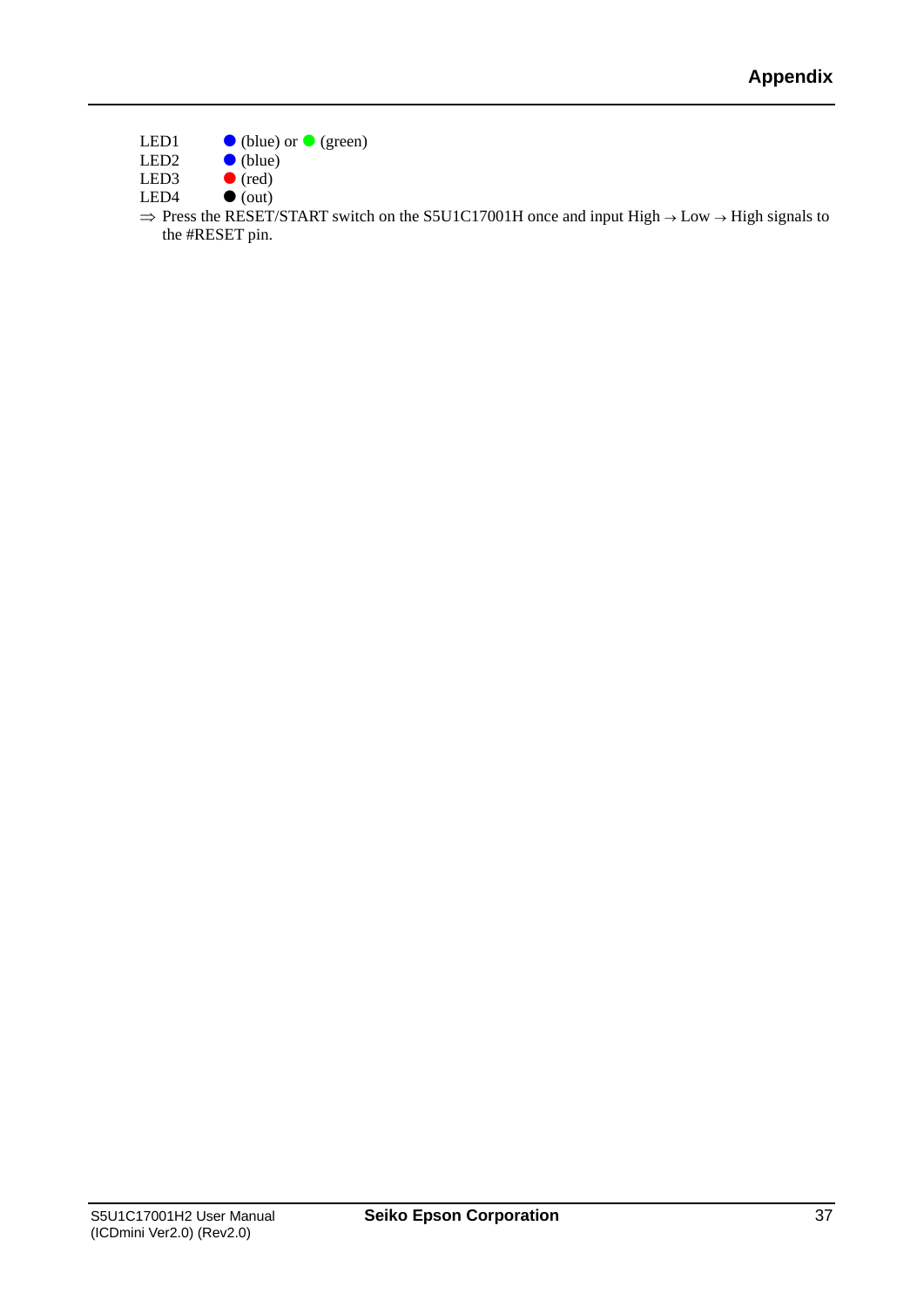# <span id="page-43-0"></span>**Revision History**

Attachment-1

| Code No.  | Page        | <b>Contents</b>                                            |  |  |
|-----------|-------------|------------------------------------------------------------|--|--|
| 411153402 | $A$ ll      | New                                                        |  |  |
| 411153403 | Page 3      | Error corrected.<br>S5U1C17001T->S5U1C17001H               |  |  |
|           | Pages 1-3   | Firmware version changed.                                  |  |  |
|           | Page 3      | Operating system description changed.                      |  |  |
|           | Page 9      | AC adapter usage description changed.                      |  |  |
|           | Pages 12-13 | fwlp command option -s, -b, -n, and -t descriptions added. |  |  |
|           | Pages 23-27 | fwlp command option -s, -b, -n, and -t descriptions added. |  |  |
|           | Pages 28-30 | Firmware update function changed.                          |  |  |
|           |             |                                                            |  |  |
|           |             |                                                            |  |  |
|           |             |                                                            |  |  |
|           |             |                                                            |  |  |
|           |             |                                                            |  |  |
|           |             |                                                            |  |  |
|           |             |                                                            |  |  |
|           |             |                                                            |  |  |
|           |             |                                                            |  |  |
|           |             |                                                            |  |  |
|           |             |                                                            |  |  |
|           |             |                                                            |  |  |
|           |             |                                                            |  |  |
|           |             |                                                            |  |  |
|           |             |                                                            |  |  |
|           |             |                                                            |  |  |
|           |             |                                                            |  |  |
|           |             |                                                            |  |  |
|           |             |                                                            |  |  |
|           |             |                                                            |  |  |
|           |             |                                                            |  |  |
|           |             |                                                            |  |  |
|           |             |                                                            |  |  |
|           |             |                                                            |  |  |